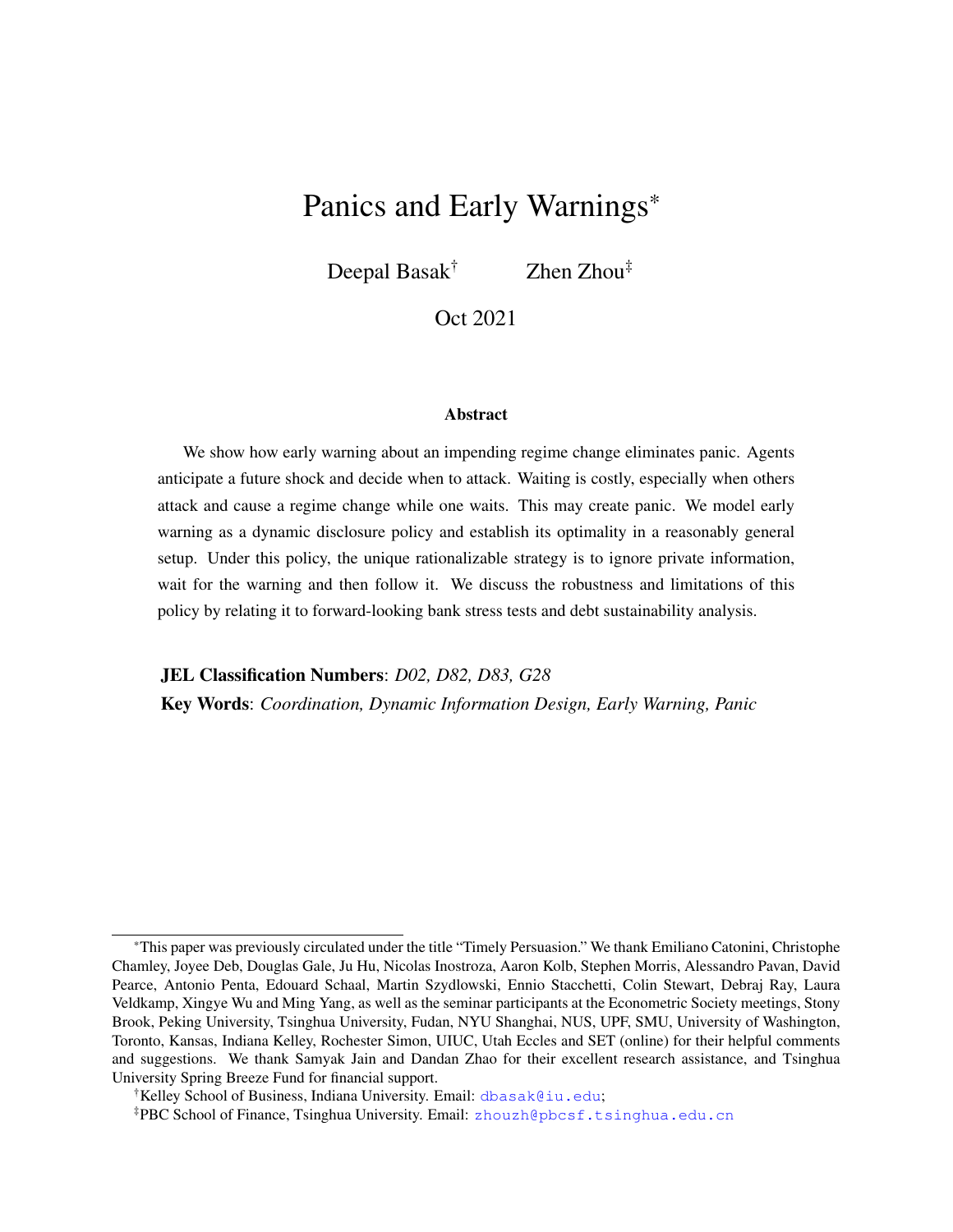## Introduction

When agents anticipate that an adverse shock may cause a crisis in the near future, they may panic and attack preemptively. This, in turn, may cause a crisis that is not warranted. An early warning system (EWS henceforth) sends a warning to the agents regarding this future crisis. In this paper, we formalize panic in a dynamic regime change game, where (1) a shock arrives at a future date (possibly stochastic), and once it arrives, it may make the regime vulnerable; and (2) the agents choose when to attack, if at all, and waiting is costly. We design a simple optimal dynamic information disclosure policy, which resembles an EWS. We show that under a reasonably general setup, this simple policy completely eliminates panic.

To fix ideas, consider the following examples. A country has a significant amount of outstanding sovereign debt that matures in, say, six months, and the country may default. In this case, we say that the shock arrives at this fixed maturity date. Foreign investors who are wary about the forthcoming crisis and resulting currency depreciation may panic and relocate their investments before the maturity date. These decisions worsen the fiscal condition of this country, which contributes to it not being able to repay its debt when the debt matures. Similarly, consider bank creditors who anticipate that the bank will be hit by an adverse shock in the future (for instance, borrowers in a certain industry will start defaulting on their loans). The only difference from the first example is that the date when the bank becomes vulnerable is stochastic rather than fixed. The creditors may panic and run on the bank before the shock actually arrives, which weakens the bank and contributes to its failure. The first-mover advantage — the creditor gets a higher payoff if he withdraws before others attack and the resulting the bank failure — could accelerate the run.

These examples are often modeled as a regime change game, in which the agents simultaneously decide whether to attack the regime, and the regime changes if the fundamental is not sufficiently strong to withstand the attack.<sup>[1](#page-1-0)</sup> In our dynamic setting, because of discounting and first-mover advantage, delayed attack is always costly. In the absence of any new information, if an agent decides to attack, he will attack right away. Thus, without future information, our dynamic game boils down to this classical regime change game. However, as the above examples show, there can be a time gap between when the agents start attacking and when the regime changes. This gap provides an opportunity for dynamic information disclosure (such as EWS).[2](#page-1-1)

EWS is common in practice. For instance, the IMF and the World Bank regularly conduct forward-looking Debt Sustainability Analysis (DSA), aiming to provide the market with an early

<span id="page-1-0"></span><sup>1</sup>For instance, see [Cole and Kehoe](#page-31-0) [\(2000\)](#page-31-0) for sovereign debt crisis and [Rochet and Vives](#page-32-0) [\(2004\)](#page-32-0) and [Goldstein and](#page-31-1) [Pauzner](#page-31-1) [\(2005\)](#page-31-1) for bank run.

<span id="page-1-1"></span> $2$ In the above examples, the gap arises because the shock arrives in the future and the regime becomes vulnerable only after the shock arrives. However, this gap could also arise for many other reasons. For instance, it may take time to move physical capital, or there could be regulatory restrictions. Our insight applies to such environments, as well (See Proposition [3\)](#page-28-0).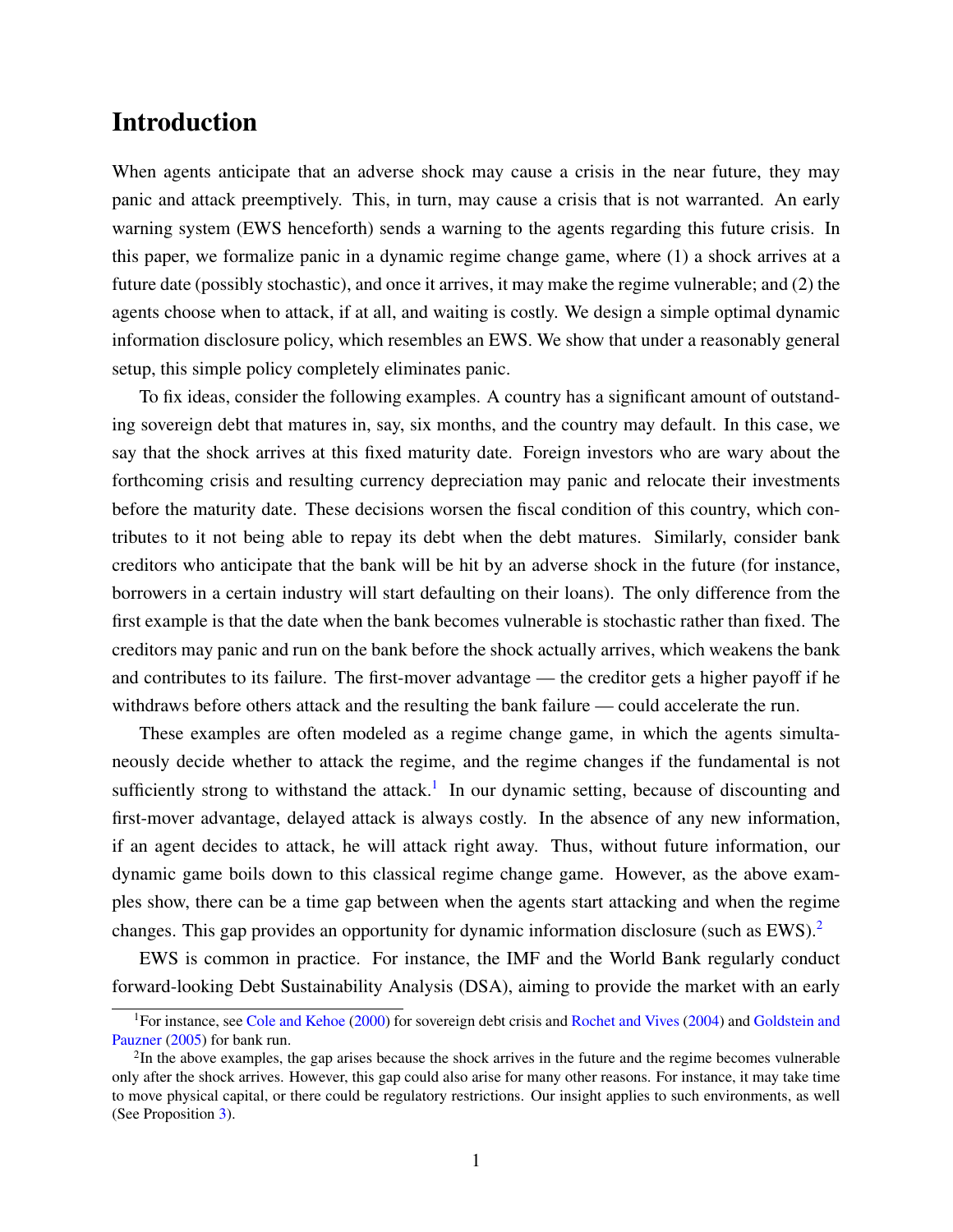warning of sovereign debt distress. After the Great Recession, bank supervisors adopted forwardlooking bank stress tests to assess banks' performance under some predicted future shock, and they publicly disclosed whether a bank would be able to sustain that adverse shock or not.<sup>[3](#page-2-0)</sup>

We call our proposed policy a *timely disaster alert*. A disaster alert at a given date  $\tau$  gets triggered if, based on the fundamental of the regime, as well as on what agents do before the disclosure, it becomes evident that the regime will change, regardless of what the agents do thereafter. However, if the alert is not triggered, it means the regime will survive provided that there is no further attack. We call this alert timely when  $\tau \in (0, \hat{\tau})$  for some small but positive  $\hat{\tau}$ .

The disclosure policy is simple — binary and public. However, it is important to note two subtle properties. (1) It is an *endogenous disclosure*: if agents attack and do not wait for the alert, that may trigger the alert. (2) It *forecasts* an impending regime change: the alert gets triggered even though the regime has not changed yet, but it is in no condition to survive when the shock arrives.

As is standard in the literature, we assume that before the game begins, the agents receive some noisy private signals about the fundamental. The principal does not observe these signals. The signals need not be conditionally independent: we allow for any arbitrary correlation (some agents may share information). We assume only that regardless of their signals, and regardless of others' actions, an agent will always have some *doubt* about whether his action is the right action.

We show that under a timely disaster alert, the unique rationalizable strategy for any agent is to wait for and then follow the disaster alert, regardless of his signal. Therefore, when the fundamental does not warrant a run, because all the agents wait for the alert, the alert does not get triggered, which implies that the agents do not attack thereafter. Therefore, panic is eliminated in the robust sense (even in the worst-case scenario).

To understand the logic behind our main result, note that an agent's incentive to wait for a future disclosure depends not only on what he will learn from that disclosure, but also on whether others would wait for that disclosure, and if they do, how they will respond.

First, consider an agent who has made a contingency plan that involves waiting for the disaster alert. We show that, regardless of others' strategy, this agent must follow the disaster alert — attack if and only if the alert is triggered. If the alert is triggered, then the regime must change, and so, he must plan to attack when he learns this. If he also plans to attack when the alert is not triggered, then this means that he makes a contingency plan to wait for the alert and then attack, regardless

<span id="page-2-0"></span><sup>&</sup>lt;sup>3</sup>While this paper focuses on how to optimally design the bank stress test to avert panic, several recent studies look into other aspects of stress test as an information disclosure policy. For instance, [Goldstein and Leitner](#page-31-2) [\(2018\)](#page-31-2) studies how stress tests can be adopted to facilitate banks of heterogeneous quality to raise funds under adverse selection; [Orlov, Zryumov and Skrzypacz](#page-32-1) [\(2018\)](#page-32-1) studies how stress tests help to discover systemic risk and how it can be combined with capital regulations; [Inostroza](#page-31-3) [\(2019\)](#page-31-3) investigates a comprehensive disclosure policy including banks' liquidity position and asset quality.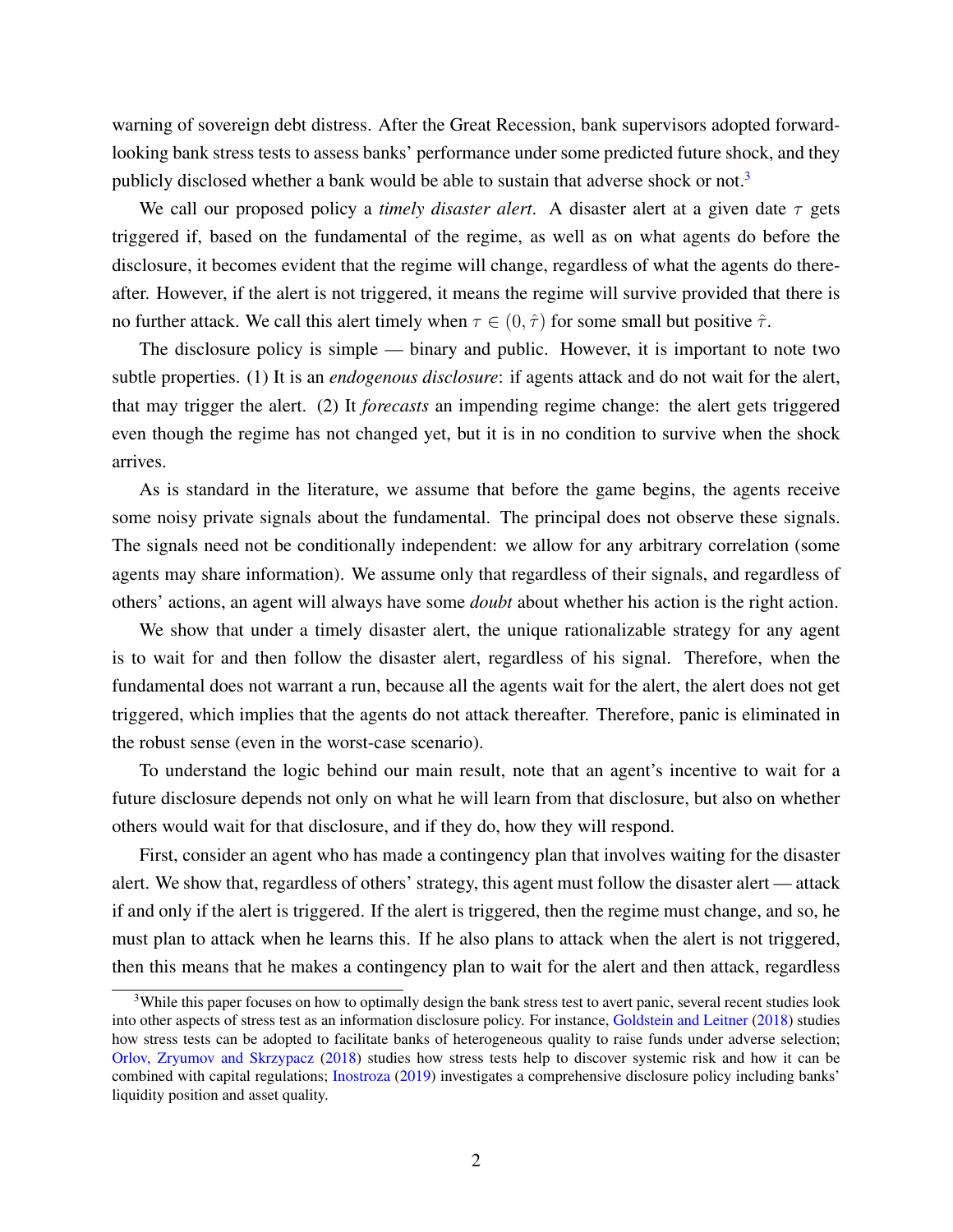of whether or not the alert is triggered. As such, there is no option value in waiting. Since waiting is costly, such contingency plans are strictly dominated by attacking right away and not waiting for the alert. Thus, the only rationalizable strategies are attacking right away or waiting and then following the alert. We refer to this as the *option value* argument (See Lemma [1\)](#page-15-0).[4](#page-3-0)

The disaster alert is so designed that when the alert is not triggered, regardless of how many agents choose to attack or wait, as long as the agents who choose to wait will not attack, the regime survives. Therefore, following the option value argument, if the alert is not triggered, there will be no further attack and the regime never changes. This demonstrates the *perfect predictability* of the disaster alert (See Lemma [2\)](#page-16-0).

It follows from the perfect predictability of the alert that if an agent chooses to wait for it, his own noisy information becomes irrelevant. An agent can benefit from waiting for the alert because he avoids the mistake of attacking a regime that ultimately survives. This benefit is realized when the alert is not triggered ex-post. Since an agent always has doubt, regardless of whether or not others wait, the benefit of waiting is positive and independent of the disclosure time  $\tau$ .

However, this positive benefit does not mean that the agents will wait for the alert. Waiting for the alert may also result in attacking but at a later date, when the alert is triggered. A short wait is not very costly if the regime does not change in the meantime. However, if the regime changes while the agents wait for the alert, then the agent may miss the opportunity to attack a regime before it fails, which could result in a significant loss. Nonetheless, by setting the disclosure time  $\tau$  close to 0, the principal ensures that the probability that an agent will bear such a cost is negligibly small. Therefore, there exists  $\hat{\tau} > 0$  such that under  $\tau \in (0, \hat{\tau})$ , regardless of his signal and regardless of whether others attack or wait and follow, the benefit outweighs the cost of waiting. This shows the importance of a *timely disclosure* (See Lemma [3\)](#page-18-0).

It follows from the three abovementioned Lemmas that when the principal sets a timely disaster alert, under the unique rationalizable strategy, the agents ignore their private signals and wait for and then follow the alert. Thus, even though the agents receive different signals and have different beliefs about the fundamental, this simple policy perfectly coordinates the agents' actions and eliminates panic in the robust sense. For simplicity of exposition, we assume that the agents do not receive any other information over time. We show that the theoretical insight can be easily extended when the agents see when the regime changes, or infrequently receive additional exogenous information over time.

This result is in contrast to the literature on optimal disclosure in a static regime change game. Under conditionally independent signals, [Goldstein and Huang](#page-31-4) [\(2016\)](#page-31-4) finds the optimal monotone public disclosure policy. More recently, [Inostroza and Pavan](#page-31-5) [\(2020\)](#page-31-5) explores the benefit of non-

<span id="page-3-0"></span><sup>&</sup>lt;sup>4</sup>It follows from the doubt assumption that the agents always assign positive probability to the event that the alert gets triggered and also to the event that the alert does not get triggered.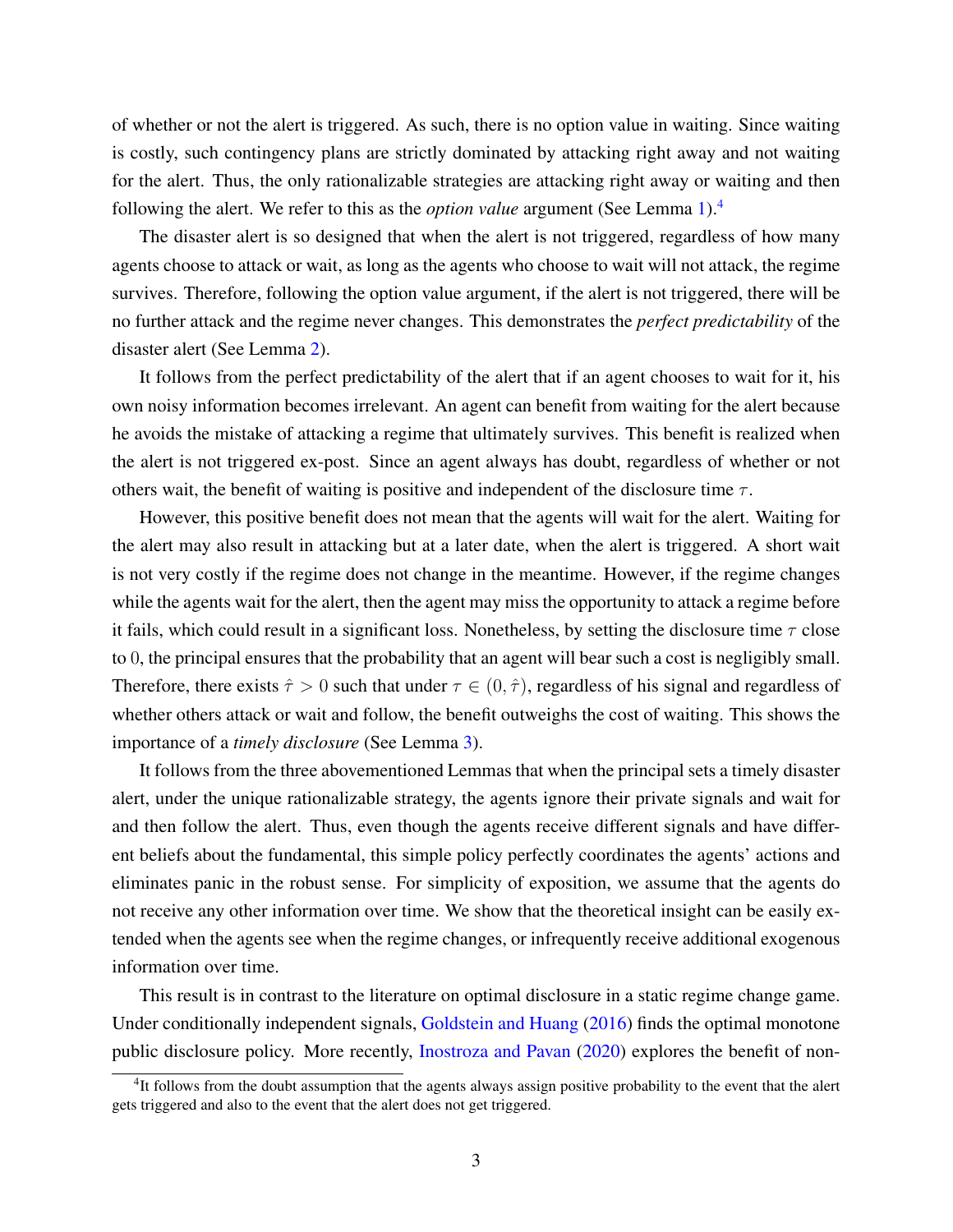monotone public disclosures for agents endowed with private information; and [Li, Song and Zhao](#page-32-2) [\(2019\)](#page-32-2) finds the optimal private disclosure when the agents share a homogeneous belief. It is important to note that under all these optimal policies, a regime may change even though the fundamental does not warrant it. That is, panic cannot be eliminated in the robust sense.

The contrasting result comes from the fact that, unlike the static disclosure, the agents can endogenously choose to wait for the disaster alert or not. If they choose to wait, then they will follow the alert. However, this option value argument alone is not sufficient to persuade the agents to wait for the alert. It is essential that the disaster alert sends different messages depending on how many agents endogenously choose to wait for the disclosure.

To see this, consider an alternative EWS which at a future date  $\tau$  discloses only whether or not the fundamental warrants a run. Unlike the disaster alert, this policy only discloses information about the exogenous fundamental, regardless of how many agents endogenously choose to attack before the disclosure. Notice that, under the timely disaster alert policy, on path, since all the agents wait for the alert, the agents learn the same information as under this alternative policy. However, that does not imply that the alternative policy can eliminate panic in a robust sense. Without the endogenous disclosure property, this alternative EWS cannot perfectly predict the regime outcome. This is because, the regime may still change due to past attacks even though agents who waited do not attack following no warning. Accordingly, agents may not wait for such a future disclosure and may panic. This shows why EWS should not only focus on the fundamental, but should also incorporate the historical market reactions.

The other essential property of the timely disaster alert policy that persuades the agents to wait for the disaster alert is that it is a forecast. In a companion paper, [Basak and Zhou](#page-30-0) [\(2020\)](#page-30-0) consider a different dynamic environment where agents move sequentially in an exogenous order (as under a staggered debt structure) and they learn whether the regime has already changed or not (no forecasting). The authors show that when the debt structure is sufficiently staggered — that is, the viability of the regime is disclosed sufficiently frequently — agents attack only when the regime is not viable. The underlying argument is inductive and it exploits the exogenous order the agents follow the viability news because they believe that other agents moving later would also follow the subsequent disclosures. While under endogenous timing, the agents who choose to wait for the alert, will follow the alert regardless of what others do.

It is important to note that a frequent viability test does not eliminate panic when the timing of the attack is endogenous. Since frequent viability tests are not forecasts, the agents may not be warned about the impending regime change simply because shock has not arrived yet; and when the shock arrives, the regime can change even without further attack. Thus, perfect predictability fails. Moreover, since when the alert is triggered, the regime has already changed, it is too late to attack. This makes waiting for the alert significantly costly. Therefore, the agents may not find it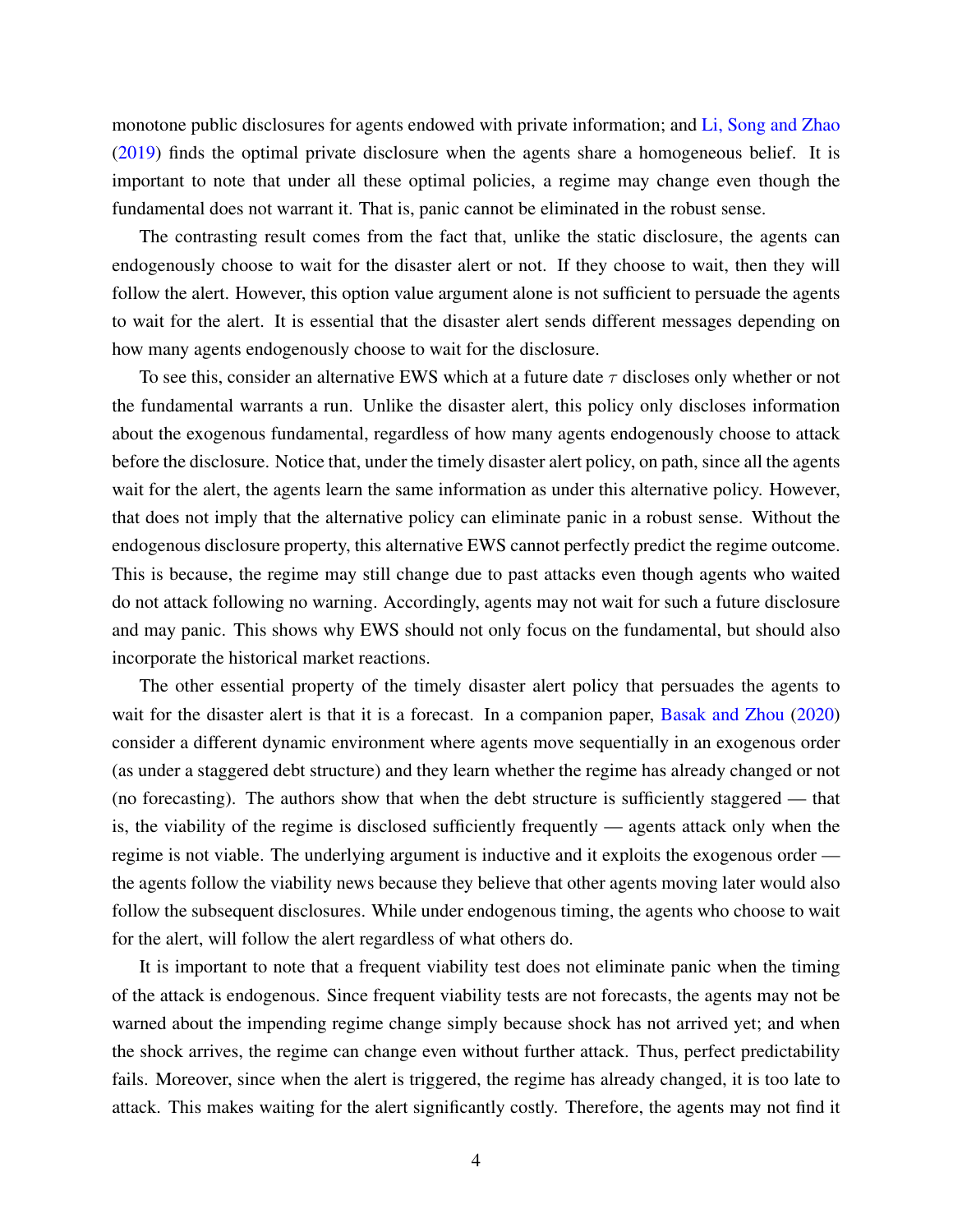worth waiting for such a future disclosure.<sup>[5](#page-5-0)</sup>

We saw that a simple EWS can eliminate panic in a fairly general dynamic regime change setup. However, this is certainly not without limitation. For instance, we can find examples of the following situations: the principal may not only care about the regime outcome, but would prefer to delay the regime change even if it is inevitable; the principal makes mistakes while forecasting; or the shock has already arrived and thus the regime may change before the principal can disclose any information (so that the waiting cost is not negligible even under a timely disclosure). In Section [3,](#page-23-0) we discuss the limitations and robustness of the EWS by considering these alternative cases. This discussion yields some positive implications for the design of EWS, and demonstrates how supplementary policies can help to reinforce the effectiveness of EWS.

Literature This paper contributes to two stands of the literature: (1) dynamic coordination; and (2) information design. See [Angeletos and Lian](#page-30-1) [\(2017\)](#page-30-1) for a recent survey on dynamic coordination. This literature studies how coordination can be affected when agents learn some information about the past (See, for instance, [Chamley](#page-30-2) [\(1999,](#page-30-2) [2003\)](#page-30-3), [Angeletos, Hellwig and Pavan](#page-30-4) [\(2007\)](#page-30-4), [Dasgupta](#page-31-6) [\(2007\)](#page-31-6), [Chassang](#page-30-5) [\(2010\)](#page-30-5), [Dasgupta, Steiner and Stewart](#page-31-7) [\(2012\)](#page-31-7)). The distinctive feature of our model is that we consider a principal who manipulates the agents' beliefs by optimally choosing how the agents learn about the past.

There is a large and growing literature on information design. See [Bergemann and Morris](#page-30-6) [\(2019\)](#page-30-6) and [Kamenica](#page-31-8) [\(2019\)](#page-31-8) for recent surveys. Most of the studies in this literature that consider multiple agents are restricted to simultaneous move games, and the ones that consider a dynamic setting, are restricted to a single agent.<sup>[6](#page-5-1)</sup> In this paper, to capture the panic, we consider an adverse shock that arrives at a future date and a mass of privately informed agents who choose when to attack. This allows the information designer to send different messages, conditional on how many agents wait for the disclosure. As we can see, in the context of coordination, such an information design could be remarkably effective. Some recent studies have applied the optimal dynamic infor-mation design to multiple agents in other practical contexts. For instance, Che and Hörner [\(2018\)](#page-31-9) finds the optimal "spam" recommendations to agents arriving early to facilitate social learning. [Ely](#page-31-10) [et al.](#page-31-10) [\(2021\)](#page-31-10) shows that in a contest, to maximize effort from the agents, a principal should implement a review cycle — set a time limit for when she discloses past successes; if there is a success, then stop; otherwise, reset the clock. [Li, Szydlowski and Yu](#page-32-3) [\(2021\)](#page-32-3) finds that, in a dynamic entry game with two agents, the optimal disclosure to attract an adopter and deter a competitor features

<span id="page-5-0"></span> $5$ On the other hand, when timing of attack is exogenous, the option value argument fails. Therefore, a timely disaster alert may not eliminate panic in the robust sense when agents move in exogenous order.

<span id="page-5-1"></span><sup>&</sup>lt;sup>6</sup>See [Bergemann and Morris](#page-30-7) [\(2016\)](#page-30-7) and [Mathevet, Perego and Taneva](#page-32-4) [\(2020\)](#page-32-4) for static disclosure with multiple agents, and [Ely](#page-31-11) [\(2017\)](#page-31-11), [Orlov, Skrzypacz and Zryumov](#page-32-5) [\(2020\)](#page-32-5), [Ely and Szydlowski](#page-31-12) [\(2020\)](#page-31-12) and [Ball](#page-30-8) [\(2019\)](#page-30-8) for dynamic disclosure with a single agent.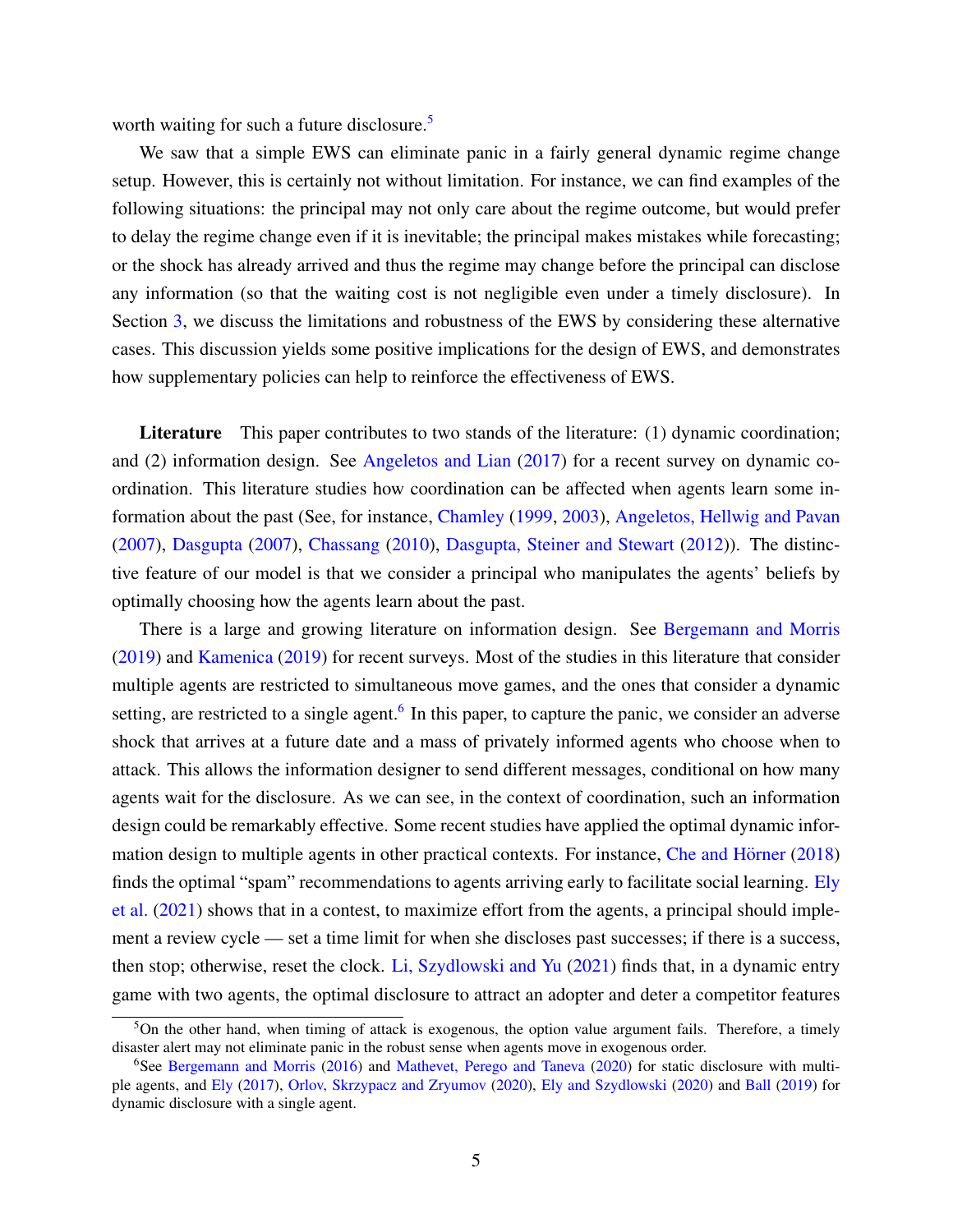information reversals (good news followed by bad, and vice versa).

The rest of the paper is organized as follows. Section [1](#page-6-0) describes the model and solution concept. Section [2](#page-11-0) shows how a timely disaster alert eliminates panic. Section [3](#page-23-0) discusses the limitations and robustness, and Section [4](#page-29-0) concludes.

## <span id="page-6-0"></span>1 Model

The economy is populated by a principal, a continuum of risk-neutral agents, indexed by  $i \in [0, 1]$ , and a regime. Under the canonical regime change game, the agents simultaneously decide whether to attack the regime, and the regime survives if the fundamental is sound enough to withstand the attack. The agents prefer attacking if they believe that the regime will change, and vice versa. This can create panic; that is, a regime may change even though the fundamental does not warrant it.

However, as we have seen in our motivating examples, anticipating some future shock, agents may panic before the shock actually arrives. This often creates a gap between when the agents start panicking and when the regime changes. This gap could provide an opportunity for the principal to reduce such panics. To understand this dynamic aspect of panic, we introduce two features to the canonical regime change game: (1) A shock arrives at a future (possibly stochastic) date which makes the regime vulnerable; and (2) The agents can attack at any time within a time window, where attack is irreversible and waiting is costly. Below, we describe the details of this model.

**The shock's arrival date** There is a time window  $[0, T]$ . A shock arrives once at some date  $t_s$  within this time window, following a commonly known distribution  $G : [0, T] \rightarrow [0, 1]$ . The regime becomes vulnerable and may change only after the shock arrives. We assume that there is no mass at time  $0 - i.e., G(0) = 0$ , and the shock is certain to arrive by time  $T - i.e., G(T) = 1$ .

The fundamental of the regime Before the game begins, nature chooses the fundamental state θ from a commonly known distribution  $\Psi : \Theta \to [0, 1]$ , where  $\Theta$  is a subset of R. For a country facing a potential sovereign default,  $\theta$  can be interpreted as the fiscal capacity of the country; for a bank,  $\theta$  captures the strength of the balance sheet.

**Irreversible Attack** The agents can attack at any time within the time window  $[0, T]$ . In different applications of a regime change game, attacking could mean withdrawal of early investment, exiting from a market, or shorting a currency. Since attack is irreversible, an agent simply chooses when to attack,  $t_i \in [0, T]$ , if at all. We represent not attacking in the given time window as  $\mathbb{T}$ , where  $T < \mathbb{T} < \infty$ . Therefore, the action space of any agent is  $[0, T] \cup {\mathbb{T}}$ . We say that an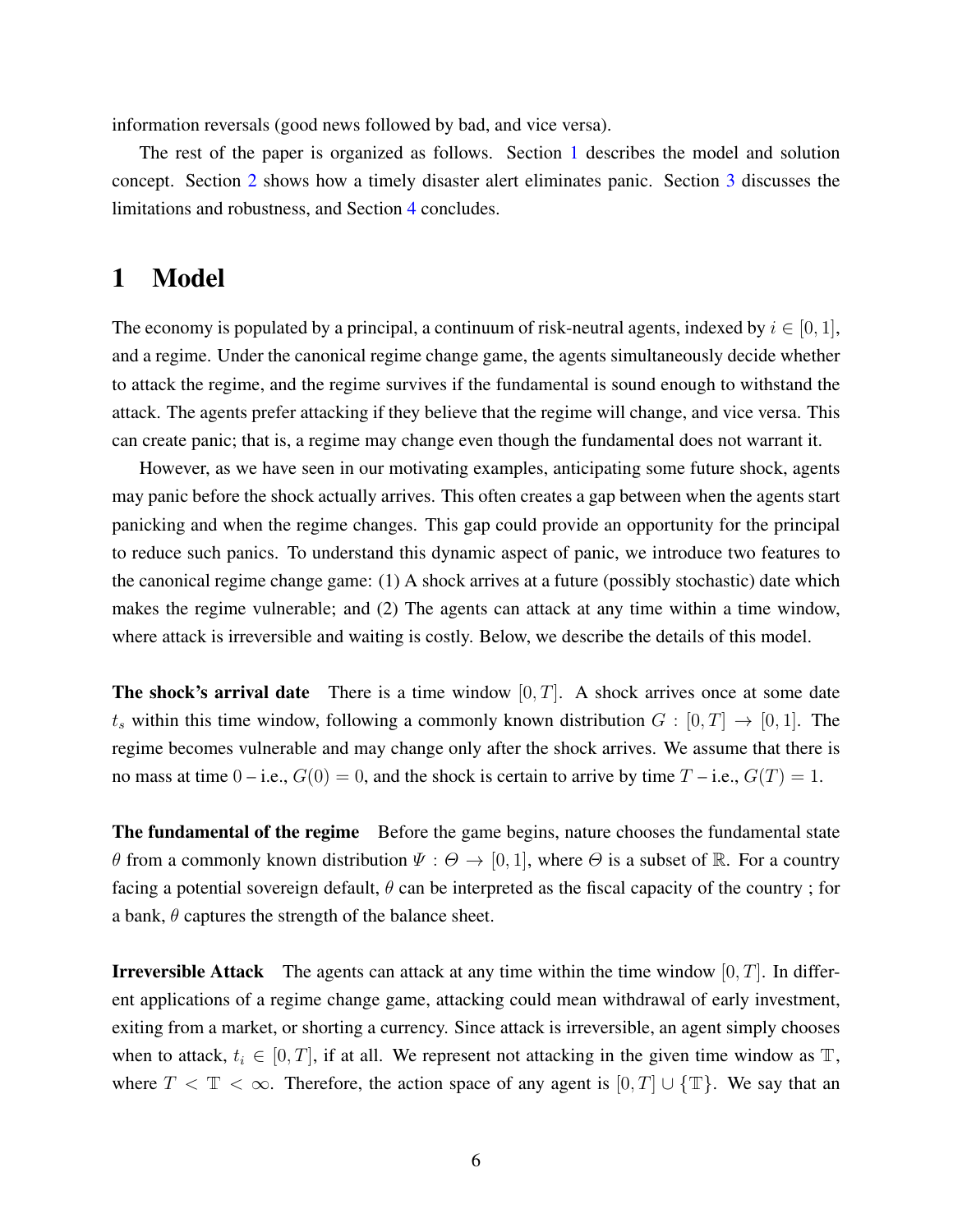agent is active at any time  $t \in [0, T]$  if and only if he has not attacked by time t. We define  $N_t = \int_i \mathbb{1}(t_i \le t) \, \mathrm{d}i$  as the mass of attack until time t, which is non-decreasing in time t.

**Timing** We consider a continuous time model. An agent who has not attacked by time t has an opportunity to attack again at  $t + \Delta t$ , where  $\Delta t \rightarrow 0$ . We use the notation  $t^{-}$  (and  $t^{+}$ ) to capture the instance before (and after) t but excluding t. Between time t and time  $t + \Delta t$ , we allow for a sequence of events to occur in a particular order. First, the agents receive information (if there is any). Next, the agents decide whether to attack if they have not attacked already. Then, the regime outcome is determined. The details of how the regime outcome is determined will be discussed shortly. Following that, the agents who attack collect their payoffs depending on the regime outcome. Finally, the shock may arrive if it has not arrived yet. There is no time discounting between these events. Figure [1](#page-7-0) depicts the order of events.

<span id="page-7-0"></span>

Figure 1: Timing

Note that we use the convention that the shock arrives after the regime outcome is determined at any t. This gives the agents a chance to attack and collect their payoffs at  $t_i = 0$  even before any shock can arrive. If we use the convention that the shock arrives before they get the first opportunity to attack, then it is easier to dissuade the agents from attacking. See Footnote [16](#page-19-0) for details.

**Regime Change** There is a differentiable function  $R(\theta, N_t)$  governing the regime's preparedness to face the shock at any time t. Better fundamental makes the regime better prepared –i.e.,  $\frac{\partial R}{\partial \theta} > 0$ . On the other hand, more attacks weaken the regime's preparedness – i.e.,  $\frac{\partial R}{\partial N_t}$  < 0. At any date t after the shock arrives, the regime changes if and only if  $R(\theta, N_t) < 0$ . Let  $t_c$  be the time when the regime changes. By definition,  $t_c \geq t_s^+$ . Recall that  $N_t$  is non-decreasing in time, while  $\theta$  is drawn at the beginning of the game and remains the same. Thus,  $t_c$  is the first instance after the shock arrives when  $R(\theta, N_t) < 0$ . If  $R(\theta, N_T) \ge 0$ , the regime never changes and survives in the end. This is denoted by  $t_c = \infty$ . Formally,

<span id="page-7-1"></span>
$$
t_c := \begin{cases} \min\{t \in [t_s^+, \infty) | R(\theta, N_t) < 0\} \text{ if } R(\theta, N_T) < 0\\ \infty \text{ if } R(\theta, N_T) \ge 0. \end{cases} \tag{1}
$$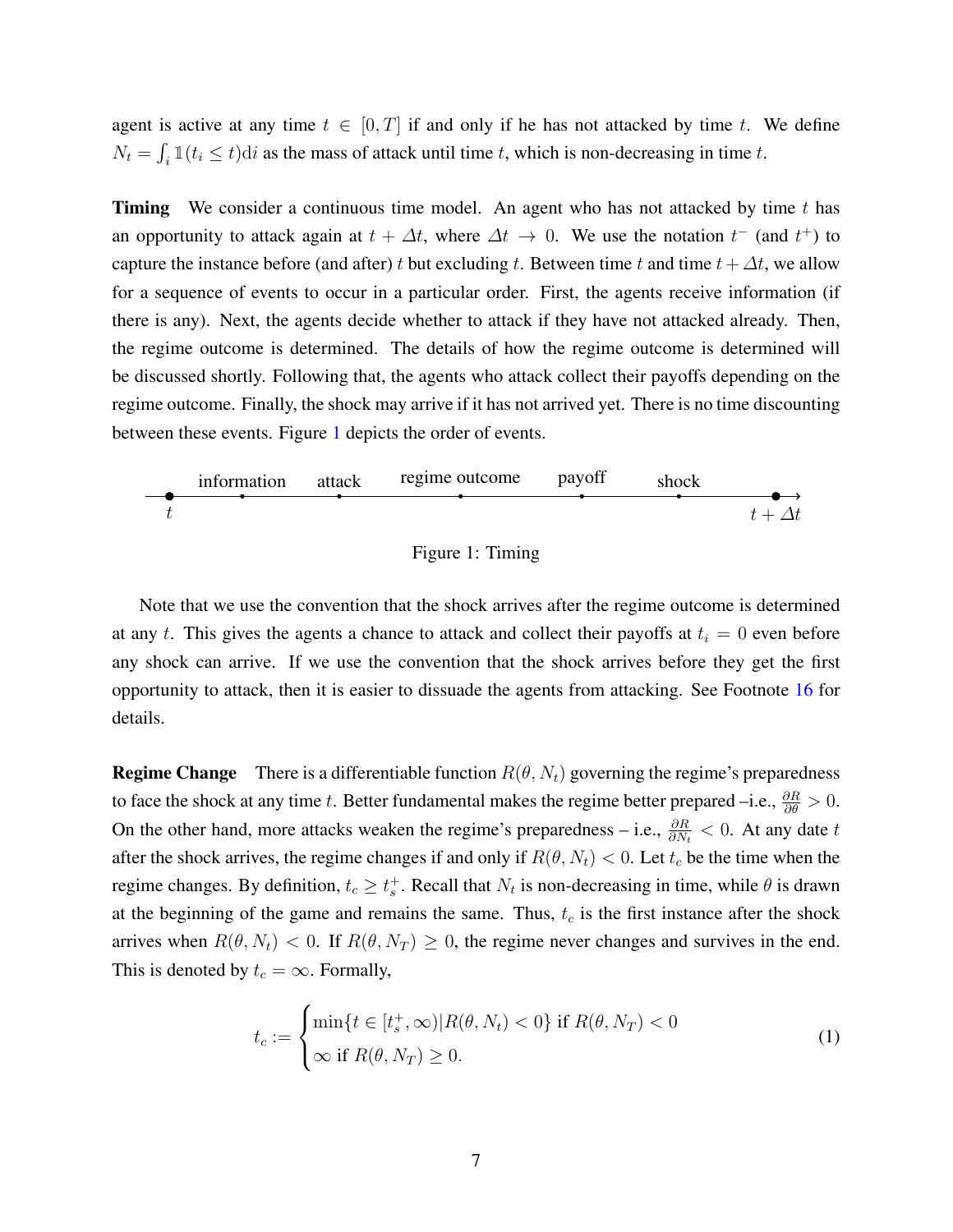Note that if at  $t \le t_s$  (before the shock's arrival),  $R(\theta, N_t) < 0$ ; then, regime does not change at time  $t$ , but it is inevitable that the regime will change as soon as the shock arrives. This creates a gap between when the agents start attacking and when the regime changes.

**Payoff** The agents are ex-ante identical. They have a stationary discount rate  $\beta > 0$  and are expected utility maximizers. If an agent chooses to attack at time  $t_i \in [0, T]$ , then he obtains

$$
\pi(t_i, t_c) = e^{-\beta t_i} [\mathbb{1}\{t_i < t_c\}\overline{U} + \mathbb{1}\{t_i \ge t_c\}\underline{U}].
$$

This payoff is influenced by other agents' choices  $(t_j)_{j\neq i}$  through  $t_c$ . If an agents attacks before the regime changes ( $t_i < t_c$ ), he gets a high payoff  $\overline{U}$ , and if he attacks after the regime changes  $(t_i \geq t_s)$ , he gets a low payoff U. Since, by convention, the regime cannot change at time 0,  $\pi(0, t_c) = \overline{U}$ . However, if an agent does not attack at all  $(t_i = \mathbb{T})$ , then he obtains

$$
\pi(\mathbb{T}, t_c) = e^{-\beta T} [\mathbb{1}\{\mathbb{T} < t_c\} \overline{V} + \mathbb{1}\{\mathbb{T} \ge t_c\} \underline{V}].
$$

Note that  $\mathbb{T} < t_c$  iff  $t_c = \infty$ . Therefore, if an agent never attacks, then at time T, he gets a high payoff  $\overline{V}$  if the regime survives in the end  $(t_c = \infty)$ , and a low payoff  $\underline{V}$  otherwise  $(t_c \in [0^+, T^+])$ .

We extend the strategic complementarity assumption in a natural manner in this dynamic environment. We assume the following. First, if the regime changes at some date ( $t_c < \infty$ ), an agent is better off if he attacks the regime at any date ( $t_i \in [0, T]$ ) than if he never attacks ( $t_i = T$ ). This is captured through  $U > V$ . Second, given the regime changes, an agent is better off if he attacks before the regime changes ( $t_i < t_c$ ) rather than after the regime changes. This is captured through  $\overline{U} > \underline{U}$ . Finally, if the regime never changes ( $t_c = \infty$ ), an agent prefers to never attack the regime  $(t_i = T)$  over attacking the regime at any date  $t_i \in [0, T]$ . This is captured through  $e^{-\beta T} \overline{V} > \overline{U}$ .

<span id="page-8-1"></span>Assumption 1 *(Complementarity) The payoffs satisfy the following inequalities:*

$$
e^{-\beta T}\overline{V} > \overline{U} > \underline{U} > \underline{V} \ge 0.
$$

Notice that under this endogenous timing choice, the payoff specification features a natural "firstmover advantage." If others attack and cause a regime change, then an agent can get a higher payoff by attacking before others than attacking afterwards. This is arguably the main reason for panicking.[7](#page-8-0)

<span id="page-8-0"></span><sup>&</sup>lt;sup>7</sup>Note that since delay is costly ( $\beta > 0$  and  $\overline{U} > U > 0$ ), if an agent knows that the regime will change, then he prefers attacking as early as possible. This is different from riding a stock bubble, where an agent wants to wait until the last minute before the regime changes (See [Abreu and Brunnermeier](#page-30-9) [\(2003\)](#page-30-9)). We think this is a very interesting but substantially different setup. We leave the information design question in such a setup for future research.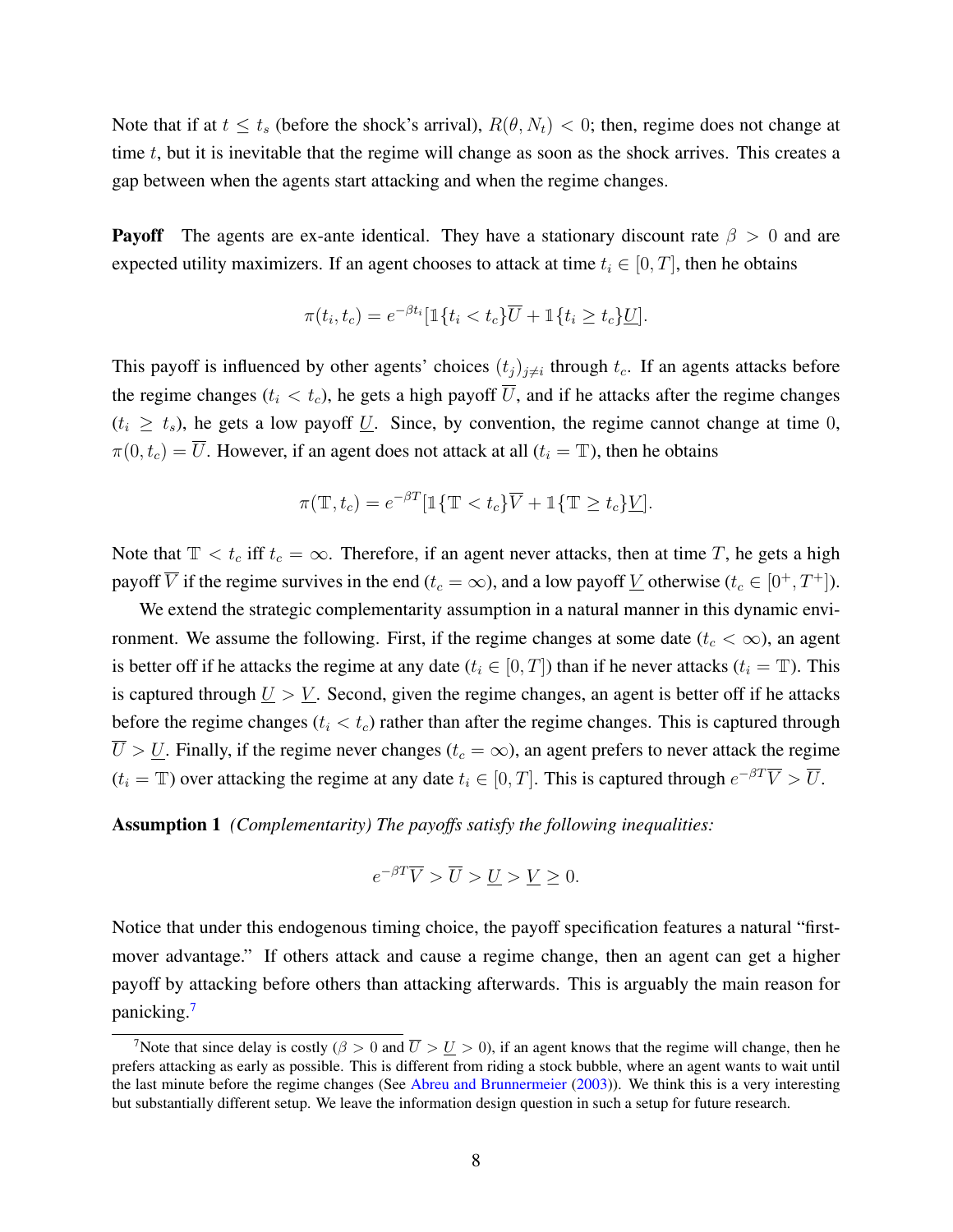**Dominance Regions** We assume that there exist  $\theta$  and  $\overline{\theta} \in \Theta$  such that  $R(\theta, 0) = R(\overline{\theta}, 1) = 0$ . Since the preparedness function R is strictly decreasing in the accumulated attack  $N_t$  and  $N_t \in$ [0, 1] for any t, when  $\theta \in \Theta^L \equiv \Theta \cap (-\infty, \theta)$ , regardless of agents' strategy, the regime cannot survive, and it changes right after the shock arrives –i.e.,  $t_c = t_s^+$ . When  $\theta \in \Theta^U \equiv \Theta \cap [\bar{\theta}, +\infty)$ , the regime will always survive – i.e.,  $t_c = \infty$ , regardless of the attacks. We refer to  $\Theta^U$  (or  $\Theta^L$ ) as the upper (or lower) dominance region, where not attacking  $t_i = T$  (or attacking right away  $t_i = 0$ ) is the dominant strategy. Throughout the paper, we assume the existence of the dominance regions – i.e.,  $\Theta^L$ ,  $\Theta^U \neq \emptyset$ . Recall that the shock will definitely arrive by the end of time window  $(G(T) = 1)$ . However, it is possible that the fundamental is so strong  $(\theta \in \Theta^U)$  that the shock does not make the regime vulnerable to the attacks at all.

Exogenous Information The agents receive some noisy signals  $s_i \in \mathbb{S}$  before the game begins. We assume that, given any underlying fundamental  $\theta$ , the signal profile  $s(\theta) \in \mathbb{S}^{[0,1]}$  is drawn from a distribution  $F(s|\theta)$  with associated density  $f(s|\theta)$ . The signals may not be conditionally independent. For instance, if some agents share a common information source, or if they have some communication among themselves, then conditional on  $\theta$ , the signals could be correlated. We allow for any arbitrary correlation, ranging from conditionally independent signals to perfectly correlated signals (homogeneous beliefs).

<span id="page-9-1"></span>We assume that the information-generating process  $F$  satisfies the following property.

**Assumption 2** *(Doubt)* There exists  $\epsilon > 0$ , such that any agent i with noisy signal  $s_i \in \mathbb{S}$  *believes that*

$$
\mathbb{P}(\theta \in \Theta^U | s_i) = \frac{\int_{\theta \in \Theta^U} f_i(s_i | \theta) d\Psi(\theta)}{\int_{\theta \in \Theta} f_i(s_i | \theta) d\Psi(\theta)} > \epsilon, \ \mathbb{P}(\theta \in \Theta^L | s_i) = \frac{\int_{\theta \in \Theta^L} f_i(s_i | \theta) d\Psi(\theta)}{\int_{\theta \in \Theta} f_i(s_i | \theta) d\Psi(\theta)} > \epsilon,
$$

 $where f_i(s_i|\theta) = marg_{s_{-i}}f(s|\theta).$ 

It holds that, regardless of the noisy signal an agent receives, he always assigns at least  $\epsilon$  probability that  $\theta$  is in the dominance regions, for some  $\epsilon > 0$ . Recall that a regime with fundamental  $\theta \in \Theta^U$  ( $\theta \in \Theta^L$ ) survives (changes) regardless of the attacks. Hence, this assumption is equivalent to saying that, regardless of his signal and other agents' actions, an agent always has some doubt about whether his action is the right action.<sup>[8](#page-9-0)</sup>

In Section [3.3.2,](#page-26-0) we discuss why the doubt assumption is more than necessary for our main result. For simplicity of exposition, we assume that the agents do not observe any new information

<span id="page-9-0"></span> $^8$ In particular, if the marginal distribution has full support and a bounded density — that is,  $f_i(s_i|\theta)\in [f,\overline{f}]$  for all  $\theta \in \Theta$ , and  $s_i \in \mathbb{S}$ , where  $0 < f \leq \overline{f} < +\infty$  — then Assumption [2](#page-9-1) holds true for any  $\epsilon \in (0, \min\{\frac{(1-\Psi(\theta))f}{\overline{f}}\}$  $\frac{\Psi(\theta) f}{\overline{f}}, \frac{\Psi(\underline{\theta}) f}{\overline{f}}$  $\frac{\frac{\mathcal{Q}}{f}}{\overline{f}}\big\}\big).$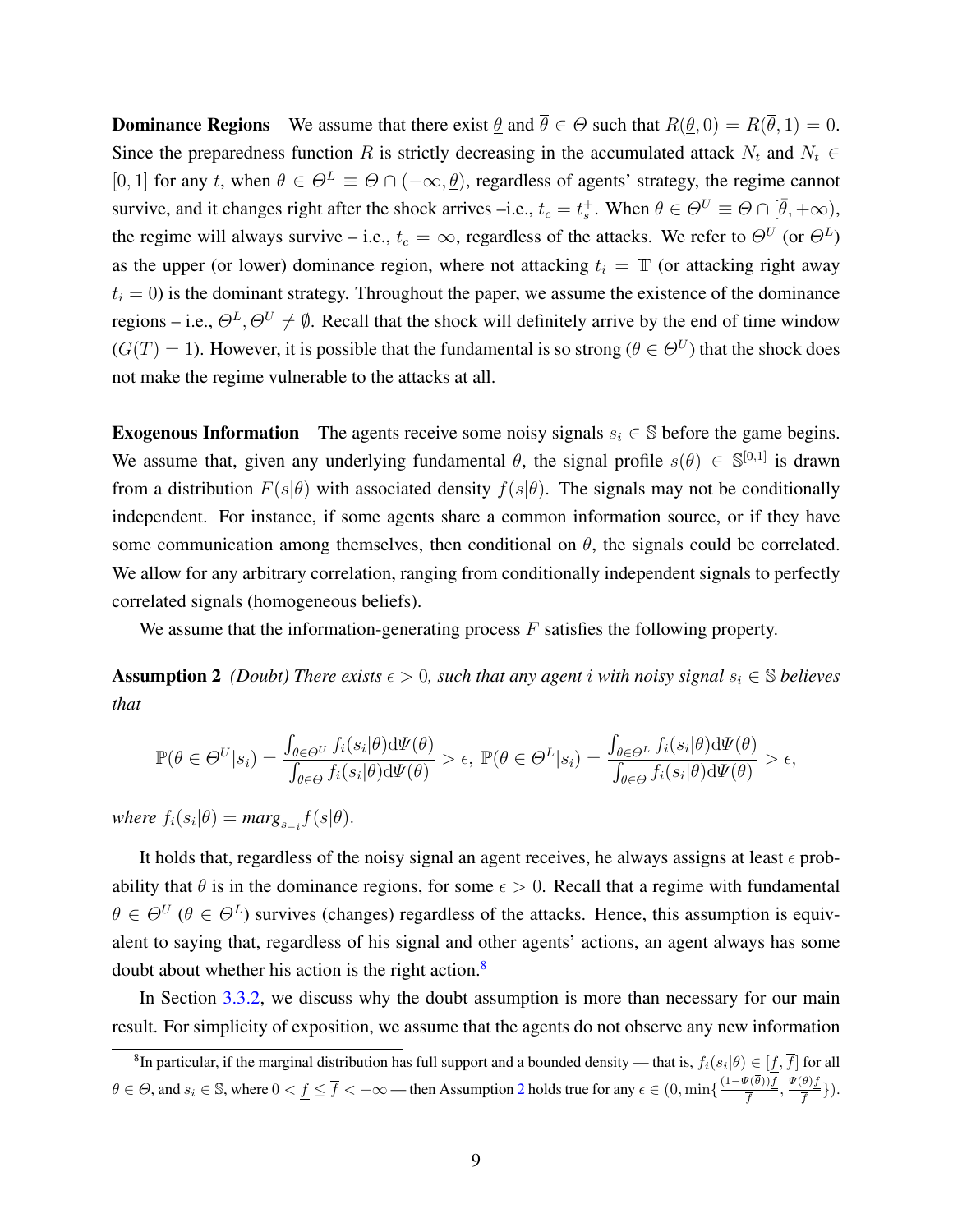over time. We relax this assumption later. We show that the main insight can be easily extended when the agents observe the regime change (if it so happens) (See Section [2.5\)](#page-22-0) or infrequently receive additional noisy signals regarding the fundamental  $\theta$  (See Section [2.6\)](#page-22-1).

**Principal** The principal is concerned about the final outcome of the regime and prefers the survival of the regime. The principal's payoff is simply  $\mathbb{1}{R(\theta, N_T) \geq 0}$ . Similar to the agents, the principal does not observe exactly when the shock arrives. She also does not know the private signals that the agents have received. However, unlike the agents, at any time  $t$ , the principal can observe the endogenous history of attacks until then; that is,  $(N_s)_{s \le t}$ . In addition, through all necessary due diligence, the principal can figure out the fundamental of the regime  $(\theta)$  and, thus, can assess the preparedness of the regime to face the shock even before the shock actually arrives.<sup>[10](#page-10-1)</sup>

Disclosure Policy The principal (she) *commits* to a dynamic public information disclosure policy denoted by  $\Gamma = (q, S)$ , where S is the message space, and  $q : [0, T] \times \Theta \times [0, 1] \rightarrow \Delta(S)$  is a mapping that specifies a public message depending on the date  $\tau \in [0, T]$ , the fundamental  $\theta \in \Theta$ , and the history of attack until then  $N_{\tau}$ -. Note that, while at  $\tau = 0$ , any message can only be about the fundamental, for any  $\tau > 0$ , the message can vary depending on how many agents wait to hear the message.<sup>[11](#page-10-2)</sup> It is important to note that this disclosure rule allows the principal to send messages that vary with the history of attack  $N_{\tau-}$  (or, equivalently, the fraction of agents choosing to wait 1 − Nτ<sup>−</sup> ). This property is referred to as *endogenous disclosure*. Moreover, since the fundamental  $\theta$  is realized before the game begins, the principal can also design information based on  $\theta$  and disclose that information even before the shock actually realizes at  $t_s$ . We refer to this property as *forecasting*.

Solution Concept We consider the strategic form representation of the dynamic game. Given the disclosure policy  $\Gamma$ , a strategy of an agent of any type is to make a contingency plan for when to attack ( $t_i \in [0, T] \cup \mathbb{T}$ ) at the initial history  $\emptyset$  and at every history based on the information disclosed by the principal. We use iterated elimination of strictly dominated strategies in the strategic form game as our solution concept. A strategy is rationalizable if it can survive the iterated elimination

<span id="page-10-1"></span><span id="page-10-0"></span><sup>&</sup>lt;sup>9</sup>More-nuanced preferences and the associated challenges will be discussed in Section [3.1.](#page-23-1)

 $10$ This is consistent with the fact that bank supervisors and international organizations rely on historical data and econometric models to forecast the preparedness to face some future shock. In Section [3.2,](#page-24-0) we discuss small errors in prediction.

<span id="page-10-2"></span><sup>&</sup>lt;sup>11</sup>We can also allow for disclosure conditional of the whole history of attack (i.e.,  $(N_s)_{s\leq \tau}$ ), or private disclosure. However, as will be clear soon, this does not add any value in our setup. To focus our attention on the information design problem, we assume away any cost of acquiring information (or due diligence) and disclosing information. In real-world applications, these costs can be negligible compared with the loss brought about by a banking crisis or a sovereign debt crisis.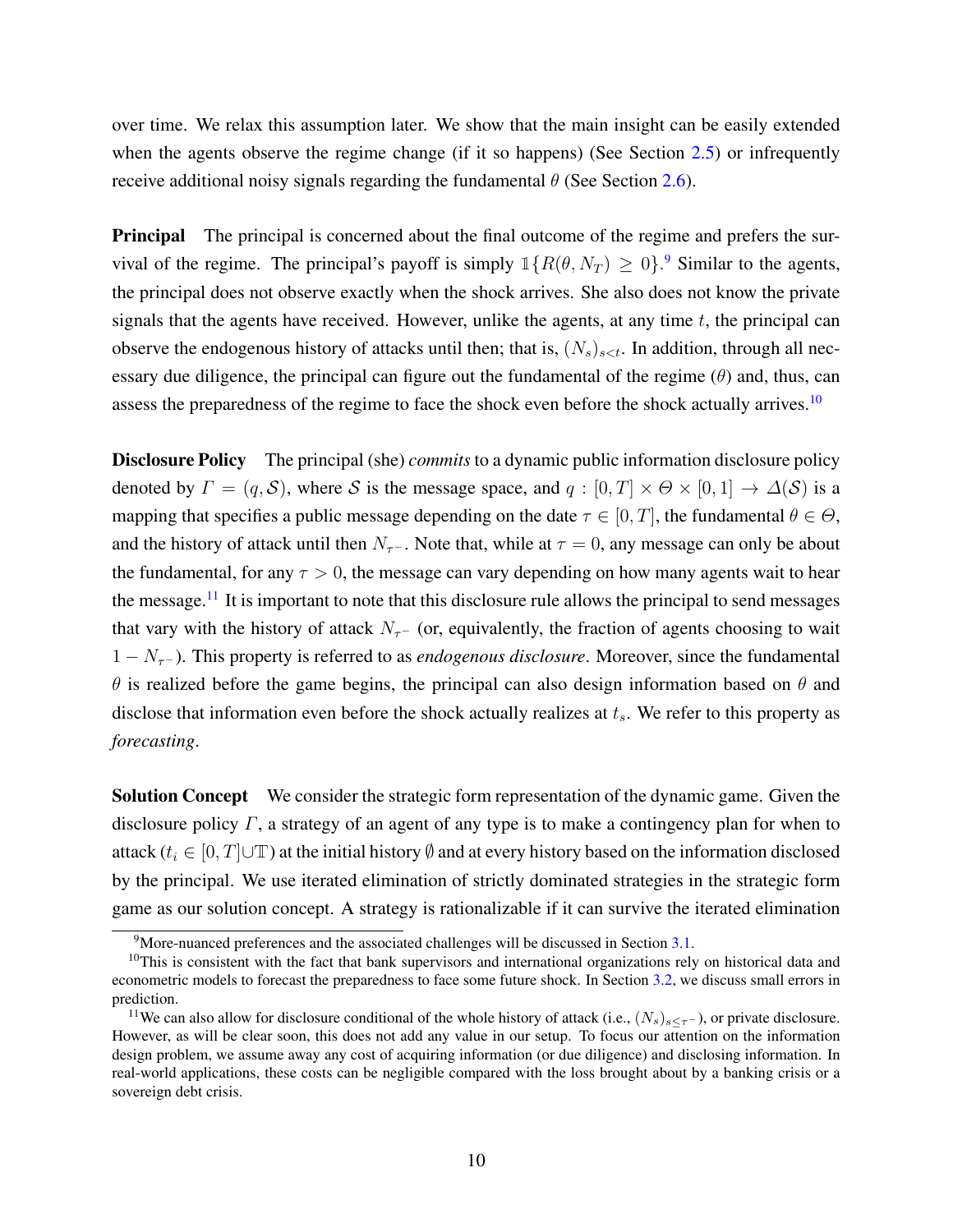of strictly dominated strategies. Our results will hold true for more-restrictive solution concepts such as PBE (See the Online Appendix).

Given the disclosure policy  $\Gamma$ , let  $\mathcal{R}(\Gamma)$  be the set of rationalizable strategy profiles. Define

$$
\Theta^F(\Gamma) := \{ \theta \in \Theta | R(\theta, N_T(x)) < 0 \text{ for some } x \in \mathcal{R}(\Gamma) \}.
$$

Thus, if  $\theta \notin \Theta^F(\Gamma)$ , then the regime will survive, regardless of whatever rationalizable strategies the agents play; otherwise, if  $\theta \in \Theta^F(\Gamma)$ , the regime may not survive.

Robust/Adversarial Information Design The principal does not expect the agents to play the rationalizable strategy profile that is advantageous to her. Rather, she anticipates, state by state, the worst-case scenario that is consistent with some rationalizable strategy profile. Her objective is

$$
\min_{\Gamma} \mathbb{P}(\theta \in \Theta^F(\Gamma)),
$$

where  $\mathbb{P}(\theta \in \Theta^F(\Gamma)) = \int_{\Theta^F(\Gamma)} d\Psi(\theta)$ . In words, she chooses policy  $\Gamma$  to minimize the ex-ante chance that the regime may change under any possible rationalizable strategy profile  $x \in \mathcal{R}(\Gamma)$ .

**Panic** A distinctive feature of the regime change game is that when  $\theta \in \Theta^L$ , it is inevitable that the regime will change, regardless of what the agents do. Hence, any disclosure policy  $\Gamma$ cannot endure such a regime – i.e.,  $\Theta^L \subseteq \Theta^F(\Gamma)$  for any  $\Gamma$ . However, a regime could also change even when it is not warranted ( $\theta \notin \Theta^L$ ), as agents may choose to attack the regime if they believe that many others will do the same. We refer to this as panic-based attacks. Let us define  $\Theta^P(\Gamma) := \Theta^F(\Gamma) \setminus \Theta^L$  for any policy  $\Gamma$  as the set of fundamentals in which the regime change may happen, and if it happens, it is caused by panic-based attacks. Therefore, the principal's objective is equivalent to minimizing the chance of panic  $\mathbb{P}(\theta \in \Theta^P(\Gamma))$ . If  $\Theta^P(\Gamma) = \emptyset$ , then we can conclude that policy  $\Gamma$  eliminates panic in a robust sense.

## <span id="page-11-0"></span>2 Main Result

In this section, we construct a simple dynamic information disclosure policy. This policy induces (even in the worst case) the agents to perfectly coordinate their actions and never attack a regime when it is not warranted ( $\theta \notin \Theta^L$ ), thereby eliminating panic in the robust sense.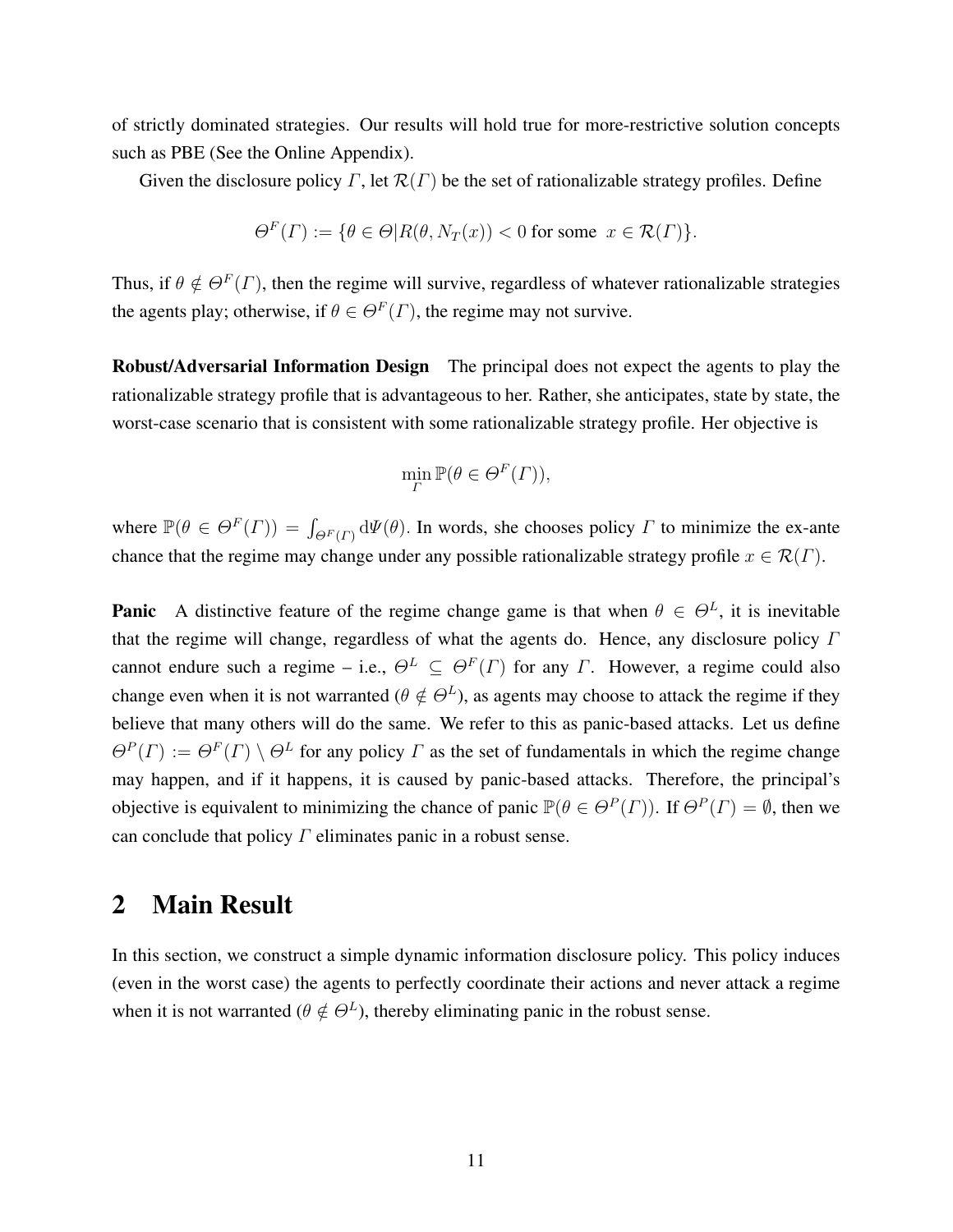## <span id="page-12-0"></span>2.1 Static Benchmarks

To fix ideas, let us start with time 0 disclosure policies. Recall that the principal can send the message at  $\tau = 0$ , before the agents have their first opportunity to attack. Depending on the message from the principal and their own signals, agents may or may not attack. However, since attack is costly, if an agent decides to attack, he will do so immediately. Thus, the game boils down to the canonical static regime change game.

**Full Disclosure** Suppose that the fundamental  $\theta$  is disclosed at time 0. A possible equilibrium outcome is that all the agents perfectly coordinate on not attacking when  $\theta \notin \Theta^L$ . However, given the strategic complementarity, this is not the only rationalizable strategy profile. In another possible equilibrium, all agents attack at  $t = 0$  whenever  $\theta \notin \Theta^U$ . Therefore, for a principal who anticipates the adversarial outcome, full disclosure is the worst policy because it maximizes the chance of regime change.

No Disclosure Suppose that the principal does not provide any information. Then, depending on the distribution of the signals that the agents receive, there can be multiple equilibria. For instance, suppose that the agents share a homogeneous belief about  $\theta$ . If they believe that the probability that  $\theta \in \Theta^L$  is sufficiently small, there exists an equilibrium in which they do not attack. However, if they believe that the probability that  $\theta \in \Theta^U$  is sufficiently small, then there also exists another equilibrium in which they all panic and attack. Using global game perturbation, [Morris and Shin](#page-32-6) [\(2003\)](#page-32-6) shows that if the agents have sufficiently heterogeneous beliefs, there is a unique rationalizable strategy: attack if and only if the signal is below a threshold . This means that unless the fundamental is sufficiently strong, there are panic-based attacks and the regime changes (See Section [3.3.2](#page-26-0) for details).

Partial Disclosure There exist many time-0 partial disclosure polices. Consider the following policy  $\Gamma^0$ : at time 0, the principal publicly discloses whether the regime change is warranted  $(\theta \in \Theta^L)$ , or equivalently,  $R(\theta,0) < 0$  or not. There is an equilibrium in which the agents attack if and only if the principal sends the message that the regime change is warranted. However, there are other equilibria in which panic-based attacks are possible (See [Angeletos, Hellwig and Pavan](#page-30-4) [\(2007\)](#page-30-4)). To ensure that the agents never attack in any equilibrium, the positive news needs to be stronger than  $\theta \notin \Theta^L$ . Under conditionally independent signals, [Goldstein and Huang](#page-31-4) [\(2016\)](#page-31-4) finds the optimal monotone public disclosure policy. The authors show that if the principal discloses whether  $R(\theta, 0) > k$  or not for a sufficiently large k, then the agents will never attack when  $R(\theta, 0) > k$ . [Inostroza and Pavan](#page-31-5) [\(2020\)](#page-31-5) investigates when monotone public disclosure is indeed optimal and the conditions under which non-monotone public disclosure can do better. When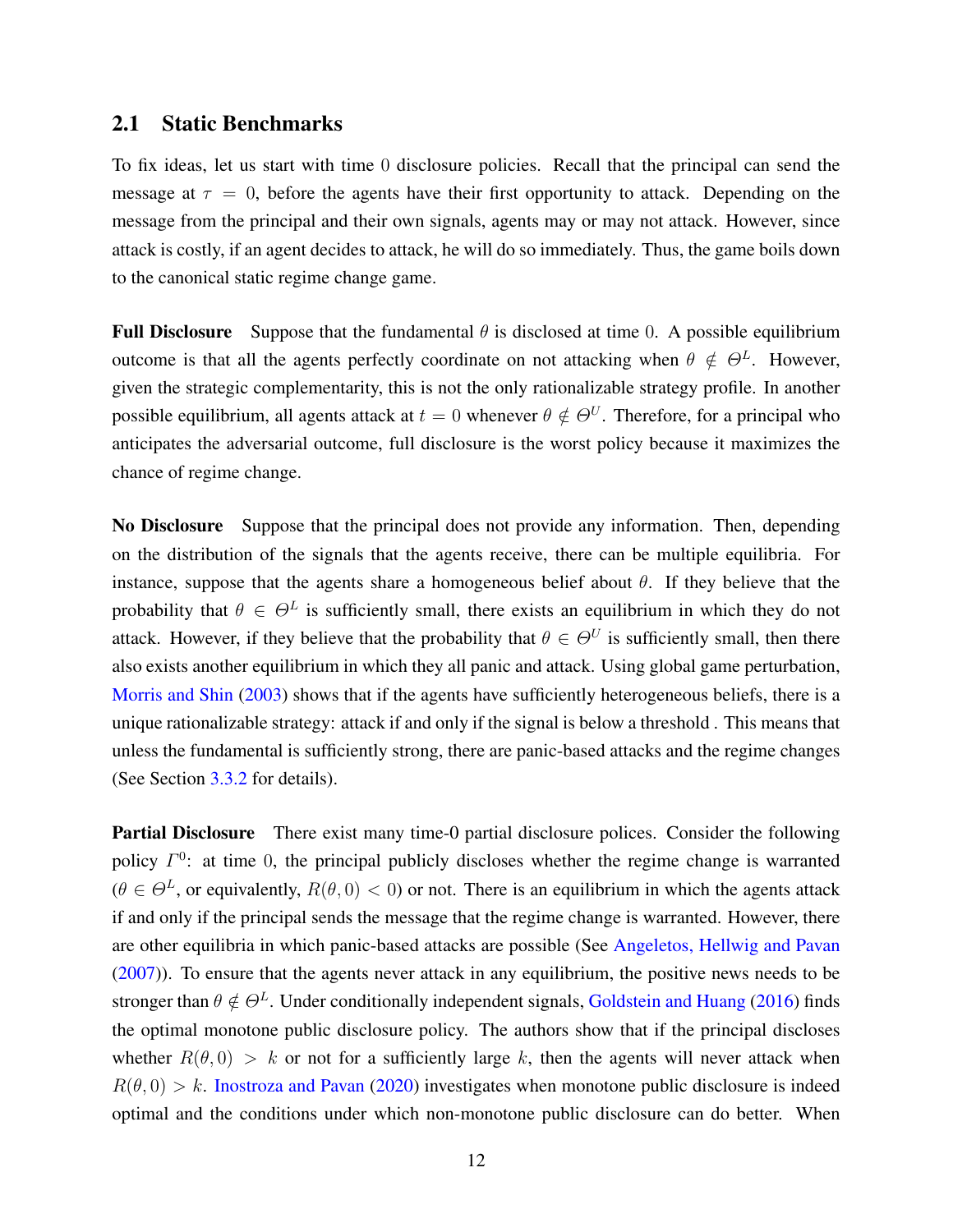the agents have homogeneous beliefs, [Li, Song and Zhao](#page-32-2) [\(2019\)](#page-32-2) shows that under the optimal disclosure policy, the principal should locally exaggerate the state to some agents. Under all these optimal policies, a regime may change even though the fundamental does not warrant it ( $\theta \notin \Theta^L$ ). Thus, under the static setting, although partial disclosure policies can improve the "worst possible" outcome, an unwarranted regime change cannot be avoided in the robust sense.

The above discussion points out two important aspects of the problem. First, to understand how to reduce the chance of panic, we cannot simply select the principal's preferred equilibrium. Many policies can eliminate panic if the agents play the principal's preferred equilibrium (such as full disclosure, or  $\Gamma^0$  policy). However, these policies cannot do so in the robust sense. Second, panic cannot be eliminated simply by providing information early (at time 0, before the agents have chance to attack). Below, we allow for a fairly flexible information environment, in which, exante, the agents receive some arbitrarily correlated noisy signals (as long as there is some doubt). We show that the principal can exploit the endogenous waiting and construct a simple dynamic disclosure policy that eliminates panic in the robust sense.

### 2.2 A Simple Dynamic Disclosure Policy: Disaster Alert

We consider a simple partial disclosure policy, denoted as  $\Gamma^{\tau}$ . The principal sends a binary signal  $d^{\tau} \in \{0,1\}$  at a fixed date  $\tau \in (0,T)$ . The public signal  $d^{\tau}$  is generated based on the underlying fundamental  $\theta$  and the history of attacks  $N_{\tau-}$  as follows:

$$
d^{\tau}(\theta, N_{\tau^{-}}) = \begin{cases} 1 \text{ if } R(\theta, N_{\tau^{-}}) < 0; \\ 0 \text{ otherwise.} \end{cases}
$$

We call  $d^{\tau}$  a *disaster alert* — the alert is triggered if  $d^{\tau} = 1$  and is not triggered if  $d^{\tau} = 0$ .<sup>[12](#page-13-0)</sup> When the alert is triggered  $(d^{\tau} = 1)$ , it implies that regardless of the agents' actions after the disclosure, the regime cannot survive (i.e.,  $t_c < \infty$ ). To see this, first consider the case in which, ex-post, the shock arrives before the time of disclosure – i.e.,  $t_s < \tau$ . Since  $R(\theta, N_{\tau^-}) < 0$ , the regime has already changed – i.e.,  $t_c \leq \tau$ . Next, consider the case in which, ex-post, the shock has not yet arrived by the time of disclosure – i.e.,  $t_s \geq \tau$ . However, since  $R(\theta, N_{\tau^-}) < 0$ , the regime will change as soon as the shock arrives – i.e.,  $t_c = t_s^+$ .

On the other hand, if the alert is not triggered ( $d^{\tau} = 0$ ), the agents learn that, without further attacks, the regime will survive regardless of when the shock arrives – i.e.,  $R(\theta, N_T = N_{\tau^-}) \geq 0$ . However, the survival of the regime is not guaranteed following  $d^{\tau} = 0$ . If some agents choose to

<span id="page-13-0"></span><sup>&</sup>lt;sup>12</sup>In the spirit of Bayesian persuasion, this can be thought of as the principal sending a recommendation at time  $\tau$ to the agents to "attack" when the disaster alert is triggered and to "not attack" otherwise.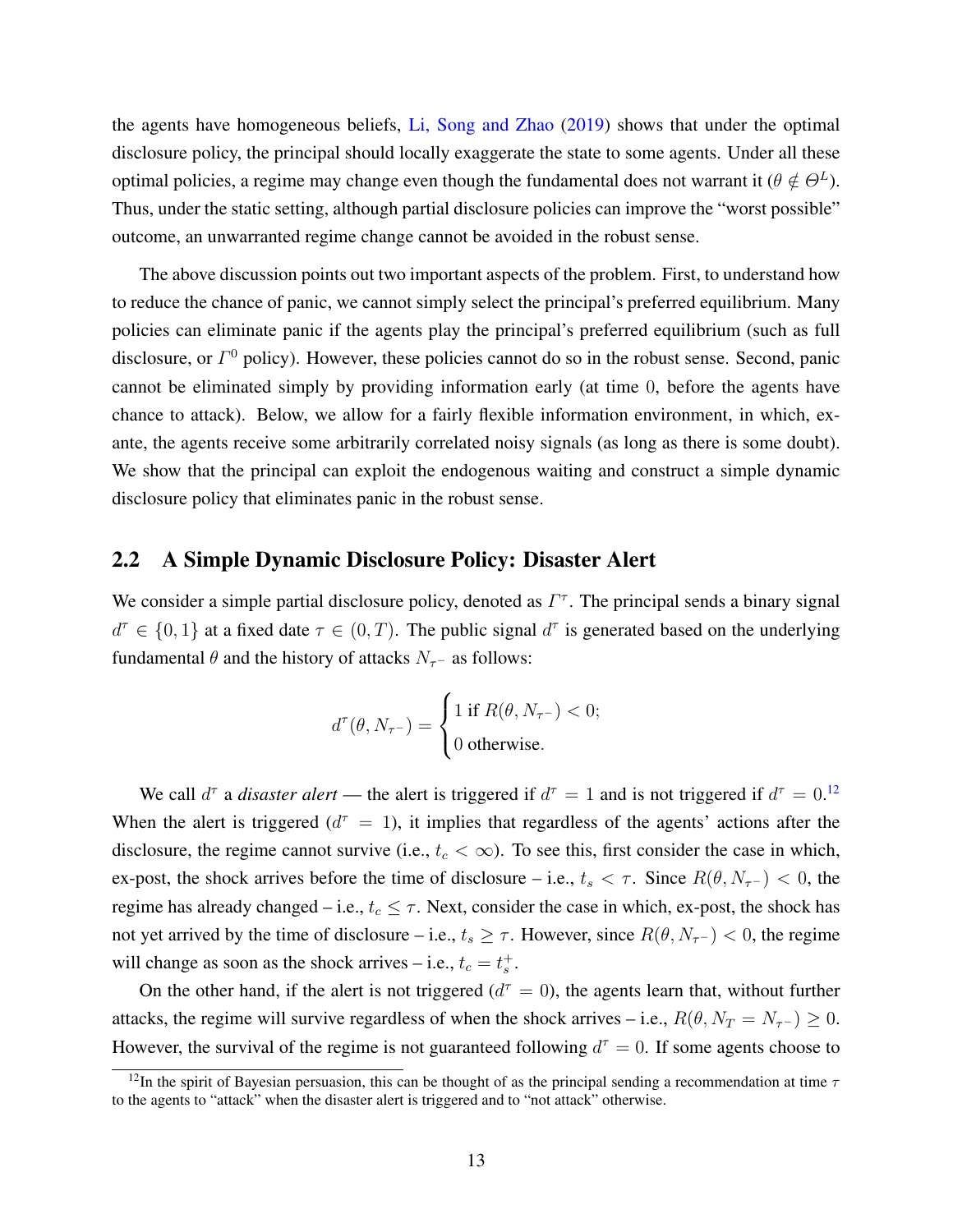attack after no alert, the regime may still change.

In this spirit, the proposed disaster alert policy resembles a real-world EWS, which aims to generate an accurate forecast of a future crisis by all historical information. Notice that the proposed policy is simple — binary and public. However, it is an *endogenous-disclosure.* The message at date  $\tau$  depends on the fraction of agents who choose to wait for the disclosure (1 –  $N_{\tau}$ –). If some agents do not wait for the disaster alert and attack before time  $\tau$ , then it may trigger the alert  $(R(\theta, N_{\tau^-}) < 0)$ . Moreover, it *forecasts*. The alert is triggered  $(R(\theta, N_{\tau^-}) < 0)$  even when the regime has not yet changed ( $t_s \geq \tau$ ), but it is evident that it will change.

## 2.3 Don't Panic

The proposed policy can be interpreted simply as assurance from the principal — "Do not panic; just wait until time  $\tau$ , and at that time, I will advise you to attack if a regime change is inevitable." The following theorem shows that if the principal asks the agents to wait for only a little while (small enough  $\tau$ ), then the agents will always do so and follow the principal's advise regardless of their own information (even in the worst case). In other words, a timely disaster alert eliminates panic in the robust sense.

<span id="page-14-0"></span>**Theorem 1** *There exists*  $\hat{\tau} > 0$  *such that under the disclosure policy*  $\Gamma^{\tau}$  *with*  $\tau \in (0, \hat{\tau})$ *, panic is eliminated in the robust sense; that is,*  $\Theta^P(\Gamma^{\tau}) = \emptyset$ .

Theorem [1](#page-14-0) claims that when the principal sets the disaster alert in a timely manner, she achieves her most preferred outcome as the unique rationalizable outcome. We prove this theorem using three lemmas that we will discuss next.

### Option Value of Waiting

Consider the game under the disclosure policy  $\Gamma^{\tau}$  where  $\tau \in (0, T)$ . Nature moves first and selects  $(\theta, s)$ , where s is the profile of signals for each agent. Each agent  $i \in [0, 1]$  learns his own type  $s_i$ . An agent i of type  $s_i$  makes a contingency plan for when to attack at three possible histories: the initial history ( $\emptyset$ ), the one after the alert is not triggered ( $d^{\tau} = 0$ ), and the one after the alert is triggered ( $d^{\tau} = 1$ ). Let  $t_{\emptyset}$ ,  $t_0$  and  $t_1$  be the time of attack at these three histories, respectively. Therefore, the strategy space for each agent is

$$
\mathcal{X} := \{ (t_{\emptyset}, t_0, t_1) \in [0, T] \cup \{ \mathbb{T} \} \times ([\tau, T] \cup \{ \mathbb{T} \})^2 \}.
$$

Consider an agent i of type  $s_i$  who plays a strategy  $x_i = (t_{\emptyset}, t_0, t_1)$ , while others play strategy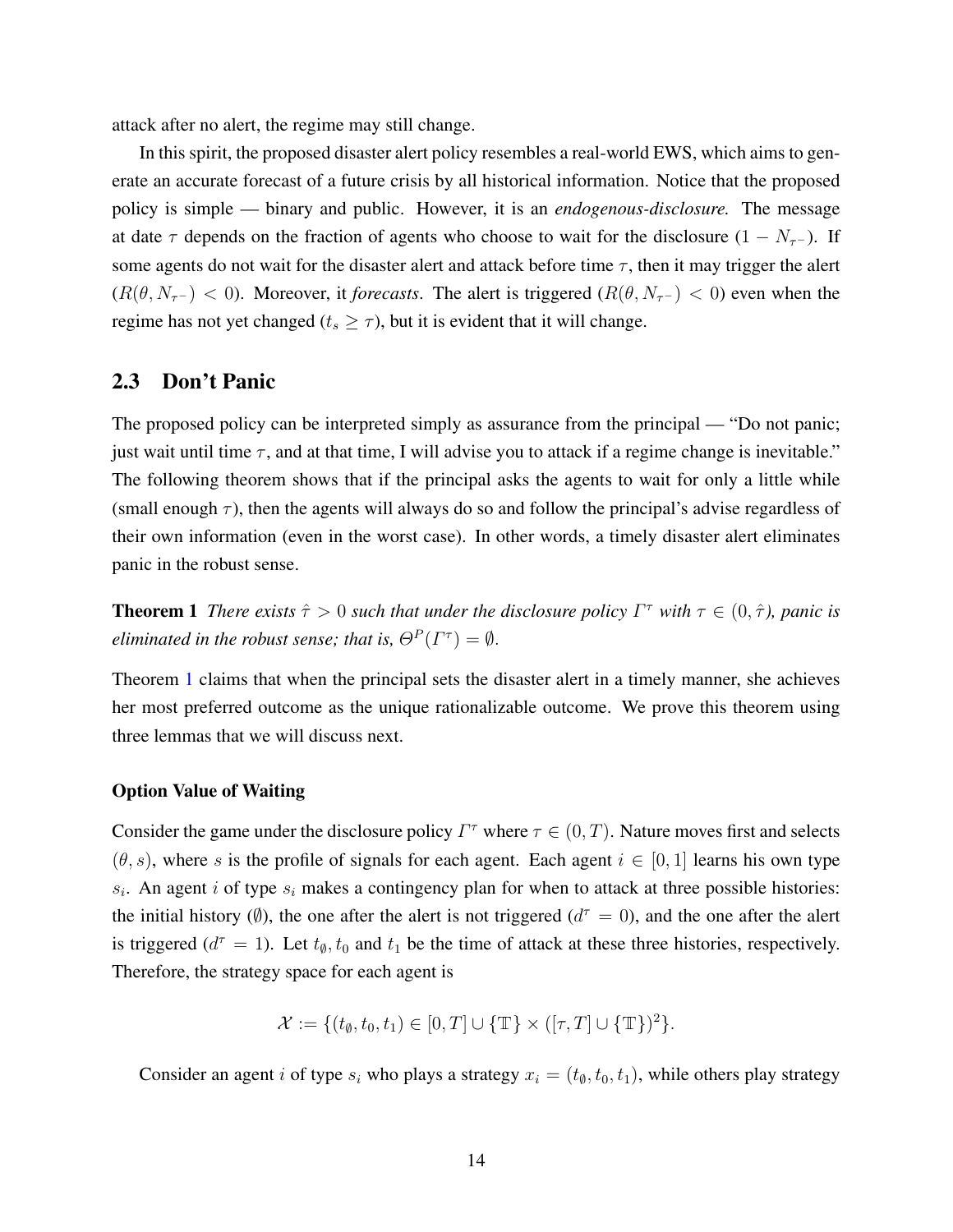$x_{-i}$ . Let  $u_i(x_i, x_{-i}; s_i)$  be his expected payoff. If  $t_{\emptyset} \in [0, \tau)$ , then

$$
u_i(x_i, x_{-i}; s_i) = \mathbb{E}[\pi(t_{\emptyset}, t_c)|x_{-i}, s_i].
$$

Note that if  $t_{\emptyset} \in [0, \tau)$ , then the agent is no longer active at time  $\tau$ . Therefore, the path of play and, hence, the payoff are unaffected by the specification of  $t_0$  and  $t_1$ . On the other hand, if  $t_{\emptyset} \in [\tau, T] \cup \{\mathbb{T}\},\$  then

$$
u_i(x_i, x_{-i}; s_i) = \mathbb{P}(d^{\tau} = 0 | x_{-i}, s_i) \mathbb{E}[\pi(t_0, t_c) | x_{-i}, s_i, d^{\tau} = 0]
$$

$$
+ \mathbb{P}(d^{\tau} = 1 | x_{-i}, s_i) \mathbb{E}[\pi(t_1, t_c) | x_{-i}, s_i, d^{\tau} = 1].
$$

As the agent is still active at time  $\tau$ , the path of play and, hence, the payoff of the agents are determined only by  $t_0$  and  $t_1$  but not  $t_{\emptyset}$ .

<span id="page-15-0"></span>Lemma 1 (Option value) For any agent *i* of any type  $s_i$ , the only rationalizable strategies are

- *– strategy*  $\mathcal{A}$ *:* (0,  $t_0, t_1$ )*, where*  $t_0, t_1$  ∈ [ $\tau$ ,  $T$ ] ∪ { $\mathbb{T}$ *}; and*
- *– strategy*  $W: (t_{\emptyset}, \mathbb{T}, \tau)$ *, where*  $t_{\emptyset} \in [\tau, T] \cup {\mathbb{T}}$ *.*

As we have already mentioned, for any agent  $i$ , given any strategy profile played by others, for any  $t_0, t_1 \in [\tau, T] \cup {\{\mathbb{T}\}}$ , the strategy  $(0, t_0, t_1)$  leads to the same path of play and, hence, the same payoff for this agent. We refer to all such strategies as  $A$  (attack immediately). Similarly, for any  $t_{\emptyset} \in [\tau, T] \cup \{\mathbb{T}\}\$ , strategy  $(t_{\emptyset}, \mathbb{T}, \tau)$  leads to the same path of play and, hence, the same payoff for agent i. We refer to all such strategies as  $W$  (wait and follow).

The intuition behind Lemma [1](#page-15-0) is simple. First, consider an agent who makes a plan not to wait for the alert or, equivalently, to attack before the disclosure date – i.e.,  $t_{\emptyset} \in [0, \tau)$ . Since waiting is costly, in the absence of any new information, he will attack as early as possible to avoid the unnecessary delay cost. Therefore, any contingency plan that involves  $t_{\emptyset} \in (0, \tau)$  is strictly dominated by attacking immediately at  $t$ <sub> $\emptyset$ </sub> = 0 (strategy  $\mathcal{A}$ ).

Next, suppose that an agent makes a contingency plan whereby he waits for the alert – i.e.,  $t_{\emptyset} \geq \tau$ . Conditional on  $d^{\tau} = 1$ , as it predicts a regime change regardless of what others do thereafter, this agent will attack and will do so immediately at  $t_1 = \tau$  to save some waiting cost. As such, any strategy  $(t_{\emptyset}, t_0, t_1)$  that involves  $t_{\emptyset} \geq \tau$  and  $t_1 > \tau$  is dominated by  $(t_{\emptyset}, t_0, t_1 = \tau)$ for the same  $t_{\emptyset}$  and  $t_0$ . It follows from the doubt assumption that the agent assigns a positive probability that  $d^{\tau} = 1$  regardless of his type. This makes the dominance strict.

However, given that an agent makes a contingency plan whereby he waits and attacks immediately after  $d^{\tau} = 1$  (i.e.,  $t_{\emptyset} \geq \tau$  and  $t_1 = \tau$ ), if he also attacks after  $d^{\tau} = 0$  (i.e.,  $t_0 \in [\tau, T]$ ),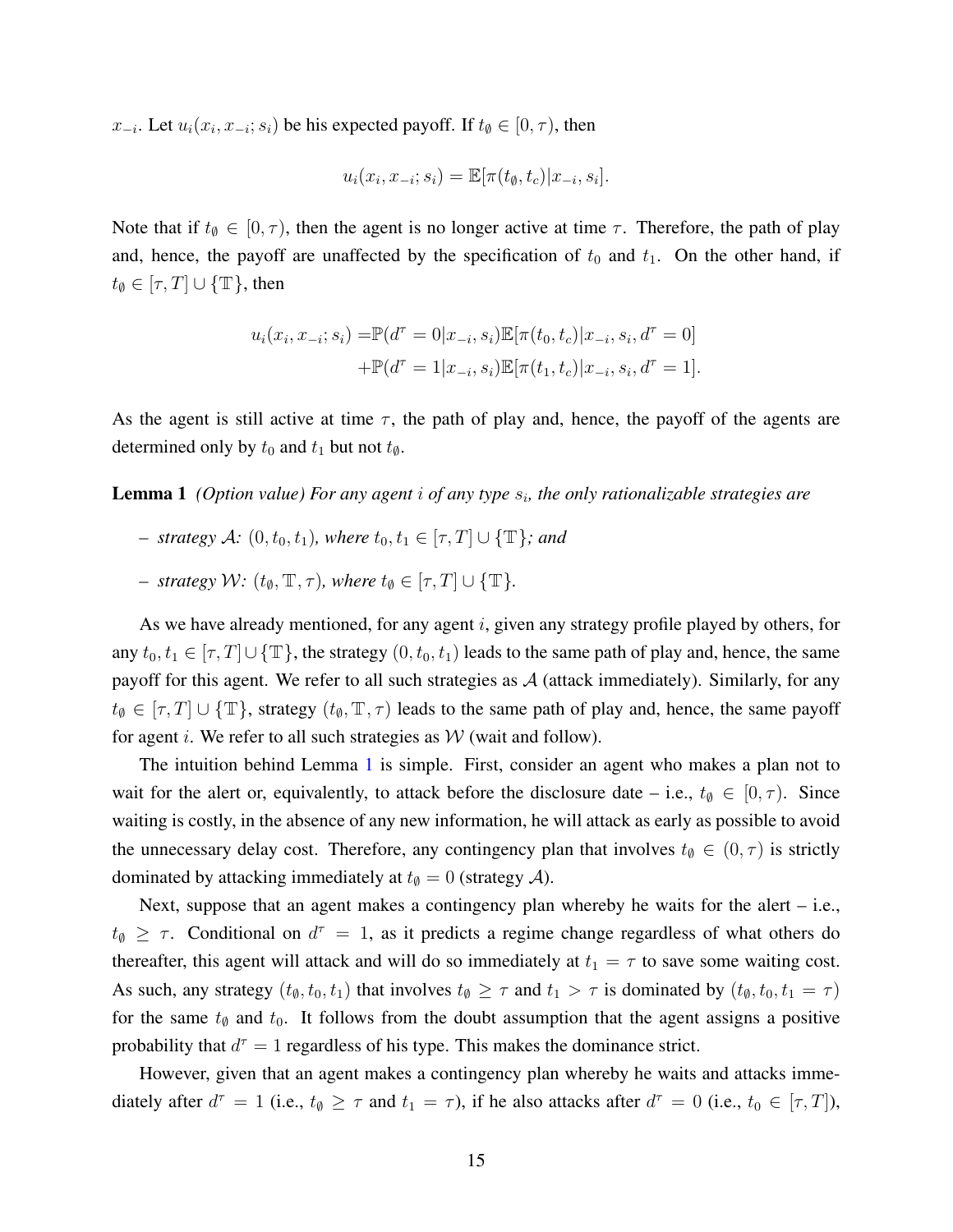then the information  $d^{\tau}$  has no value. This agent should have attacked at time 0 and saved the cost of waiting for the alert. That is, strategy  $A$  strictly dominates any strategy involving waiting and attacking regardless of  $d^{\tau}$  – i.e.,  $(t_{\emptyset}, t_0, t_1 = \tau)$  with  $t_{\emptyset} \geq \tau$  and  $t_0 \in [\tau, T]$ . Thus, if a rational agent chooses to wait for the disaster alert, it must be that he will follow it — that is, attack if and only if the alert is triggered (strategy  $W$ ).<sup>[13](#page-16-1)</sup>

Different from disclosing information at  $t = 0$ , under  $\Gamma^{\tau}$ , the agents need to wait to see the message from the principal. To understand the role of future disclosure (i.e.,  $\tau > 0$ ), let us contrast this with the  $\Gamma^0$  disclosure policy (See Section [2.1\)](#page-12-0). Recall that under the policy  $\Gamma^0$ , there exists an equilibrium in which an agent may attack after learning  $d^0 = 0$  (i.e.,  $R(\theta, 0) \ge 0$ ). Note that under policy  $\Gamma^{\tau}$  with  $\tau > 0$ , an agent may still plan to attack at the information set  $d^{\tau} = 0$  – i.e.,  $t_0 \in [\tau, T]$ . However, based on Lemma [1,](#page-15-0) this case can occur only under strategy A; that is, this agent will attack at time 0 and will no longer be active at the time of disclosure. Thus, when the agents play some rationalizable strategies, on path, attacks cannot happen after  $d^{\tau} = 0$ .

#### Predictability of Disaster Alert

By Lemma [1,](#page-15-0) when an agent plays some rationalizable strategy, if he waits for the disclosure, he will follow the disaster alert  $d^{\tau}$  – i.e., attack if and only if the disaster alert is triggered. Accordingly, the public signal  $d^{\tau}$  perfectly coordinates the actions of these agents from time τ onward. Based on Lemma [1,](#page-15-0) the agents who remain active at the disclosure time τ are the ones who play the "wait and follow" strategy (W). Conditional on no alert ( $d^{\tau} = 0$ ), they will never attack –i.e.,  $t_0 = \mathbb{T}$ . Therefore, the regime always survives following  $d^{\tau} = 0$  since  $R(\theta, N_T) = R(\theta, N_{\tau^-}) \geq 0.$ 

Consequently, as long as agents play rationalizable strategies (either  $\mathcal A$  or  $\mathcal W$ ), the regime changes if and only if  $d^{\tau} = 1$ . Following Lemma [1,](#page-15-0) we can also infer the time of regime change  $t_c$ . By definition of  $d^{\tau}$ , the alert is triggered ( $d^{\tau} = 1$  $d^{\tau} = 1$ ) if and only if  $R(\theta, N_{\tau^-}) < 0$ . Lemma 1 indicates that, if any agent attacks before the disclosure time  $\tau$ , he plays strategy A and attacks at time 0. Therefore,  $N_{\tau^-} = N_0$ , implying that  $R(\theta, N_0) < 0$ . By definition of  $t_c$ , this means that the regime changes as soon as the shock arrives – i.e.,  $t_c = t_s^+$ . The following Lemma summarizes this.

<span id="page-16-1"></span><span id="page-16-0"></span> $13A$  similar option value of the waiting argument appears in the context of social learning, in which an agent can learn from others' actions, but such actions do not affect his payoff (see [Chamley and Gale](#page-30-10) [\(1994\)](#page-30-10) and [Gul and](#page-31-13) [Lundholm](#page-31-13) [\(1995\)](#page-31-13)). The intuition is simple: Consider two agents deciding whether to attack at time 1 or time 2. If an agent waits to see whether the other agent attacks, it must hold that he will take different actions, conditional on whether the other agent attacks at time 1. Otherwise, there is no positive option value of waiting. The result also has an intuitive connection to the coordination with an outside option example in the forward-induction literature, introduced by [Kohlberg and Mertens](#page-32-7) [\(1986\)](#page-32-7). The outside option appears naturally in our dynamic setting, as the agents can choose to attack immediately rather than waiting for the future disclosure. Forward induction is formalized using iterated weak dominance [\(Ben-Porath and Dekel,](#page-30-11) [1992\)](#page-30-11). However, note that given the doubt assumption, we can use the standard iterated elimination of strictly dominated strategies (IESDS).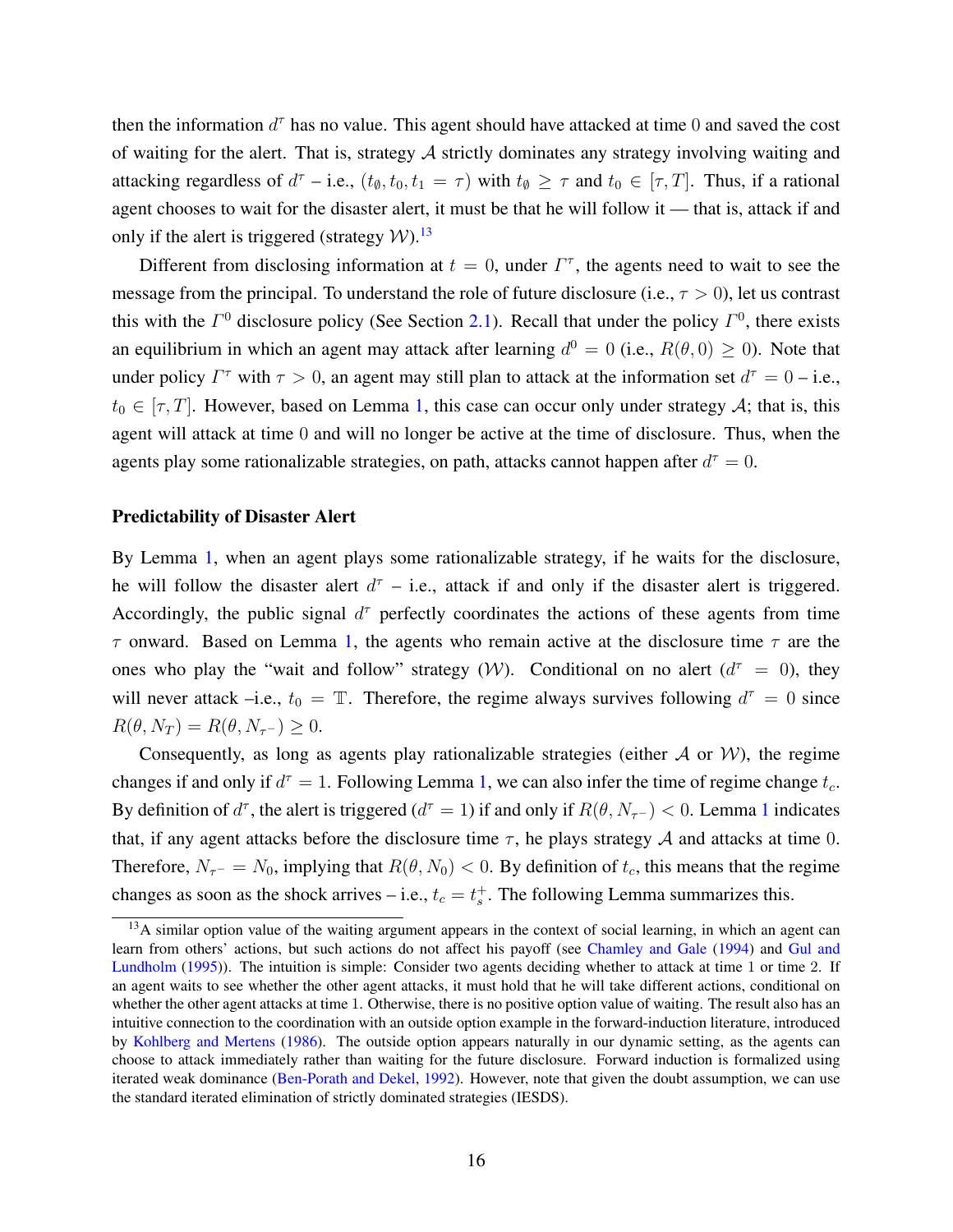**Lemma 2** (Perfect Predictability) Under policy  $\Gamma^{\tau}$ , (1) if  $d^{\tau} = 0$ , the regime survives — that is,  $t_c = \infty$ ; and (2) if  $d^{\tau} = 0$ , the regime changes as soon as the shock arrives — that is,  $t_c = t_s^+$ .

Lemma [2](#page-16-0) demonstrates that if the agents believe that all others play rationalizable strategies  $(A \text{ or } W)$ ,<sup>[14](#page-17-0)</sup> then they understand that  $d^{\tau}$  perfectly predicts the ultimate regime outcome. The two properties of the disaster alert — endogenous disclosure and forecasting — are essential for this perfect predictability.

To see the role of endogenous disclosure, consider an alternative policy  $\tilde{\Gamma}^{\tau}$ : at time  $\tau$ , the principal sends the message  $\tilde{d}^{\tau} = 1$  if  $R(\theta, 0) < 0$  (or, equivalently,  $\theta \in \Theta^L$ ), and message  $\tilde{d}^{\tau} = 0$ , otherwise. Different from our policy  $\Gamma^{\tau}$ , the design of this alert is based purely on the exogenous fundamental  $\theta$  and it is independent of the endogenous attack  $N_{\tau}$ -. It is important to note that if  $d^{\tau} = 0$ , then  $\tilde{d}^{\tau} = 0$  but not the other way around. Since  $R(\theta, N)$  is decreasing in N,  $d^{\tau} = 0$  $(R(\theta, N_{\tau^-}) \ge 0)$  implies that  $\tilde{d}^{\tau} = 0$   $(R(\theta, 0) \ge 0)$ . However, for any  $\theta \notin \Theta^L \cup \Theta^U$ , if there were attacks before time  $\tau$ , then  $\tilde{d}^{\tau} = 0$  but it is possible to have  $d^{\tau} = 1$  (if  $N_{\tau}$ - is sufficiently large so that  $R(\theta, N_{\tau^-}) < 0$ ). Note that option value argument (Lemma [1\)](#page-15-0) holds true under  $\tilde{\Gamma}^{\tau}$ . However, the regime may still change even after  $\tilde{d}^{\tau} = 0$  if some agents play strategy  $\mathcal A$  and attack before the time of disclosure (since  $R(\theta,0) \ge 0$  cannot guarantee  $R(\theta, N_T = N_{\tau}^{-}) \ge 0$ ). As such,  $\tilde{d}^{\tau} = 0$ cannot predict the survival of the regime; that is, Lemma [2](#page-16-0) fails under policy  $\tilde{\Gamma}^{\tau}$ .

Next, consider the forecasting property. Suppose that the principal cannot forecast at all. Then, the timely disaster alert policy boils down to the following: The principal sends the message  $\hat{d}^{\tau} = 1$ if and only if the regime change has occurred before time  $\tau$ ; that is,  $t_c < \tau$  or, equivalently,  $R(\theta, N_{\tau^-}) < 0$  and  $t_s < \tau$ . We will refer to this policy as  $\hat{\Gamma}^{\tau}$ . Note that Lemma [1](#page-15-0) holds true under  $\hat{\Gamma}^{\tau}$ . However,  $\hat{d}^{\tau}$  could be 0 just because the shock has not arrived yet (i.e.,  $t_s \geq \tau$ ), but it will occur once the shock arrives at a future date. Thus,  $\hat{d}^{\tau} = 0$  does not guarantee no future regime change, even without any further attack; that is, Lemma [2](#page-16-0) fails under policy  $\hat{\Gamma}^{\tau}$ .

#### Timely Alert and Negligible Waiting Cost

Consider an agent who receives a signal  $s_i$ . He faces some fundamental uncertainty regarding  $\theta$ — he has some doubt about whether his action is going to be the right choice (regardless of what others do). Moreover, he still faces strategic uncertainty about whether or not other agents will wait for the disclosure. However, as long as all agents who wait for the disclosure will follow the disaster alert (Lemma [1\)](#page-15-0), the disaster alert can perfectly predict the regime outcome (Lemma [2\)](#page-16-0). Therefore, if he waits for the alert, his private information  $s_i$  becomes irrelevant. The disaster alert can help him avoid the mistake of attacking a regime that will survive in the end. However, an

<span id="page-17-0"></span> $14$  $14$ It is worth noting that the result in Lemma 1 only involves one round of elimination of dominated strategies, and it does not even require the agents to hold the belief that others will never play dominated strategies.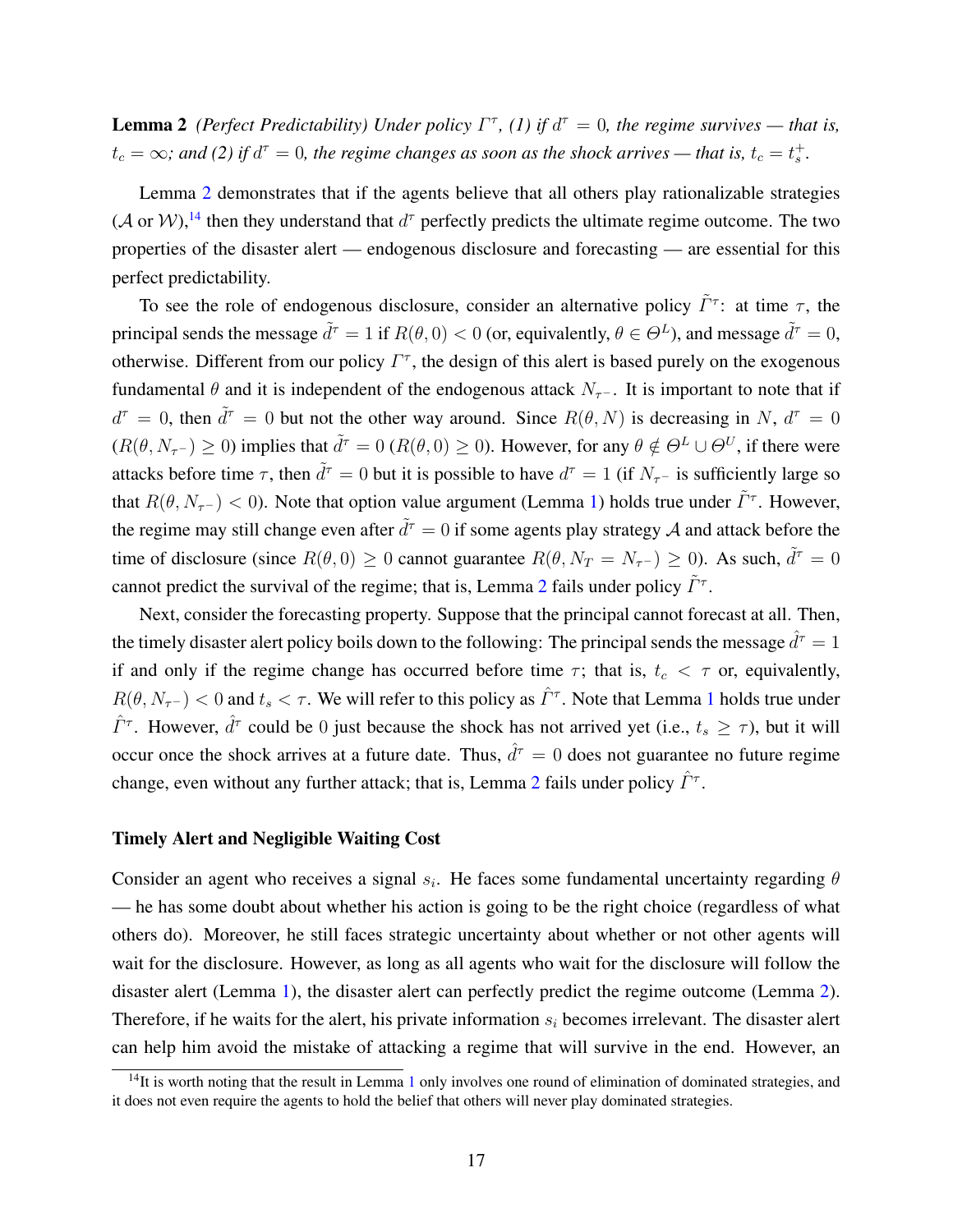agent who waits for disclosure may end up attacking the regime at a later date. Such a delay in attacking is costly, and is especially so if, by waiting, the agent misses the opportunity to attack the regime before it changes – i.e.,  $t_1 = \tau \geq t_c$ . Thus, an agent will be reluctant to play strategy  $W$  and wait if he believes that the alert is likely to be triggered.

Lemma [1](#page-15-0) and [2](#page-16-0) hold true regardless of the time of disclosure  $\tau$  as long as  $\tau > 0$ . Next, we explore the timing of disclosure and discuss the role of a "timely" disclosure.

<span id="page-18-0"></span>**Lemma 3** *(Timely Alert)* There exists  $\hat{\tau} > 0$  such that under the disclosure policy  $\Gamma^{\tau}$  with any  $\tau \in (0, \hat{\tau})$ , the unique rationalizable strategy for any agent  $i \in [0, 1]$  and any signal  $s_i \in \mathbb{S}$  is W; *that is, wait for the disclosure and then follow the alert.*

Lemma [3](#page-18-0) establishes the dominance of the "wait and follow" strategy  $(W)$  over attacking immediately  $(A)$  under a timely disaster alert. By convention, if the agent attacks immediately (A), he obtains  $\overline{U}$  regardless of  $t_c$ . That is, regardless of the fundamental, others' strategies, and the shock arrival time, he gets the highest possible payoff from attacking if he attacks immediately. In comparison, waiting for the alert (W) is profitable if the alert is not triggered ( $d^{\tau} = 0$ ), but it is costly if the alert is triggered  $(d^{\tau} = 1)$ .

**The Benefit of Waiting** If no alert is triggered  $(d^{\tau} = 0)$ , the agent expects the regime to survive in the end (Lemma [2\)](#page-16-0). In this case, the "wait and follow" strategy  $(W)$  prevents agents from making the mistake of attacking a regime that survives. That defines the benefit of waiting. The expected benefit from playing  $W$ , as compared to  $A$ , is

$$
\mathbb{B}(\Gamma^{\tau}, x_{-i}, s_i) := \mathbb{E}\left[\pi(\mathbb{T}, t_c) - \pi(0, t_c)\Big| x_{-i}, s_i, d^{\tau} = 0\right].
$$

Recall that the agent who plays W chooses  $t_0 = \mathbb{T}$  when  $d^{\tau} = 0$ . It follows from Lemma [2](#page-16-0) that as long as others play a rationalizable strategy (i.e.,  $x_j \in \{A, W\}$ ), conditional on  $d^{\tau} = 0$ , the regime never changes ( $t_c = \infty$ ). Therefore,

<span id="page-18-1"></span>
$$
\mathbb{B}(\Gamma^{\tau}, x_{-i}, s_i) = \pi(\mathbb{T}, \infty) - \pi(0, \infty) = e^{-\beta T} \overline{V} - \overline{U}.
$$
 (2)

This expected benefit is independent of the disclosure time  $\tau$ , noisy information  $s_i$ , and others' rationalizable strategies  $x_{-i}$ , and it is strictly positive (by Assumption [1\)](#page-8-1).

**The Cost of Waiting** On the other hand, conditional on  $d^{\tau} = 1$ , the regime changes as soon as the shock arrives –i.e.,  $t_c = t_s^+$  (Lemma [2\)](#page-16-0). Recall that, given  $d^{\tau} = 1$ , an agent who plays strategy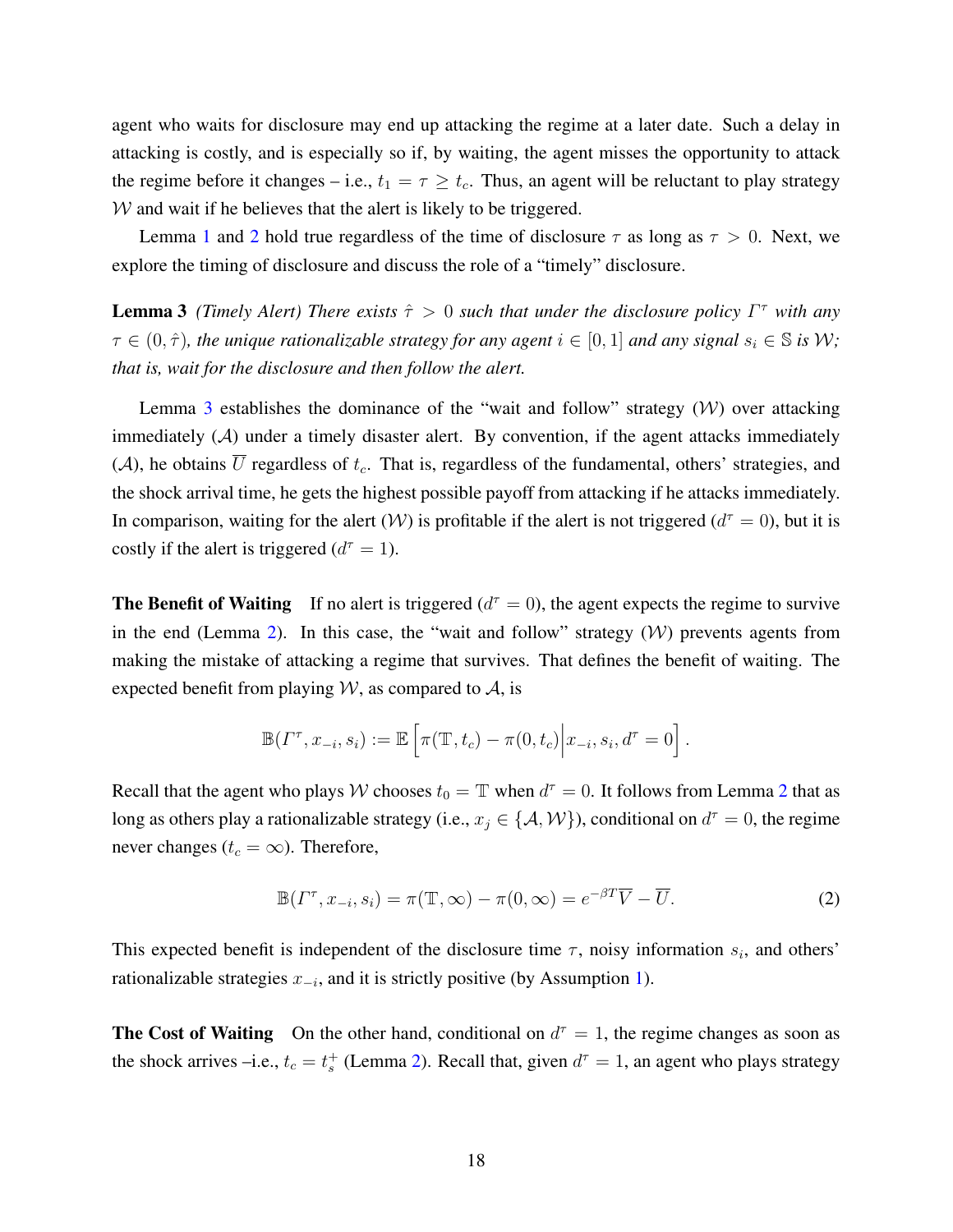W attacks at  $t_1 = \tau$ . Therefore, the expected payoff from the "wait and follow" strategy (W) is<sup>[15](#page-19-1)</sup>

$$
\mathbb{E}(\pi(\tau, t_c)|x_{-i}, s_i, d^{\tau} = 1) = e^{-\beta \tau} \int_{t_s=0}^{T} \left( \mathbb{1}\{t_s \ge \tau\} \overline{U} + \mathbb{1}\{t_s < \tau\} \underline{U}\right) dG(t_s)
$$
  
= 
$$
e^{-\beta \tau} \left( (1 - G(\tau^{-})) \overline{U} + G(\tau^{-}) \underline{U} \right).
$$
 (3)

Accordingly, the expected cost of waiting is

<span id="page-19-2"></span>
$$
\mathbb{C}(\Gamma^{\tau}, x_{-i}, s_i) := \mathbb{E}\left[\pi(0, t_c) - \pi(\tau, t_c)\Big|x_{-i}, s_i, d^{\tau} = 1\right]
$$
  
=  $(1 - G(\tau^{-})) (1 - e^{-\beta \tau}) \overline{U} + G(\tau^{-}) (\overline{U} - e^{-\beta \tau} \underline{U}).$  (4)

Similar to the benefit, the expected cost  $\mathbb C$  is independent of the signal  $s_i$  since  $d^{\dagger} = 1$  perfectly predicts that the regime will change as soon as the shock arrives. Unlike the benefit, the cost depends on the disclosure time  $\tau$ . To see this, note that, with probability  $G(\tau^{-})$ , the shock arrives and, consequently, the regime changes before the time of disclosure (i.e.,  $t_s < \tau$  and  $t_c = t_s^+ \leq \tau$ ). In this case, waiting induces a reduction in the payoff from  $\overline{U}$  to  $e^{-\beta \tau} \underline{U}$ . However, with probability  $(1 - G(\tau^{-}))$ , the shock does not arrive and, consequently, the regime changes after time  $\tau$  (i.e.,  $t_s \geq \tau$  and  $t_c = t_s^+ > \tau$ ). In this case, the cost induced by waiting is simply the loss of time value of  $\overline{U}$  —i.e.,  $(1 - e^{-\beta \tau}) \overline{U}$ .

An early disclosure limits the waiting cost since  $\mathbb{C}(\Gamma^\tau, x_{-i}, s_i)$  falls as  $\tau$  decreases. Moreover, both the loss of time value  $(1 - e^{-\beta \tau})\overline{U}$  and the probability of a significant payoff drop  $G(\tau^-)$  can be made negligibly small when  $\tau$  is set sufficiently close to 0. Therefore, for any agent *i*, regardless of his signal  $s_i$  and others' rationalizable strategy  $x_{-i}$ , when  $\tau$  decreases to 0, the expected cost is  $\mathbb{C}(\Gamma^\tau, x_{-i}, s_i) \to 0$ <sup>[16](#page-19-0)</sup>

**The Dominance of W over A** It follows from Assumption [2](#page-9-1) that regardless of the signal  $s_i$  and other agents' actions, there is at least  $\epsilon$  chance that the disaster alert will not be triggered, and, accordingly, attacking early will be a mistake. This enables us to get a lower bound for the net expected benefit from playing W as compared to A for any given  $s_i$ ; that is,

<span id="page-19-3"></span>
$$
\mathbb{D}(\Gamma^{\tau}, x_{-i}, s_i) := \mathbb{P}(d^{\tau} = 0 | x_{-i}, s_i) \mathbb{B}(\Gamma^{\tau}, x_{-i}, s_i) - \mathbb{P}(d^{\tau} = 1 | x_{-i}, s_i) \mathbb{C}(\Gamma^{\tau}, x_{-i}, s_i) \geq \epsilon \cdot \mathbb{B}(\Gamma^{\tau}, x_{-i}, s_i) - (1 - \epsilon) \cdot \mathbb{C}(\Gamma^{\tau}, x_{-i}, s_i).
$$
\n(5)

<span id="page-19-1"></span><span id="page-19-0"></span><sup>&</sup>lt;sup>15</sup>Notice that if  $t_s \geq \tau$ , then the regime does not change when the agent attacks at time  $\tau$ .

<sup>&</sup>lt;sup>16</sup> Since  $G(0) = 0$  and  $G(.)$  is right continuous (since a cumulative distribution function), as  $\tau \to 0$ ,  $G(\tau^-) \to 0$ . If we consider an alternative setting in which the shock can arrive before the agents get the first opportunity to attack, then  $\lim_{\tau\to 0} \mathbb{C}(\Gamma^\tau, s_i) = 0$  simply follows from right continuity of CDF G, and the  $G(0) = 0$  assumption is not necessary. This is because the probability that an agent misses the opportunity to attack a regime before it changes while waiting for the alert is, at most,  $G(\tau^-) - G(0)$  instead of  $G(\tau^-)$ .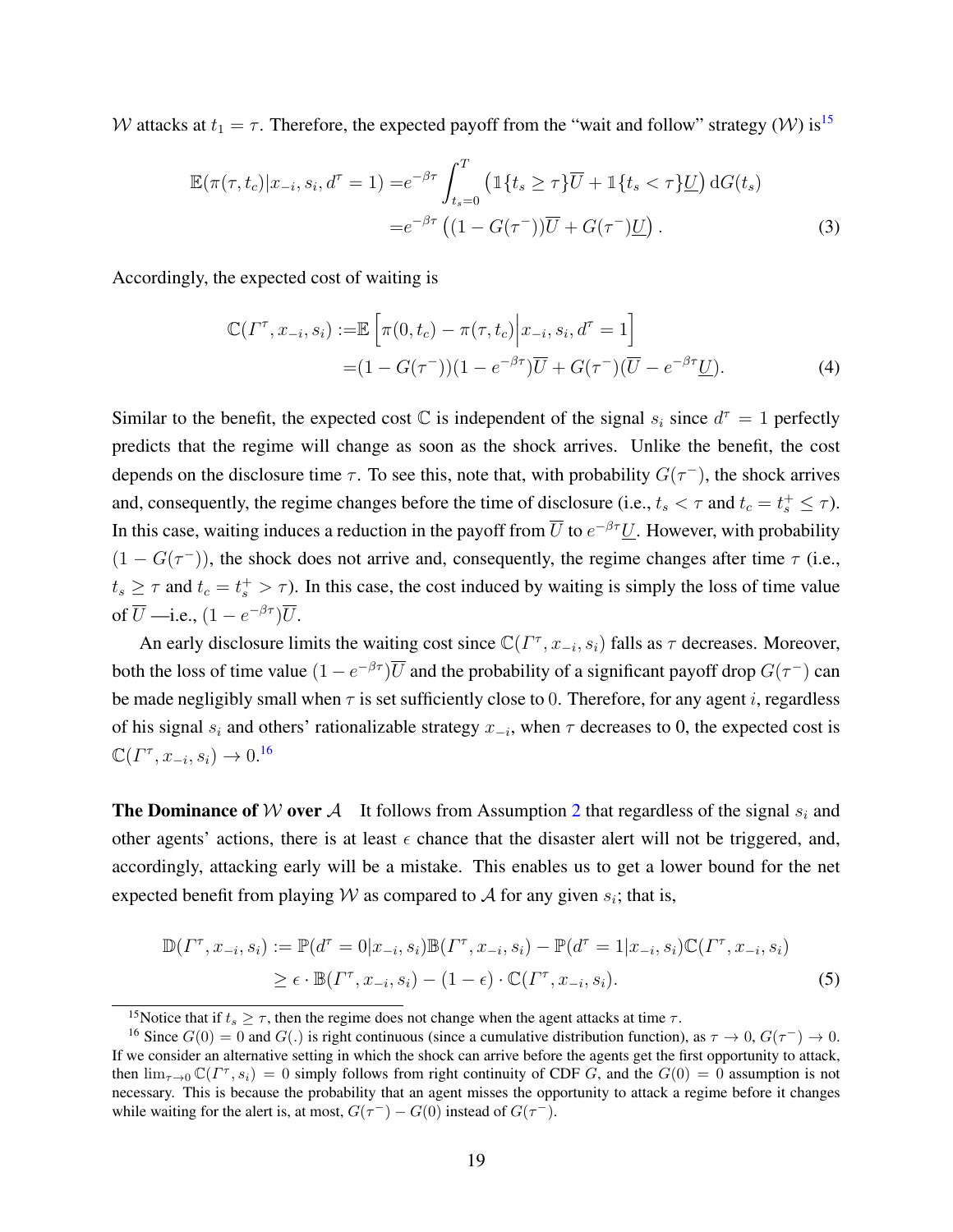Recall that the benefit  $\mathbb{B}(\Gamma^\tau, x_{-i}, s_i)$  and the cost  $\mathbb{C}(\Gamma^\tau, x_{-i}, s_i)$  are independent of  $x_{-i}$  and  $s_i$ . The benefit is strictly positive and is independent of  $\tau$ , whereas the cost is increasing in  $\tau$  and converges to 0 as  $\tau$  decreases to 0. Therefore, there exists  $\hat{\tau} > 0$  such that the net benefit of waiting  $\mathbb{D}(\Gamma^{\tau}, x_{-i}, s_i)$  is strictly positive if the time of disclosure is set at any  $\tau \in (0, \hat{\tau})$ . As such, a timely disaster alert ensures that the expected benefit outweighs the expected cost, irrespective of the signal  $s_i$  and other agents' strategies (as long as they play rationalizable strategies W and A). In other words, under a timely disaster alert, for  $s_i \in \mathbb{S}$ , strategy W strictly dominates strategy A.

Theorem [1](#page-14-0) follows immediately from the above lemmas. Given that the disaster alert is set in a timely manner, under the unique rationalizable strategy profile, all agents wait for the disclosure and follow the alert afterwards. Since all the agents wait for the alert, any regime that can survive without attack ( $\theta \notin \Theta^L$ ) will not trigger the alert ( $d^{\tau} = 0$ ). Because the agents will not attack when the alert is not triggered, the regime with  $\theta \notin \Theta^L$  will never change. Therefore, any timely disaster alert policy  $\Gamma^{\tau}$  with  $\tau \in (0, \hat{\tau})$  eliminates the panic in the robust sense –i.e.,  $\Theta^P(\Gamma^{\tau}) = \emptyset$ .

Remark 1 (Perfect Coordination) *When the disclosure is set timely, agents coordinate not only on following the disaster alert (Lemma [1\)](#page-15-0), but also on waiting for it (Lemma [3\)](#page-18-0). Recall that our flexible ex-ante information structure allows the agents to get different signals. In that case, they have heterogeneous beliefs about the fundamental. However, under the timely disaster alert, they perfectly coordinate their actions: when*  $\theta \in \Theta^L$ , *they all attack at time*  $\tau$ *, and when*  $\theta \notin \Theta^L$ *, they never attack.*

Remark 2 (Principal's Preference and Commitment) *For our principal who concerns only the regime outcome, the ex-ante commitment is not necessary. To see this, consider that at disclosure time*  $\tau$ , *if the principal observes that*  $R(\theta, N_{\tau^-}) < 0$ , then the regime change is inevitable regardless *of the agents' actions after time τ*. Therefore, the principal has no incentive to misreport or delay *the disclosure ex-post. Moreover, from the ex-ante perspective, policy* Γ τ *is able to completely eliminate the panic and obtain the most preferred outcome for the principal. Therefore, she has no incentive to deviate to any other disclosure rules (e.g., send other signals before time* τ). However, *when the principal has more-nuanced preferences, she may need commitment power to implement EWS or may not want EWS in the first place. We discuss such preferences in Section* [3.1.](#page-23-1)

## 2.4 Two Essential Properties of the Disaster Alert

### Endogenous Disclosure

As we mentioned before, unlike the static disclosure policies [\(Goldstein and Huang](#page-31-4) [\(2016\)](#page-31-4), [In](#page-31-5)[ostroza and Pavan](#page-31-5) [\(2020\)](#page-31-5), [Li, Song and Zhao](#page-32-2) [\(2019\)](#page-32-2)), a disaster alert sends different messages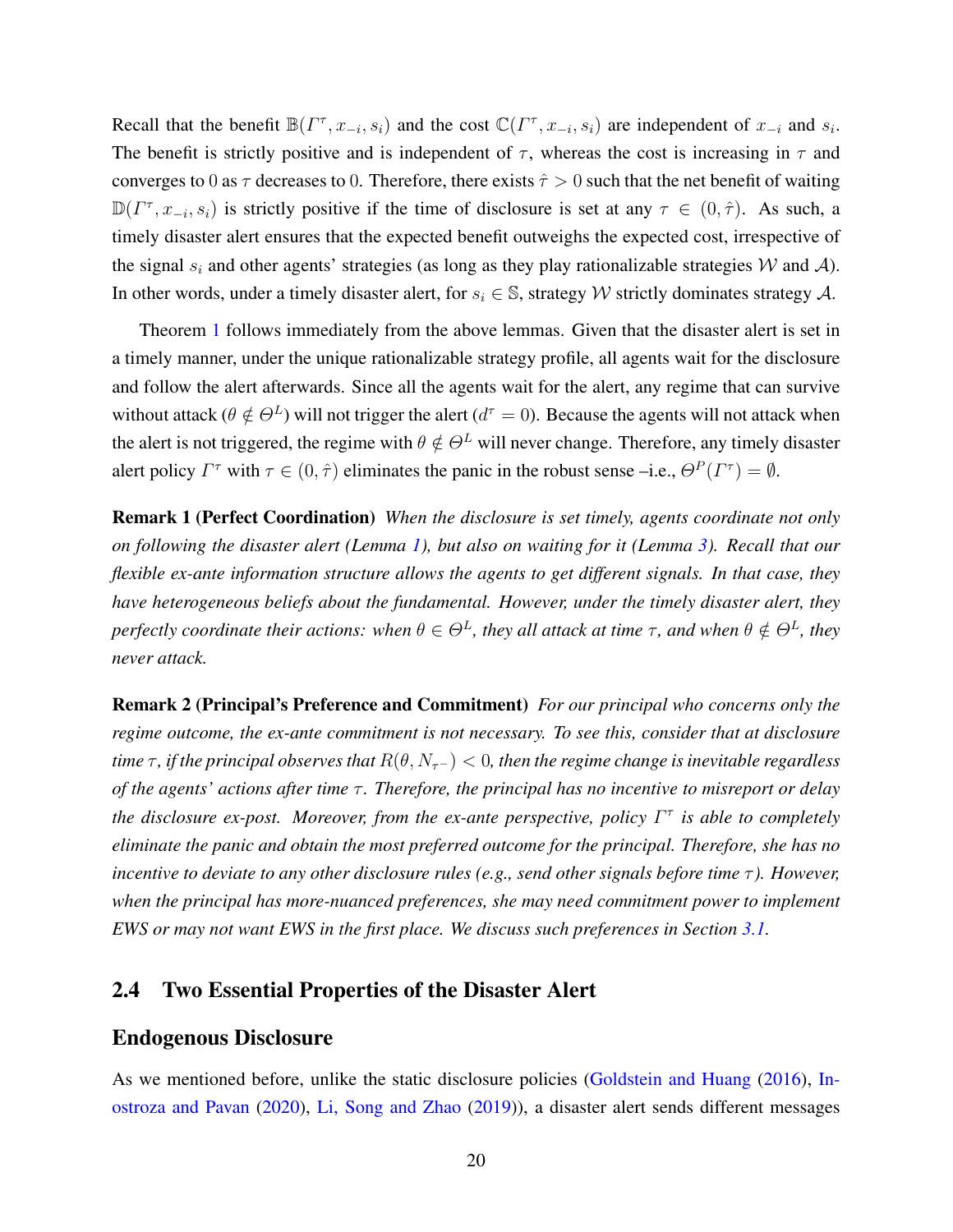depending on how many agents endogenously choose to wait for this future disclosure. However, notice that under a timely disaster alert, since all the agents wait for the disclosure ( $N_{\tau-} = 0$ ), when  $d^{\tau} = 0$ , on path, the agents learn only that  $R(\theta, 0) \ge 0$ . Recall that policy  $\tilde{\Gamma}^{\tau}$  also discloses the same information  $R(\theta, 0) > 0$  or not at time  $\tau$  (See the discussion after Lemma [2\)](#page-16-0). However, as we argued earlier, since  $\tilde{\Gamma}^{\tau}$  is not an endogenous disclosure policy, it cannot predict the regime outcome (Lemma [2](#page-16-0) fails). To see this, note that if most agents do not wait for the disclosure and attack (choose A over W), then even after  $\tilde{d}^{\tau} = 0$ , the regime can still change without any future attack. Therefore, it may not be profitable to wait for  $\tilde{d}^{\tau}$  no matter how early the disclosure is scheduled. Unlike  $\Gamma^{\tau}$ , the non-history-dependent policy  $\tilde{\Gamma}^{\tau}$  cannot eliminate panic in the robust sense.<sup>[17](#page-21-0)</sup>

## Forecasting

When the principal is not capable of forecasting, the disaster alert boils down to the  $\hat{\Gamma}^{\tau}$  policy, and the perfect predictability fails (See the discussion after Lemma [2\)](#page-16-0). Moreover, the alert  $\hat{d}^{\tau} = 1$ means that the regime has already changed, and, thus, it is too late for the agent who has waited for the disclosure to attack. He can get only U from attacking after  $\hat{d}^{\tau} = 1$ . This makes waiting substantially costly. $18$ 

This shows the contrast between the disclosure policy in this paper and that in the existing literature, such as [Angeletos, Hellwig and Pavan](#page-30-4) [\(2007\)](#page-30-4) and [Basak and Zhou](#page-30-0) [\(2020\)](#page-30-0). In these papers, the agents publicly learn about whether or not the regime has already changed. As the above discussion shows, disclosing the information about the regime change after the event may not dissuade the agents from attacking when they choose when to attack. However, [Basak and](#page-30-0) [Zhou](#page-30-0) [\(2020\)](#page-30-0) shows that when the agents move sequentially in an exogenous order and frequently learn about whether or not the regime has changed yet (the alerts  $\hat{d}^{\tau}$  are disclosed after small time intervals), there is a unique cutoff equilibrium where the agents do not attack a viable regime.<sup>[19](#page-21-2)</sup>

$$
\mathbb{B}(\tilde{\Gamma}^{\tau}, x_{-i}, s_i) := \mathbb{E}\left[\pi(\mathbb{T}, t_c) - \pi(0, t_c)\Big| x_{-i}, s_i, \tilde{d}^{\tau} = 0\right] = e^{-\beta T}[(1-p)\underline{V} + p\overline{V}] - \overline{U}.
$$

If  $x_{-i}$  is such that most of the other agents choose A over W, then p is sufficiently small. Accordingly, the above benefit may not be positive. This means that there can be an equilibrium in which the agents panic and attack rather than wait for the disclosure  $\tilde{d}^{\tau}$ . In contrast, under policy  $\Gamma^{\tau}$ ,  $P(t_c = \infty | x_{-i}, s_i, d^{\tau} = 0) = 1$  (Lemma [2\)](#page-16-0). Thus, regardless of whether others choose  $A$  or  $W$ , there is always a strictly positive benefit of waiting for  $d^{\tau}$ .

<span id="page-21-1"></span><sup>18</sup> Formally, the cost of waiting is  $\mathbb{C}(\hat{\Gamma}^{\tau}, x_{-i}, s_i) = \mathbb{E}\left(\pi(0, t_c) - \pi(\tau, t_c)|x_{-i}, s_i, \hat{d}^{\tau} = 1\right) = \overline{U} - e^{-\beta \tau} \underline{U}$ . Since  $\overline{U} > \underline{U}$ , unlike the cost of waiting under  $\Gamma^{\tau}$  (See  $\mathbb{C}(\Gamma^{\tau}, x_{-i}, s_i)$  in equation [\(4\)](#page-19-2)), this cost is bounded away from 0 regardless of the disclosure time  $\tau$ .

<span id="page-21-2"></span> $19$ [Basak and Zhou](#page-30-0) [\(2020\)](#page-30-0) relies on a more restrictive environment in which the agents are endowed with dispersed private information (as in the canonical global games) and are restricted to playing monotone strategies. Note that we

<span id="page-21-0"></span><sup>&</sup>lt;sup>17</sup>To see this formally, suppose that an agent believes that the regime will survive with probability  $P(t_c =$  $\infty | x_{-i}, s_i, \tilde{d}^\tau = 0) = p$ . Then, the benefit of waiting is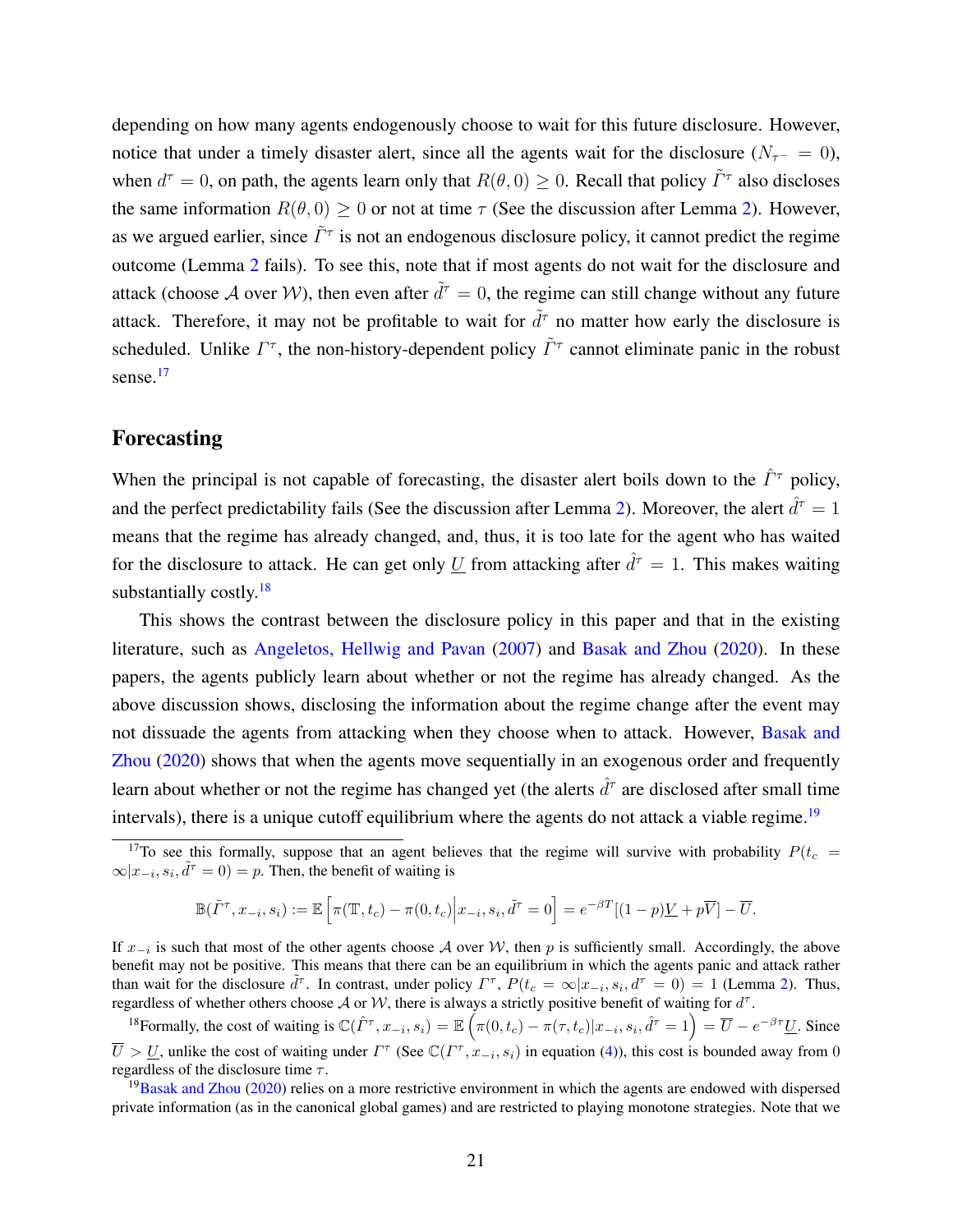## <span id="page-22-0"></span>2.5 Observable Regime Change

In many applications (e.g., bank runs), it could be natural that the agents can observe when the regime changes. Next, we consider an exogenous information structure in which regime change is observable. If the agents have seen no regime change, then the timely disaster alert policy serves purely as a warning of impending regime change, and, thus, it will become more effective, meaning that the time cutoff  $\hat{\tau}$  can be greater.

To see this, note that when the agents can observe the regime change, under a disaster alert policy  $\Gamma^{\tau}$ , the only rationalizable strategies are: (1) attack right away (A); and (2) attack as soon as the regime has changed, or attack at time  $\tau$  if the regime has not changed by time  $\tau$ , but the alert is triggered ( $d^{\tau} = 1$ ) and do not attack otherwise. Let us call this second strategy  $\mathcal{W}_o$ . The difference between strategies  $W_0$  and W is that, with  $W_0$ , the agent, during the waiting period, can attack at an earlier date if the regime change occurs before the disclosure time  $\tau$ . Thus, compared with the case in which the regime change cannot be observed, the cost of waiting for the disaster alert decreases.<sup>[20](#page-22-2)</sup> As such, it is even easier to dissuade the agents from playing A. Under the same timely disaster alert policy  $\Gamma^{\tau}$  with  $\tau \in (0, \hat{\tau})$ , all the agents play strategy  $\mathcal{W}_o$ , and, thus, panic is eliminated even when the regime change is observable.

## <span id="page-22-1"></span>2.6 Arrival of Additional Information

In our benchmark setup, we assume that the principal has full control of the information after the game begins, and the agents do not get any additional information over time. In practice, this may not always be the case, especially if the time horizon is long. For example, if the time horizon is a month, agents may receive weekly updates about the fundamental  $\theta$  from other sources.

Formally, an agent *i* receives a vector of noisy signals  $s_i := (s_i^0, s_i^1 \dots, s_i^K)$  at specified dates  $\{t_0, t_1, \ldots, t_K\}$ , where  $t_0 = 0$  and  $t_K < T$ . As before, the noise can be arbitrarily correlated, and regardless of  $s_i$ , an agent i always has some doubt. We assume that the information arrives infrequently; that is,

$$
\overline{\tau} := \min_{j=1}^{K+1} \{ t_j - t_{j-1} \} > 0,
$$

where  $t_{K+1} = T$ . This implies that whenever the agents receive some information, there is at least a time window of  $\bar{\tau}$  before new information arrives or the game ends.  $\bar{\tau} > 0$  gives the principal the scope to set a timely disaster alert shortly after each arrival of new information and before the next information arrives or the game ends. We construct an extended  $\Gamma^{\tau}$  policy as follows: a

do not impose such restrictions.

<span id="page-22-2"></span><sup>&</sup>lt;sup>20</sup>More precisely, the second term in the expected cost of waiting  $\mathbb C$  is  $G(\tau-) \overline{U} - \int_0^{\tau-} e^{-\beta t} \underline{U} dG(t)$ , which is smaller than  $G(\tau-) (\overline{U} - e^{-\beta \tau} \underline{U})$  ((see [\(4\)](#page-19-2)).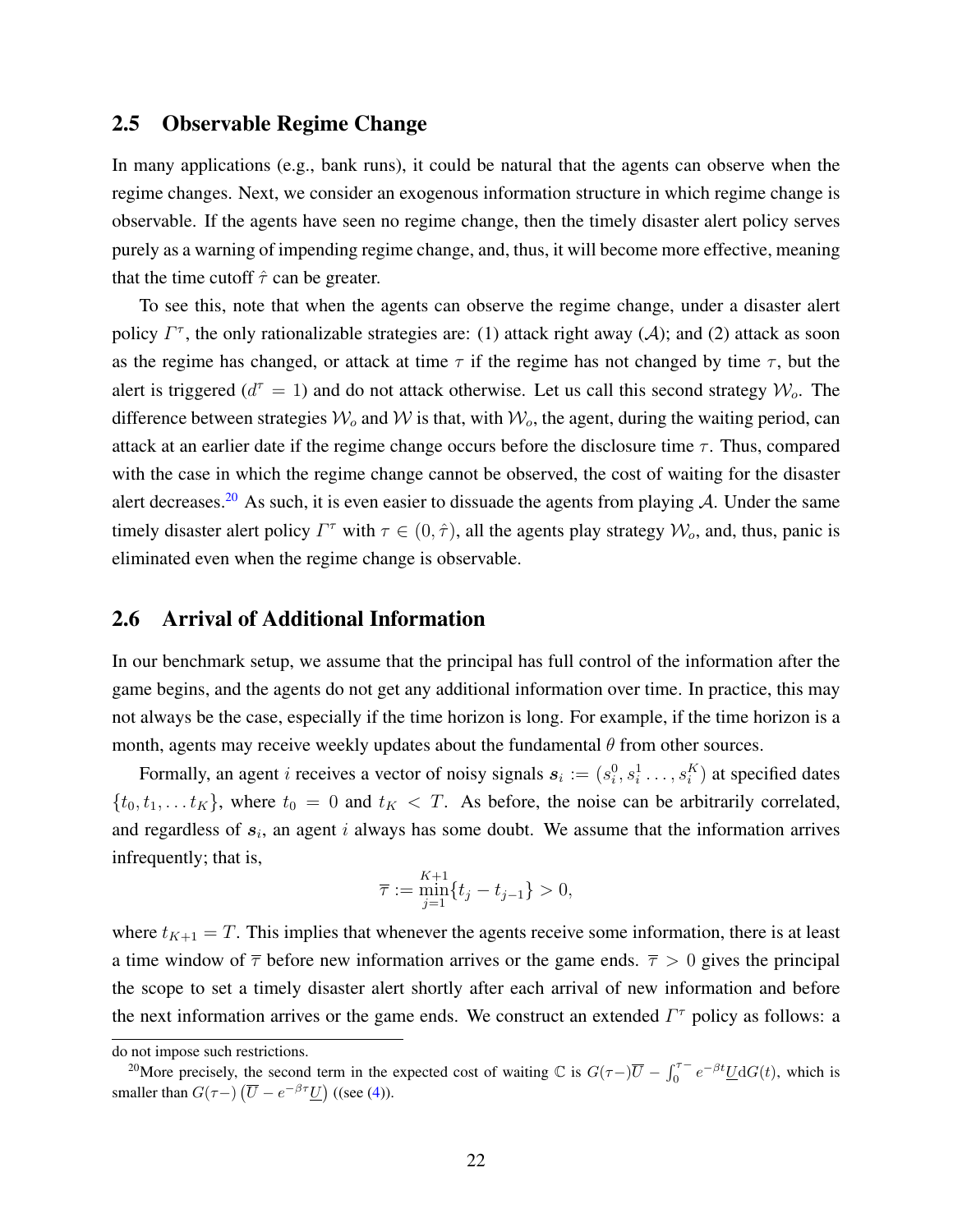timely disaster alert every time after the new information arrives. That is, the  $k$ -th disaster alert is triggered — i.e.,  $d^{t_k+\tau} = 1$ , if and only if  $R(\theta, N_{t_k+\tau-}) < 0$ , where  $k = 0, 1, \dots K$ .

<span id="page-23-2"></span>Theorem 2 *If* G(.) *is atomless, and exogenous information arrives infrequently over time, there exists*  $\tilde{\tau} > 0$  *such that, under the extended disclosure policy*  $\Gamma^{\tau}$  *with*  $\tau \in (0, \min\{\tilde{\tau}, \bar{\tau}\})$ *, the unique rationalizable strategy is to wait for all the alerts and then to follow them. Under this strategy, panic is eliminated in the robust sense; that is,*  $\Theta^P(\Gamma^{\tau}) = \emptyset$ *.* 

When the agents get additional information over time, one disaster alert  $d^{\tau}$  is not enough to be persuasive. An agent may act on his new information arriving later than the disaster alert and attack at that time. As Theorem [2](#page-23-2) states, however, as long as the principal can set a timely disaster alert every time after the new information arrives, the agents will never act on their own signals. Instead, they always choose to wait for the next disclosure and to follow the disaster alert. We prove this by extending the iterated elimination argument from Theorem [1.](#page-14-0) We show that the strategy of waiting for all alerts and never attack unless any alert is triggered strictly dominates any strategy involving waiting for the alerts before time  $t_k$  ( $k = 0, 1, \ldots, K$ ), then attacking at time  $t_k$  but not waiting for the next alert. The formal proof is relegated to the Appendix. Following this result, we can see that even when agents receive additional information about fundamental  $\theta$ , if the EWS is continuously in place, panic will be eliminated.

## <span id="page-23-0"></span>3 Discussion

Our proposed dynamic information disclosure policy resembles an EWS. We have seen that this simple policy can be remarkably effective in reducing the chance of panic. However, it is important to understand that the success of the EWS relies on a set of conditions that may not always hold true in practice. First, it may not always be in the principal's interest to implement an EWS. Second, it may not be feasible to implement such a policy. Finally, the strategic environment could be such that an early warning does not help. Below, we shed light on the limitations and possible improvements of EWS.

## <span id="page-23-1"></span>3.1 Conflict of Interest

We assume that the principal has a simple preference — she wants the regime to survive. This preference specification is consistent with that of international organizations trying to reduce the panic associated with sovereign debt defaults, or of bank supervisors and regulators trying to stop runs on healthy banks. However, for other applications, the principal's preference could be more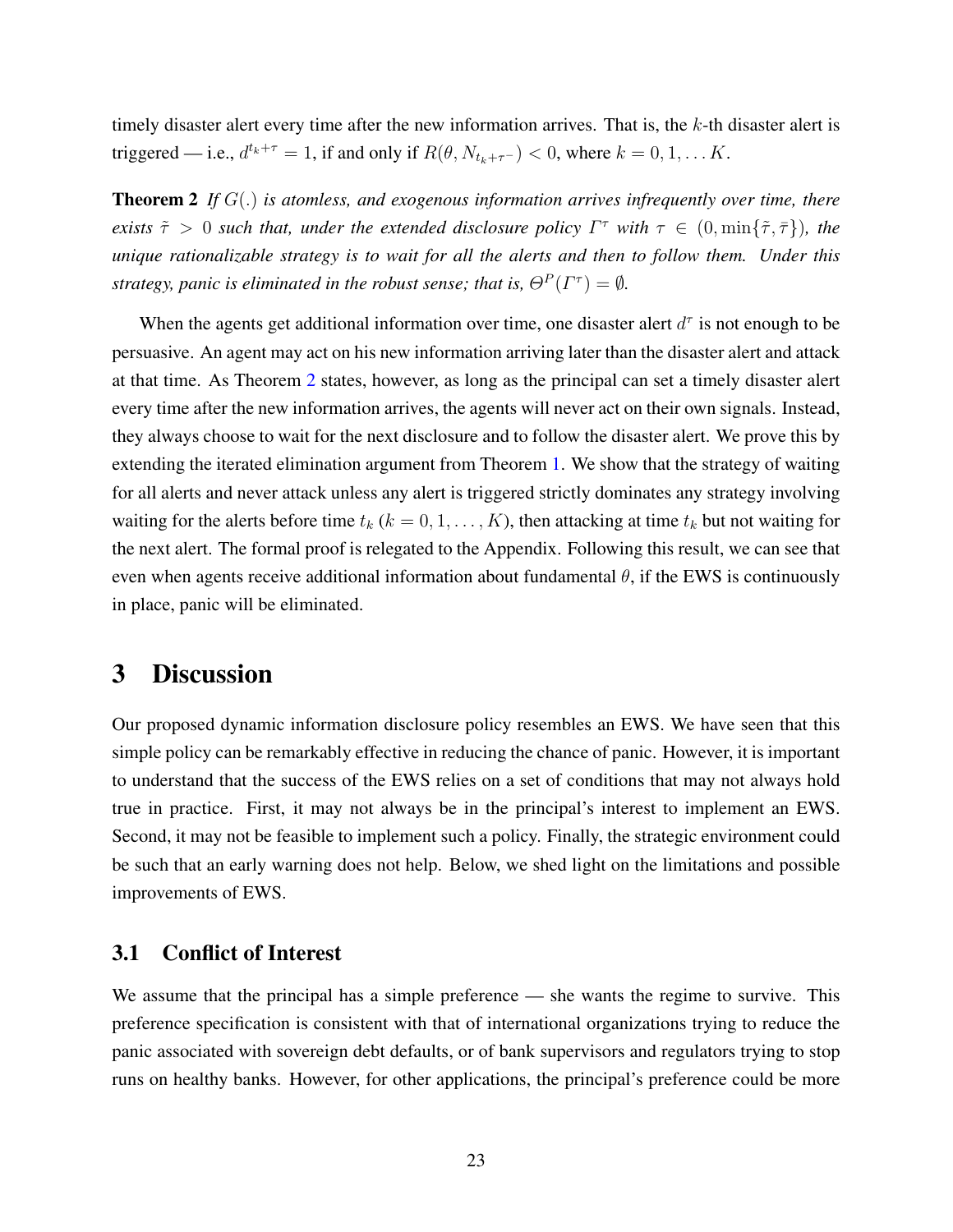nuanced. Below, we discuss when such a different preference supports an EWS and when it is in conflict with an EWS.

First, recall that under a timely disaster alert, when  $\theta \in \Theta^L$ , agents attack at time  $\tau$ , and the regime changes instantaneously after the adverse shock arrives  $(t_c = t_s^+)$ . On the other hand, if  $\theta \notin \Theta^L$ , no one attacks and the regime survives. Note that a timely disaster alert minimizes the size of the attack against any healthy regime. Therefore, it remains the optimal policy if the principal not only cares about the survival of the regime, but also gets a higher payoff when the size of the attack on a healthy regime is smaller. Moreover, since when  $\theta \in \Theta^L$ , the regime changes at  $t_c = t_s^+$ regardless of what agents do. The same policy remains optimal if the principal derives a positive flow utility for every moment that the regime survives.

Second, consider a principal who wants to maximize the welfare of the agents. Note that when  $\theta \in \Theta^L$ , the agents bear an unnecessary cost while waiting for the alert. To avoid this cost, the principal should make the disclosure time  $\tau$  as early as possible (but still after time 0).<sup>[21](#page-24-1)</sup>

Third, consider a principal who wants to minimize the size of the attack or to delay the attack as much as possible even when regime change is inevitable. In this case, the principal's preference conflicts more with that of the agents. [Ely](#page-31-11) [\(2017\)](#page-31-11) builds an interesting example in which a bank (principal) knows that it will fail but wants to maximize the time when the last depositor runs. Since an early warning induces early attacks when regime change is inevitable, it is not a desirable policy for such a principal. [Ely](#page-31-11) [\(2017\)](#page-31-11) argues that in such a case, the principal should send private messages to generate mi-coordination among agents.

## <span id="page-24-0"></span>3.2 Error in Forecasting

The effectiveness of the EWS relies on the principal's ability to forecast the preparedness of the regime to face some future shock. Building an EWS requires due diligence. This is largely consistent with the forward-looking bank stress tests and the IMF's and World Bank's debt sustainability analysis in practice.<sup>[22](#page-24-2)</sup> It is possible that such forecasts are not perfectly accurate.

<span id="page-24-1"></span><sup>&</sup>lt;sup>21</sup>The principal can also supplement the disclosure policy  $\Gamma^{\tau}$  with an additional public disaster alert at time 0, which is purely fundamental-based and reveals whether or not  $\theta \in \Theta^L$ . With this additional disclosure, if  $\theta \in \Theta^L$ , agents attack at time 0; otherwise, they wait for the disclosure at time  $\tau$  and never attack after observing  $d^{\tau} = 0$ . However, strict dominance does not work if the agents know  $\theta \notin \Theta^L$ . Nevertheless, we can use PBE as our solution concept and show that, under this policy, all agents will wait and follow  $d^{\tau}$  if  $\theta \notin \Theta^L$ ; and attack at time 0 if  $\theta \in \Theta^L$  (See the Online Appendix). .

<span id="page-24-2"></span> $^{22}$ In practice, bank supervisors collect data from the individual banks and, based on their models, investigate how the banks' balance sheets perform under some projected future stress scenarios. IMF and the World Bank use historical data regarding a country's debt burdens and its macroeconomic conditions; perform a forward-looking analysis of the country's fiscal standing under different scenarios with plausible future shocks; conduct stress tests to evaluate country-specific risks stemming from future potential shocks (e.g., natural disasters, volatile commodity prices); and rely on quantitative models to identify the vulnerabilities in its public debts.For the details of the DSA program run by IMF, see <https://www.imf.org/external/pubs/ft/dsa/lic.htm.> For econometric methods adopted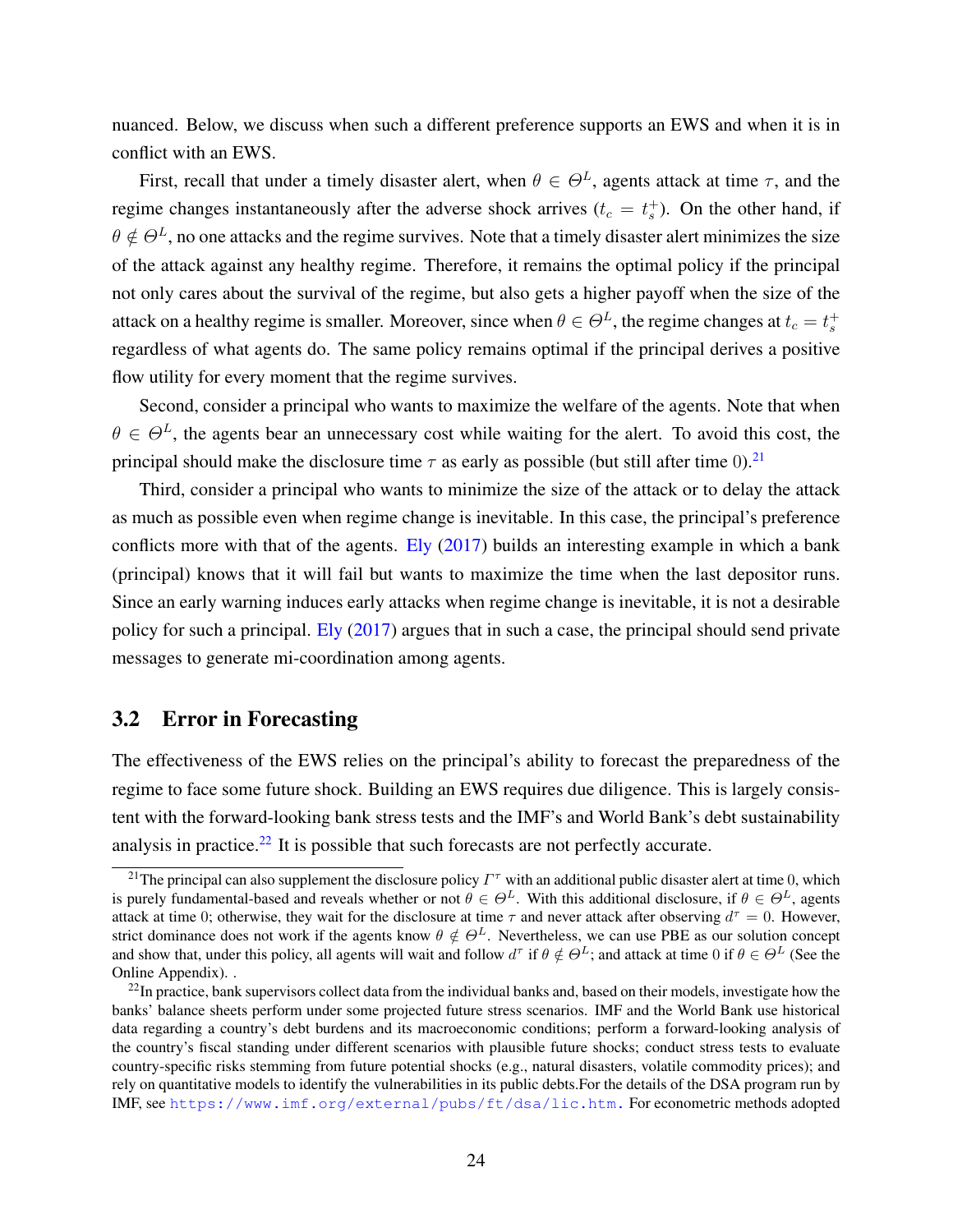A false-negative happens when the alert is triggered ( $d^{\tau} = 1$ ) but  $R(\theta, N_{\tau^{-}}) \geq 0$ ; and a falsepositive happens when the alert is not triggered  $(d^{\tau} = 0)$  but  $R(\theta, N_{\tau-}) < 0$ . A forecasting error makes the timely disaster alert less valuable. A false-negative will be disastrous since the agents will all attack, although regime change is not warranted –i.e.,  $\theta \notin \Theta^L$ . Therefore, the principal should apply very stringent rules in generating the warning — sending the message of "no warning" unless the crisis is certain. This could generate false-positives more often. Although a false-positive does not entail the same risk, if there is a high probability of a false-positive, the agents may ignore the disclosure and act based on their own signals. Accordingly, there could be panic. The following proposition shows that timely persuasion is effective as long as there is no false-negative and the probability of false-positive is sufficiently small.

<span id="page-25-1"></span>Proposition 1 *Suppose that there is no false-negative, and false-positive happens with probability, at most,*  $\eta > 0$ *. If*  $\eta < \eta_0 \equiv \frac{\overline{V} - e^{\beta T} \overline{U}}{\overline{V} - V}$  $\frac{-e^{\beta T}U}{\nabla - Y}$ , then there exists  $\hat{\tau}(\eta) > 0$  such that under  $\Gamma^{\tau}$  with  $\tau \in (0, \hat{\tau}(\eta)), \Theta^P(\Gamma^{\tau}) = \emptyset.$ 

The intuition behind this result is simple. Since there is no false-negative, the agents will attack immediately after learning  $d^{\tau} = 1$ . Therefore, the option value argument (Lemma [1\)](#page-15-0) still holds true. Because it is possible to have a false-positive,  $d^{\tau} = 0$  cannot be a perfect predictor of the survival of the regime, thereby reducing the benefit of waiting. However, if the principal can set the disaster alert sufficiently early to save the cost of waiting, then agents will still wait for the future disclosure as long as the incidence of false-positive is small enough. $^{23}$  $^{23}$  $^{23}$ 

## 3.3 Essential Properties of the Strategic Environment

The dynamic regime change game we consider has some distinctive properties. Next, we discuss whether these properties are essential or can be relaxed.

### 3.3.1 Irreversible Attacks

There is an inherent asymmetry in our setup: Only one of the actions — namely, attack — is irreversible, and the principal wants to dissuade the agents from taking this irreversible action. One may conjecture that if the attack were also a reversible action, then the result would be stronger because the agents who do not attack would be reassured by the fact that agents who had attacked could change their minds later. However, they may adopt the following strategy  $(W^c)$ : attack right

in the development of an EWS for sovereign debt crises, see [Dawood, Horsewood and Strobel](#page-31-14) [\(2017\)](#page-31-14).

<span id="page-25-0"></span> $^{23}$ A false-positive may also arise when some agents enter the game at a later date after the disclosure, and attack even though the alert has not been triggered. The same argument applies to such environments.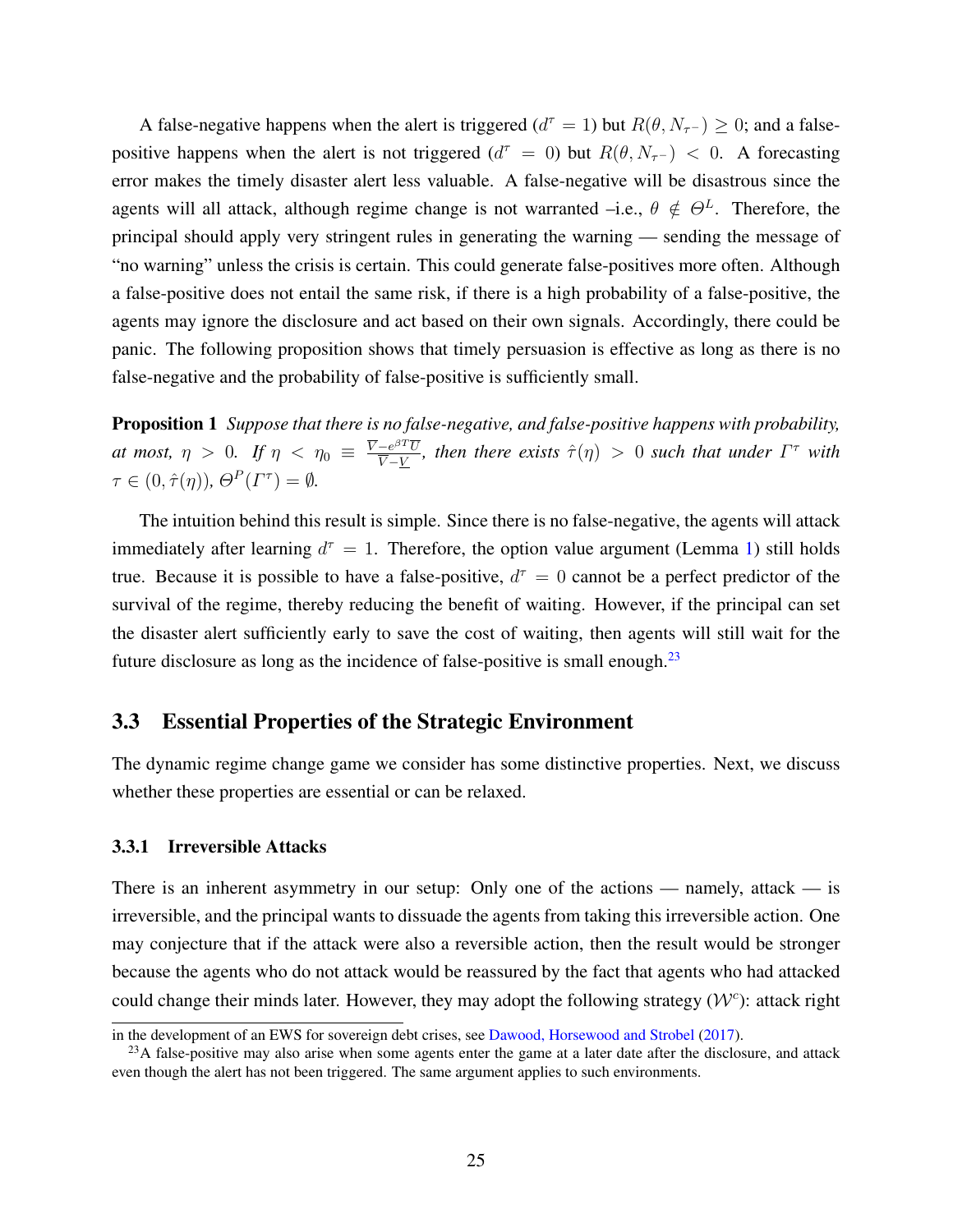away and reverse the action only if the alert is not triggered. This could trigger the alert, although the regime change was not warranted, and, thus, panic is not eliminated. $24$ 

#### <span id="page-26-0"></span>3.3.2 Doubt

Throughout this paper we maintained the assumption that regardless of their private signals, the agents always have some doubt. Recall that, waiting is profitable only when no alert is triggered  $(d^{\tau} = 0)$ , and the doubt assumption guarantees that  $d^{\tau} = 0$  arises with a positive probability bounded away from 0, regardless of what others do.

Suppose that the agents share homogeneous belief about the fundamental. If the agents do not doubt and believe that the regime changes for sure if all others attack, then they may not wait for the disaster alert. Thus, panic may occur. In this sense, doubt is necessary for eliminating panic.

However, under heterogeneous beliefs, agents who do not have doubt may still believe that many others have doubt, and, thus, they will wait for the alert (Lemma [3\)](#page-18-0). That makes the endogenous signal  $d^{\tau} = 0$  more likely to arise, thereby increasing the benefit from waiting. Thus, a timely disaster alert can be effective even when the doubt assumption is relaxed to some extent.

To illustrate this, we consider a specialized environment commonly used in the global game literature. We assume that the regime change function  $R(\theta, N) = \theta - N$ . Nature draws  $\theta$  from the improper prior  $\mathscr{U}[-\infty,\infty]$ , and agents receive conditionally independent noisy signal  $s_i = \theta + \sigma \varepsilon_i$ , where  $\varepsilon_i \sim^{iid} N(0, 1)$  and  $\sigma > 0$  is a scale parameter. Note that, for any given  $\epsilon$ , an agent who receives signal  $s_i > 1 + \sigma \Phi^{-1}(\epsilon)$  assigns a probability less than  $\epsilon$  to  $\theta \in \Theta^U$ , which violates the doubt assumption.<sup>[25](#page-26-2)</sup> However, the following result shows that a timely disaster alert eliminates panic in the limit.

<span id="page-26-3"></span>**Proposition 2** In the above specialized environment, given a disaster alert Γ<sup>τ</sup>, under the unique *rationalizable strategy, the regime survives iff*  $\theta \ge \theta^*(\tau)$ ; that is,  $\Theta^P(\Gamma^{\tau}) = [0, \theta^*(\tau))$ , where

$$
\theta^*(\tau) = \frac{\overline{U} - e^{-\beta \tau} \left( G(\tau^-) \underline{U} + (1 - G(\tau^-) \overline{U} \right)}{e^{-\beta T} \overline{V} - e^{-\beta \tau} \left( G(\tau^-) \underline{U} + (1 - G(\tau^-) \overline{U} \right)} \in (0, 1).
$$

*For any*  $\tau > 0$ ,  $\theta^*(\tau)$  is lower than the threshold under no disclosure policy, and  $\theta^*(\tau)$  declines as  $\tau$  *decreases. For any*  $\zeta > 0$  (however small), we can find  $\hat{\tau}(\zeta)$  such that, under the policy  $\Gamma^{\tau}$  with  $\tau \in (0, \hat{\tau}(\zeta)), \, \theta^*(\tau) < \zeta.$ 

<span id="page-26-1"></span><sup>&</sup>lt;sup>24</sup>Also, note that the option value argument does not apply if the principal wants to persuade the agents to take the irreversible action (for instance, a dynamic coordination game of investment, as in [Dasgupta](#page-31-6) [\(2007\)](#page-31-6)).

<span id="page-26-2"></span><sup>&</sup>lt;sup>25</sup>In this specialized environment,  $\Theta^L = (-\infty, 0)$  and  $\Theta^U = [1, \infty)$ , and for any signal  $s_i$ ,  $\mathbb{P}(\theta \in \Theta^L | s_i) > 0$ and  $\mathbb{P}(\theta \in \Theta^U | s_i) > 0$  (although not bounded away from 0 for all  $s_i$ ). This is sufficient to guarantee that the only rationalizable strategies are  $A$  and  $W$  (See the proof of Lemma [1\)](#page-15-0).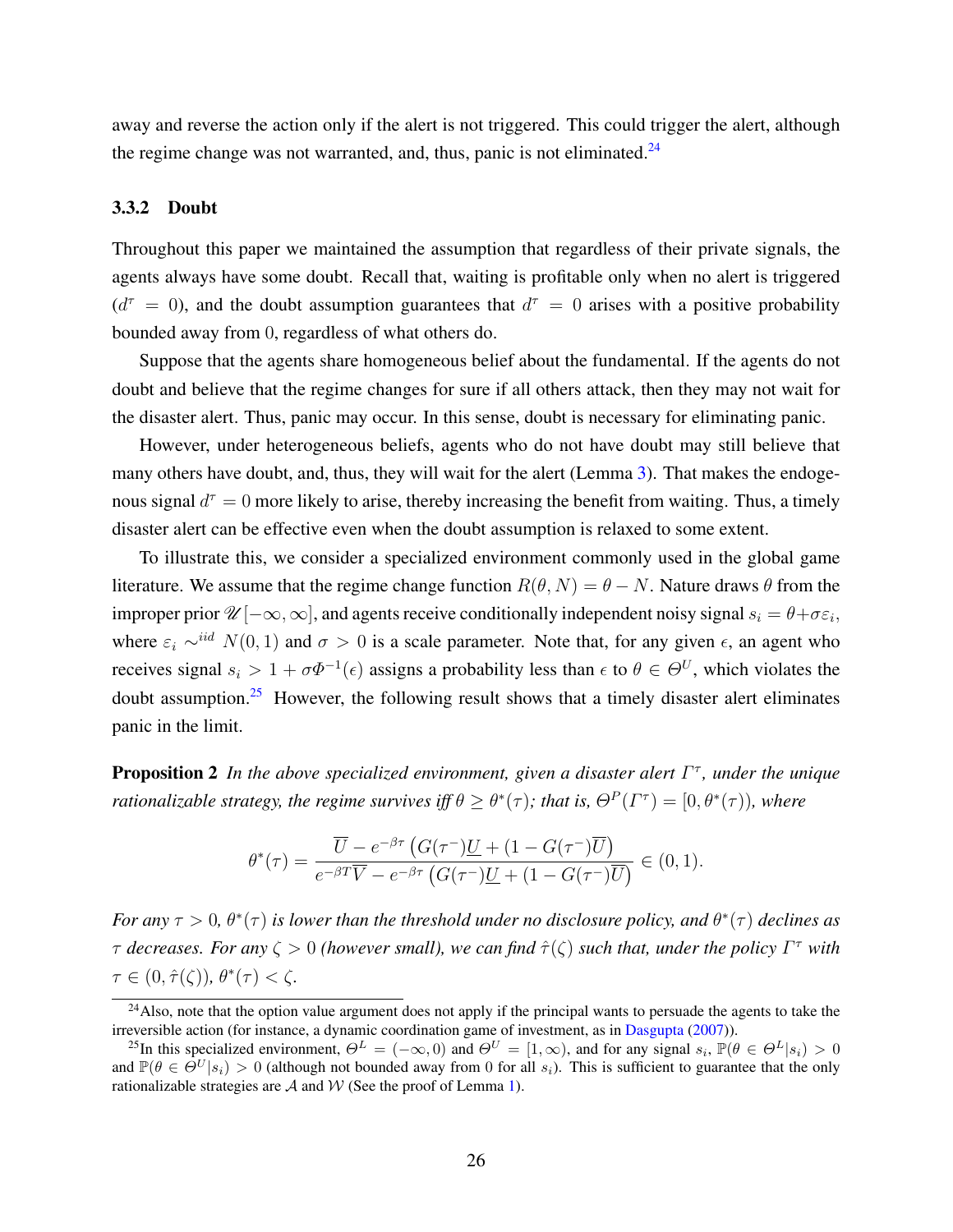The formal proof is relegated to the Appendix. To understand the intuition, first consider the no disclosure policy. Recall that under no disclosure the game boils down to a static regime change game, where the agents choose between "attack" and "not attack." [Morris and Shin](#page-32-6) [\(2003\)](#page-32-6) shows that for each type  $s_i$ , a unique strategy survives the iterated elimination of dominated strategies (IESDS) — attack for  $s_i < s^*$  and not attack for  $s_i \geq s^*$ . This implies that the regime survives iff the fundamental is beyond a cutoff. Here, the only difference is that, instead of "not attack," the agents play strategy  $W$  — that is, they wait but attack if the disaster alert is triggered (See Lemma [1\)](#page-15-0). Clearly, an agent gets a higher payoff from W than from "not attack" as  $W$  provides the agents with an opportunity to attack later when the regime change is expected to happen. Thus, attacking right away becomes relatively less attractive than under the static regime change game. Therefore, agents are less likely to attack the regime at time  $0 \, (\mathcal{A})$  when the waiting option is available. Accordingly, regardless of disclosure time  $\tau$ , after IESDS, the fundamental cutoff  $\theta^*(\tau)$ is lower than the cutoff under the static game. As  $\tau$  falls, the expected payoff from W further increases, and, accordingly,  $\theta^*(\tau)$  falls. As shown in the above Proposition, the fundamental cutoff  $\theta^*(\tau) \to 0$  and the panic set  $\Theta^p(\Gamma^{\tau})$  converges to an empty set when  $\tau$  decreases to 0.

## 3.3.3 Negligible Waiting Cost for a Timely Alert

We consider an economic environment in which the cost of waiting for a timely disclosure can be made negligible (See Lemma [3\)](#page-18-0). It is not hard to think of situations where waiting for even a short time could be significantly costly. For instance, suppose there is a significant mass probability that the shock will arrive before any disclosure  $(G(0) > 0)$  and the regime can change instantaneously. Given the first-mover advantage  $(\overline{U} > \underline{U})$ , regardless of how timely the disaster alert, the agents will find it very costly to wait for it (See equation [\(4\)](#page-19-2)). When this cost is significant, the agent may not wait for an EWS and panic may persist.

However, even when the agents are worried about the significant chance of the shock arriving while they wait for the disclosure  $(G(0) > 0)$ , an EWS may work. This could happen when, for instance, other regulations in the market remove the first-mover advantage, or because the market moves slowly and the regime does not change instantaneously.

First-mover Advantage Waiting can induce a significant payoff drop if the agent, while waiting, misses the opportunity of attacking before the regime change. This captures "first-mover advantage," which makes waiting more costly and challenges the efficacy of EWS.

In reality, some existing regulatory policies and bankruptcy codes are designed precisely to remove this first-mover advantage. For example, money market fund managers are allowed to impose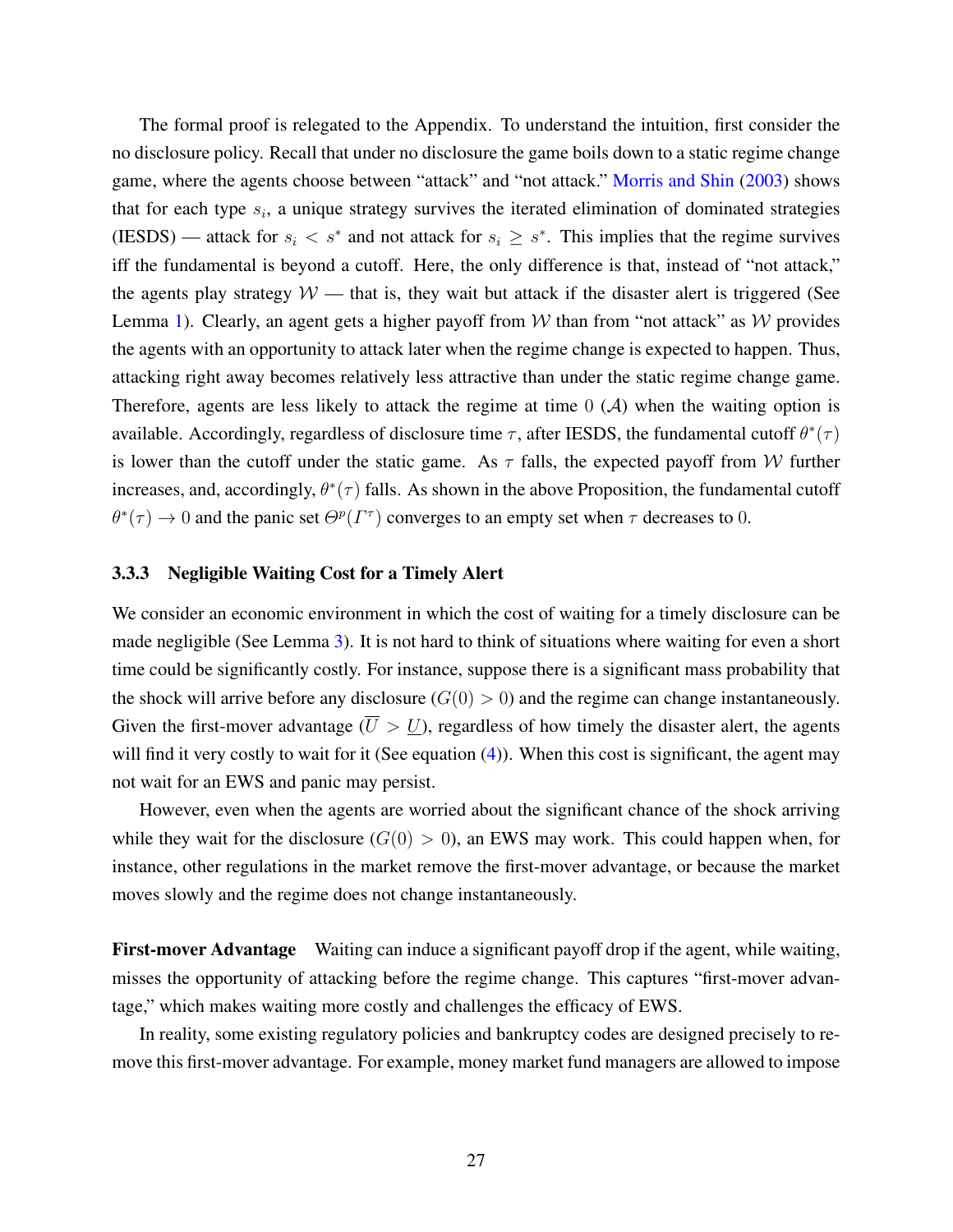redemption fees on early redemption and transfer that to the staying fund investors.<sup>[26](#page-28-1)</sup> The redemption fees can potentially cancel out the negative externality exerted by the earlier redemption on later withdrawal and eliminate the first-mover advantage. Another example is the bankruptcy code known as "avoidable preference," which prevents creditors from being treated more favorably than others.[27](#page-28-2) It is implemented by calling back debt repayments made shortly before bankruptcy, and the proceeds are then shared among all creditors in bankruptcy court. Under this policy, withdrawing investments shortly before bankruptcy is not advantageous.

Under these regulations, there is no first-mover advantage and thus,  $\overline{U} = U$ . This makes the waiting cost continuous in time (See equation [\(4\)](#page-19-2)) and independent of the distribution of the shock arrival time  $(G(.))$ . Thus, regardless of how likely the shock arrives before the earliest possible disclosure  $(G(0))$ , the cost of waiting for a timely disclosure is negligible. Accordingly, the agents will wait for the alert rather than panicking.

Slow-moving Capital In our benchmark model, we assume that attacks are instantaneous. In practice, moving investments away from a country or withdrawing funds from financial institutions often takes time. This could be due to some exogenous constraints. For example, there are constraints on cross-board capital flows, and withdrawing from money market mutual funds or hedge funds might be subject to redemption gates; or, it can happen simply because moving capital away, which involves selling off properties and firing employees, is time-consuming.

Next, we consider an environment in which attacks are not instantaneous, and show that the waiting cost for a timely disaster alert can be made negligible under slow-moving capital, regardless of the distribution of shock arrival time  $G(.)$ . As before, the agents choose when to attack and attack is irreversible. However, it takes  $l > 0$  time to collect the entire payoffs from an attack. An agent who starts attacking at time  $t_i$  receives a flow payoff  $\overline{u}$  at any instant  $t \in [t_i, t_i + l]$  if the regime has not changed yet  $(t < t_c)$  and  $\underline{u} \in (0, \overline{u})$  if regime has already changed  $(t \geq t_c)$ . We assume that any agent who has started attacking at  $t_i$  finishes  $B\left(\frac{t-t_i}{l}\right)$  $\frac{e^{-t_i}}{l}$ ) part of his attack by time t, where  $B(.)$  has support  $[0, 1]$  and it admits a density  $b(.)$ , which is Lipschitz continuous. This generalizes our benchmark model, which becomes a special case with  $l \to 0$ . We assume the complementarity (Assumption [1\)](#page-8-1) with regard to the flow payoffs.

<span id="page-28-0"></span>**Proposition 3** *If*  $l > 0$  *and*  $b(.)$  *is Lipschitz continuous, then regardless of*  $G(.)$ *, there exists*  $\hat{\tau}_l \in$  $(0, l]$  *such that under disaster alert*  $\Gamma^{\tau}$  *with*  $\tau \in (0, \hat{\tau}_l)$ ,  $\Theta^P(\Gamma^{\tau}) = \emptyset$ .

<span id="page-28-1"></span>Note that the above Proposition allows the shock to arrive before any disclosure with significant

 $^{26}$ For the detailed rules of imposing redemption fees, see the SEC's 2014 amendments to the rules that govern money market mutual funds (https://www.sec.gov/rules/final/2014/33-9616.pdf).

<span id="page-28-2"></span> $^{27}$ For details, see Sections 547 and 550 in Chapter 11 of the U.S. Bankruptcy Codes.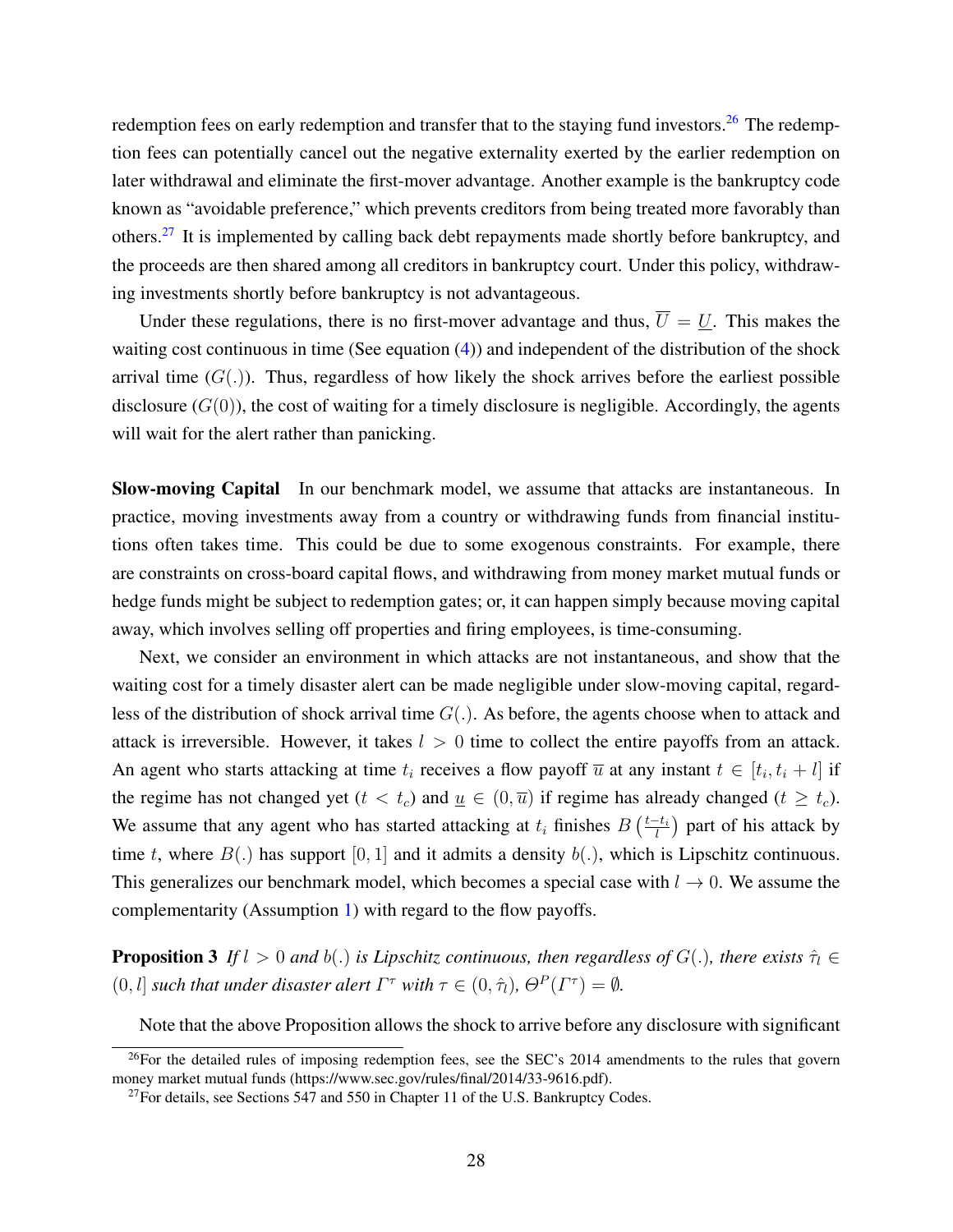probability (i.e.,  $G(0) > 0$ ). Recall that, in this case, waiting can be very costly if the regime changes instantaneously. However, when the market moves slowly, the waiting cost for a timely disclosure can be made negligible. To see this argument, consider the special case  $B(.) = \mathcal{U}[0, 1]$ . Note that, conditional on  $d^{\tau} = 1$ , an agent gets the same flow payoff in the interval  $[\tau, l]$  regardless of whether he plays A or W. Therefore, conditional on  $d^{\tau} = 1$ , the cost of waiting  $\mathbb{C}(\Gamma^{\tau}, x_{-i}, s_i)$ is no higher than the flow payoff he loses in the interval  $[0, \tau)$  — that is,  $\frac{\bar{u}\tau}{l}$ . Therefore, as  $\tau \to 0$ , waiting for the timely disaster alert is almost costless. Accordingly, following the same insight from Theorem [1,](#page-14-0) we can show that a timely disaster alert eliminates panic in the robust sense.

## <span id="page-29-0"></span>4 Conclusion

We model panic by extending the classical regime change game in a dynamic setup, where (1) a shock arrives at a stochastic date, and (2) the agents choose when to attack. We study the robust dynamic information design problem. The agents are privately informed, and we allow for a reasonably general exogenous information structure. The principal wants to dissuade the agents from attacking. We construct a simple policy — a timely disaster alert. Under this simple policy, the agents' unique rationalizable strategy is to wait for and then follow the alert, regardless of their signals. This eliminates panic in a robust sense.

Our proposed policy resembles an EWS such as a debt sustainability analysis or forwardlooking bank stress test. In practice, these policies are adopted to caution agents about an impending crisis. This paper provides a rationale for adopting such an EWS and emphasizes the importance of "endogenous disclosure" and "forecasting." The effectiveness of the EWS hinges not only on being able to persuade the agents to follow the warning, but also on being able to persuade them to wait for the warning. From that perspective, "timely disclosure" is also critical. [Anderson](#page-30-12) [\(2016\)](#page-30-12) provides some anecdotal evidence demonstrating the benefit of conducting bank stress tests in a timely manner. The author shows that forward-looking stress tests were quite effective in the U.S. but not so much in Europe. The author argues that this contrasting experience can be attributed to the fact that the U.S.'s stress test attempt was "timely," while it was, perhaps, "too late" in Europe.<sup>[28](#page-29-1)</sup> In addition, we discuss the crucial features of the environment that make early warning an effective information disclosure policy. We also point out when the EWS can be unreliable and how other supplementary policies and regulations can facilitate its efficacy.

<span id="page-29-1"></span><sup>&</sup>lt;sup>28</sup>The first bank stress test in the U.S. was conducted in a timely manner. The plan for stress testing was announced on February 10, 2009. The white paper describing the procedures employed in SCAP was released on April 24, 2009 and the results of the SCAP were disclosed on May 7, 2009. On the other hand, although signs of instability in the financial system became apparent around the same time as in the U.S., the first Europe-wide stress test were conducted in October 2009 and the bank-level results were to remain confidential.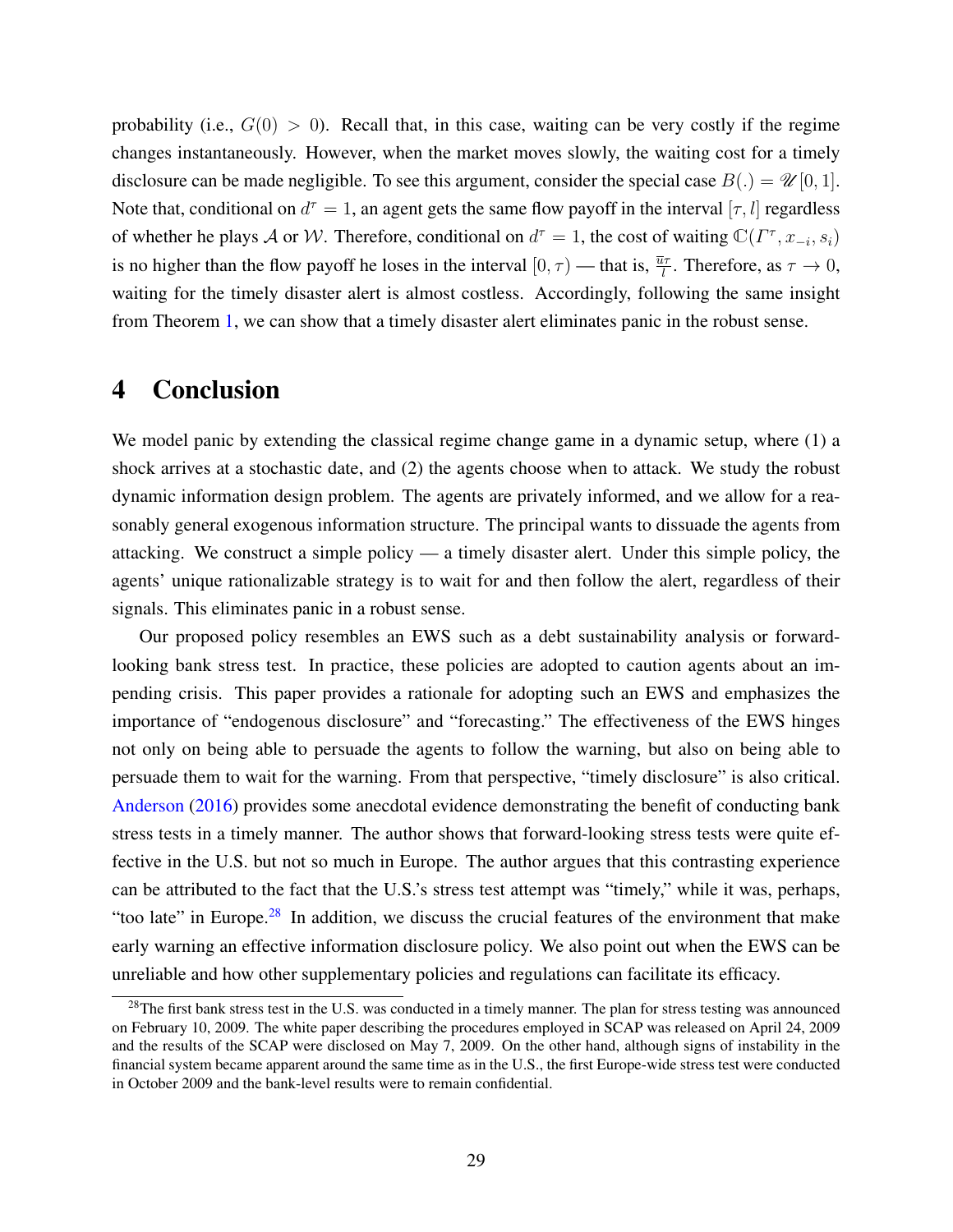## References

- <span id="page-30-9"></span>Abreu, Dilip, and Markus K Brunnermeier. 2003. "Bubbles and crashes." *Econometrica*, 71(1): 173–204.
- <span id="page-30-12"></span>Anderson, R. W. 2016. "Stress testing and macroprudential regulation: A transatlantic assessment." *CEPR Press*.
- <span id="page-30-1"></span>Angeletos, George-Marios, and Chen Lian. 2017. "Incomplete Information in Macroeconomics: Accommodating Frictions in Coordination." *Handbook of Macroeconomics*, 2: 1065–1240.
- <span id="page-30-4"></span>Angeletos, George-Marios, Christian Hellwig, and Alessandro Pavan. 2007. "Dynamic Global Games of Regime Change: Learning, Multiplicity, and the Timing of Attacks." *Econometrica*, 75(3): 711–756.
- <span id="page-30-8"></span>Ball, Ian. 2019. "Dynamic Information Provision: Rewarding the Past and Guiding the Future." *Available at SSRN 3103127*.
- <span id="page-30-0"></span>Basak, Deepal, and Zhen Zhou. 2020. "Diffusing Coordination Risk." *American Economic Review*, 110.1: 271–297.
- <span id="page-30-11"></span>Ben-Porath, Elchanan, and Eddie Dekel. 1992. "Signaling Future Actions and Potential for Sacrifice." *Journal of Economic Theory*, 57: 36–51.
- <span id="page-30-7"></span>Bergemann, Dirk, and Stephen Morris. 2016. "Information Design, Bayesian Persuasion, and Bayes Correlated Equilibrium." *The American Economic Review*, 106(5): 586–591.
- <span id="page-30-6"></span>Bergemann, Dirk, and Stephen Morris. 2019. "Information design: A unified perspective." *Journal of Economic Literature*, 57(1): 44–95.
- <span id="page-30-2"></span>Chamley, Christophe. 1999. "Coordinating Regime Switches." *Quarterly Journal of Economics*, 869–905.
- <span id="page-30-3"></span>Chamley, Christophe. 2003. "Dynamic speculative attacks." *American Economic Review*, 93(3): 603–621.
- <span id="page-30-10"></span>Chamley, Christophe, and Douglas Gale. 1994. "Information revelation and strategic delay in a model of investment." *Econometrica*, 62(5): 1065–1085.
- <span id="page-30-5"></span>Chassang, Sylvain. 2010. "Fear of Miscoordination and the Robustness of Cooperation in Dynamic Global Games with Exit." *Econometrica*, 78(3): 973–1006.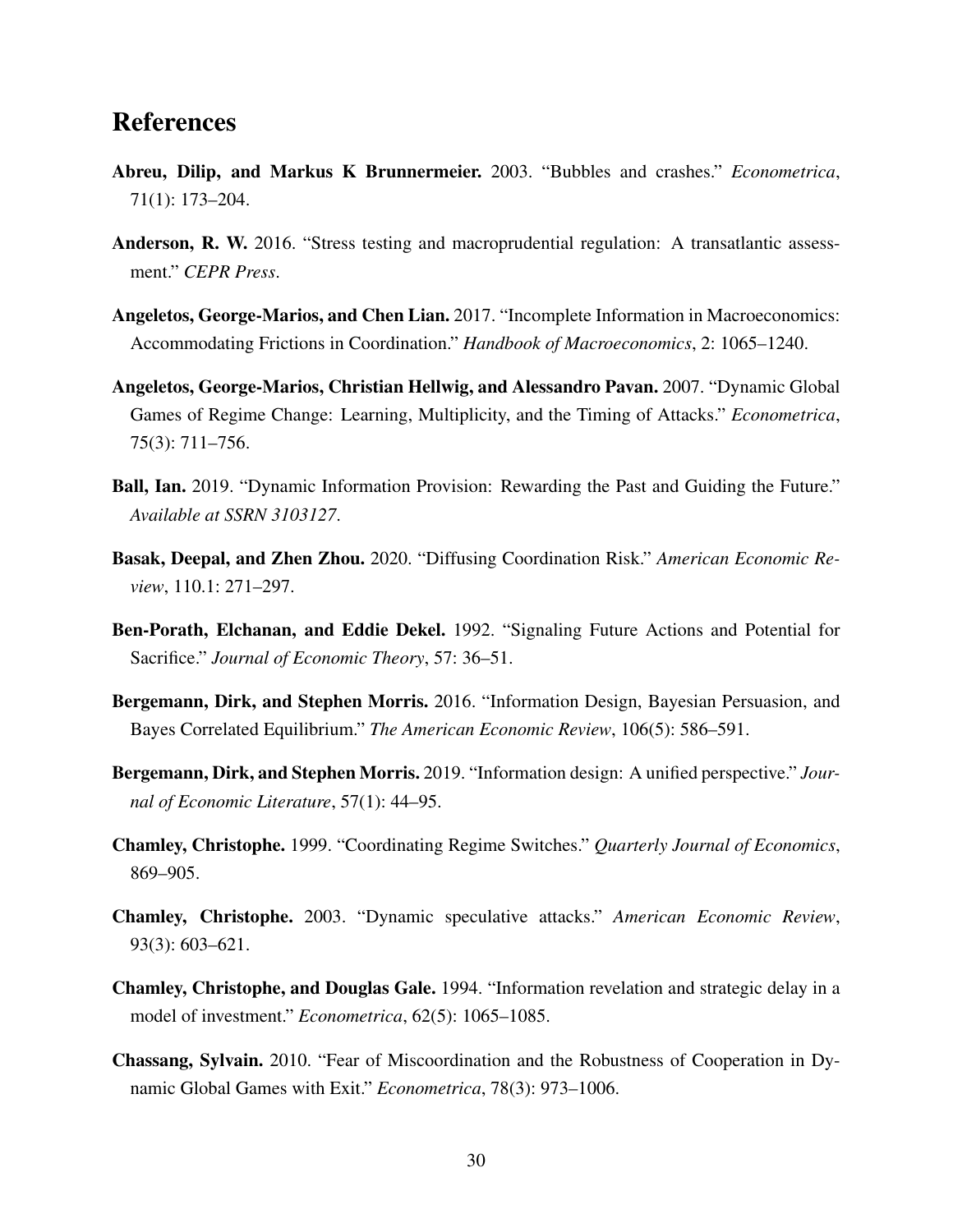- <span id="page-31-9"></span>Che, Yeon-Koo, and Johannes Hörner. 2018. "Recommender systems as mechanisms for social learning." *The Quarterly Journal of Economics*, 133(2): 871–925.
- <span id="page-31-0"></span>Cole, Harold L, and Timothy J Kehoe. 2000. "Self-fulfilling debt crises." *The Review of Economic Studies*, 67(1): 91–116.
- <span id="page-31-6"></span>Dasgupta, Amil. 2007. "Coordination and Delay in Global Games." *Journal of Economic Theory*, 134(1): 195–225.
- <span id="page-31-7"></span>Dasgupta, Amil, Jakub Steiner, and Colin Stewart. 2012. "Dynamic Coordination with Individual Learning." *Games and Economic Behavior*, 74(1): 83–101.
- <span id="page-31-14"></span>Dawood, Mary, Nicholas Horsewood, and Frank Strobel. 2017. "Predicting sovereign debt crises: an early warning system approach." *Journal of Financial Stability*, 28: 16–28.
- <span id="page-31-11"></span>Ely, Jeffrey C. 2017. "Beeps." *The American Economic Review*, 107(1): 31–53.
- <span id="page-31-12"></span>Ely, Jeffrey C, and Martin Szydlowski. 2020. "Moving the goalposts." *Journal of Political Economy*, 128(2): 468–506.
- <span id="page-31-10"></span>Ely, Jeffrey, George Georgiadis, Sina Moghadas Khorasani, and Luis Rayo. 2021. "Optimal feedback in contests." *Working Paper*.
- <span id="page-31-1"></span>Goldstein, Itay, and Ady Pauzner. 2005. "Demand–deposit contracts and the probability of bank runs." *Journal of Finance*, 60(3): 1293–1327.
- <span id="page-31-4"></span>Goldstein, Itay, and Chong Huang. 2016. "Bayesian Persuasion in Coordination Games." *American Economic Review*, 106(5): 592–596.
- <span id="page-31-2"></span>Goldstein, Itay, and Yaron Leitner. 2018. "Stress tests and information disclosure." *Journal of Economic Theory*, 177: 34–69.
- <span id="page-31-13"></span>Gul, Faruk, and Russell Lundholm. 1995. "Endogenous timing and the clustering of agents' decisions." *Journal of Political Economy*, 103(5): 1039–1066.
- <span id="page-31-3"></span>Inostroza, Nicolas. 2019. "Persuading multiple audiences: An information design approach to banking regulation." *Available at SSRN 3450981*.
- <span id="page-31-5"></span>Inostroza, Nicolas, and Alessandro Pavan. 2020. "Persuasion in Global Games with Application to Stress Testing." *Working Paper*.
- <span id="page-31-8"></span>Kamenica, Emir. 2019. "Bayesian persuasion and information design." *Annual Review of Economics*, 11: 249–272.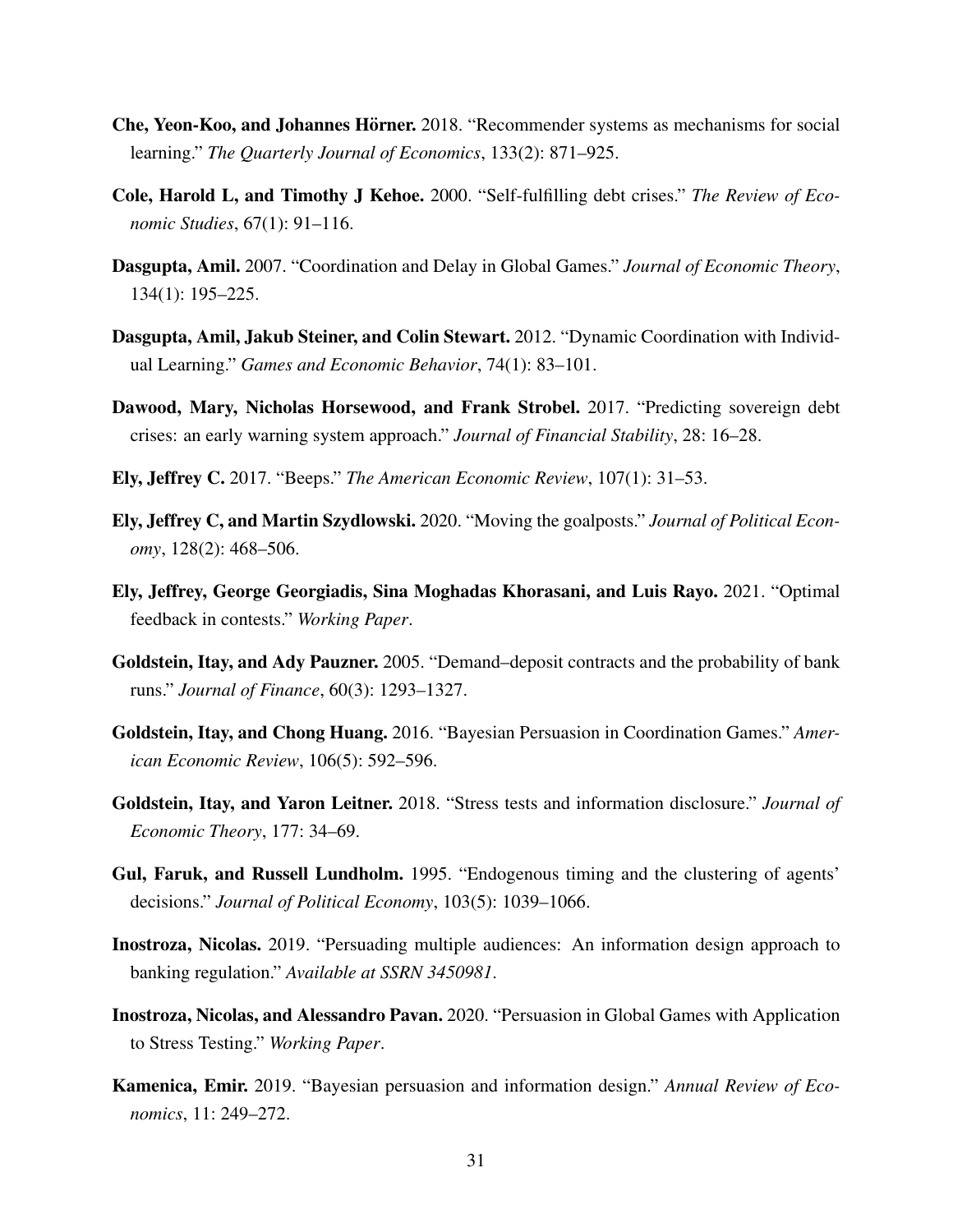- <span id="page-32-7"></span>Kohlberg, Elon, and Jean-Francois Mertens. 1986. "On the Strategic Stability of Equilibria." *Econometrica*, 54(5): 1003–1037.
- <span id="page-32-2"></span>Li, Fei, Yangbo Song, and Mofei Zhao. 2019. "Global Manipulation by Local Obfuscation: Information Design in Coordination Games." *Available at SSRN 3471491*.
- <span id="page-32-3"></span>Li, Xuelin, Martin Szydlowski, and Fangyuan Yu. 2021. "Hype Cycles: Dynamic Information Design with Two Audiences." *Available at SSRN 3923908*.
- <span id="page-32-4"></span>Mathevet, Laurent, Jacopo Perego, and Ina Taneva. 2020. "On information design in games." *Journal of Political Economy*, 128(4): 1370–1404.
- <span id="page-32-6"></span>Morris, Stephen, and Hyun Song Shin. 2003. "Global Games: Theory and Applications." In *Advances in Economics and Econometrics (Proceeding of the Eighth World Congress of the Econometric Society)*. , ed. Dewatripont, Hansen and Turnovsky. Cambridge University Press.
- <span id="page-32-5"></span>Orlov, Dmitry, Andrzej Skrzypacz, and Pavel Zryumov. 2020. "Persuading the Principal To Wait." *Journal of Political Economy*, 128(7): 2542–2578.
- <span id="page-32-1"></span>Orlov, Dmitry, Pavel Zryumov, and Andrzej Skrzypacz. 2018. "Design of macro-prudential stress tests." *Working Paper*.
- <span id="page-32-0"></span>Rochet, Jean-Charles, and Xavier Vives. 2004. "Coordination failures and the lender of last resort: was Bagehot right after all?" *Journal of the European Economic Association*, 2(6): 1116– 1147.

## Appendix

**Proof of Lemma [1.](#page-15-0)** We prove that the undominated strategy for any type  $s_i$  is A and W in three steps.

Step 1.  $(0, t_0, t_1) \succ (t_{\emptyset}, t_0, t_1)$  for all  $t_{\emptyset} \in (0, \tau), t_0, t_1 \in [\tau, T] \cup {\{\mathbb{T}\}}$ .

Consider any agent i with any signal  $s_i$ , and take any strategy profile  $x_{-i}$  as given. For any  $t_{\emptyset} \in [0, \tau),$ 

$$
u_i((t_{\emptyset},t_0,t_1),x_{-i})=e^{-\beta t_{\emptyset}}\left[\mathbb{P}(t_{\emptyset}
$$

For any given  $s_i$  and  $x_{-i}$ , the distribution of  $t_c(d^{\tau}, x_{-i})$  is fixed and, therefore,  $\mathbb{P}(t_{\emptyset} < t_c | x_{-i}, s_i)$ (weakly) decreases with  $t_{\emptyset}$ . Because  $\overline{U} > \underline{U} > 0$ , and  $e^{-\beta t_{\emptyset}}$  strictly decreases with  $t_{\emptyset}$ , the expected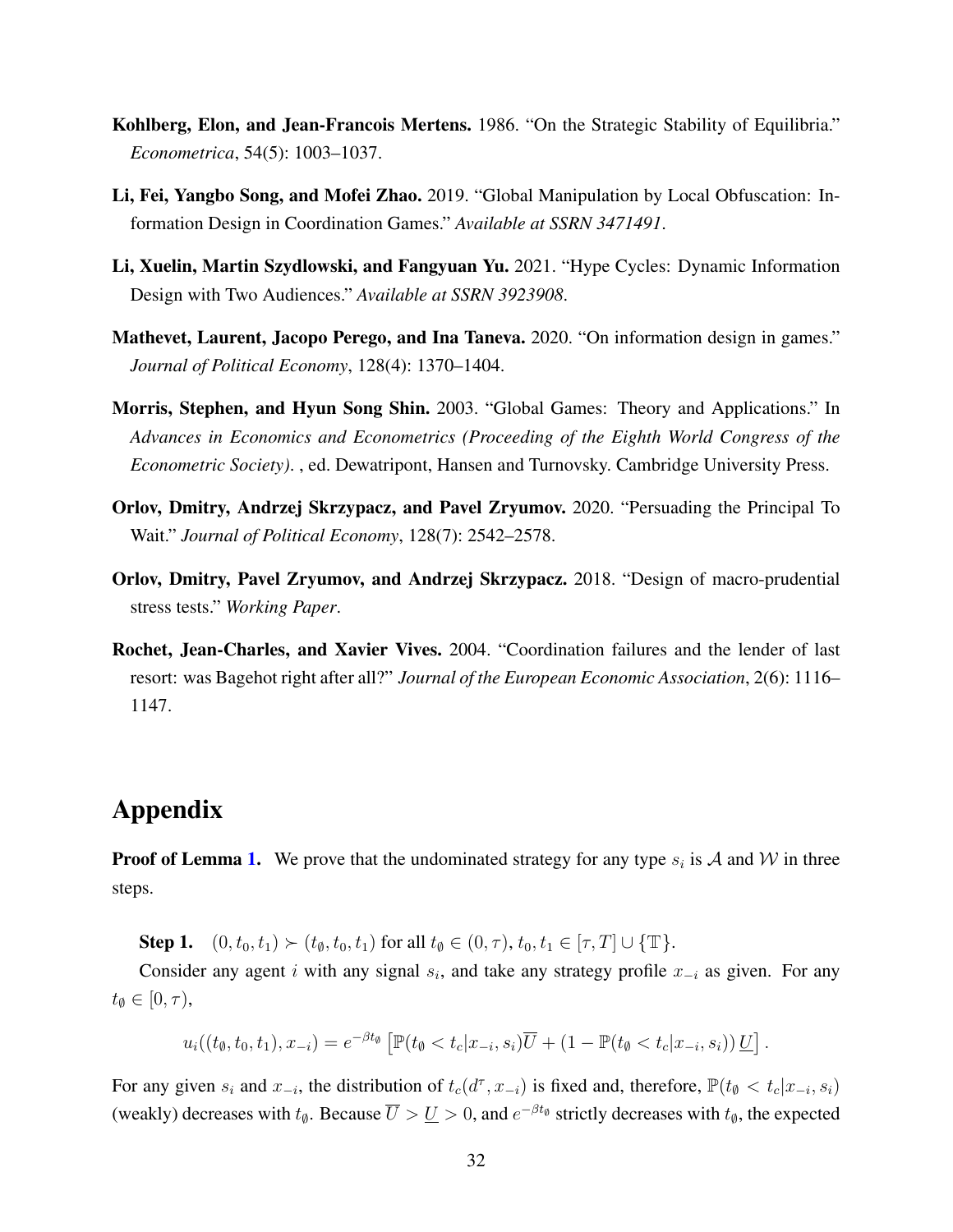payoff  $\mathbb{E}[u_i((t_\emptyset, t_0, t_1), x_{-i})|s_i]$  strictly decreases with  $t_\emptyset$  for  $t_\emptyset \in [0, \tau)$ , thereby proving the strict dominance of  $(0, t_0, t_1)$ .

Step 2.  $(t_{\emptyset}, t_0, \tau) \succ (t_{\emptyset}, t_0, t_1)$  for all  $t_{\emptyset}, t_0 \in [\tau, T] \cup {\{\mathbb{T}\}}$ , and  $t_1 \in (\tau, T] \cup {\{\mathbb{T}\}}$ .

Fix any agent i, consider any signal  $s_i$  and take any strategy profile  $x_{-i}$  as given, for any  $t_{\emptyset} \in [\tau,T] \cup {\{\mathbb{T}\}}$  and  $t_0, t_1 \in [\tau,T] \cup {\{\mathbb{T}\}}$ ,

$$
u_i((t_{\emptyset}, t_0, t_1), x_{-i}) = \mathbb{P}(R(\theta, N_{\tau^-}(x_{-i})) \ge 0 | s_i) \mathbb{E}[\pi_i(t_0, t_c) | d^{\tau} = 0, x_{-i}, s_i]
$$
  
+ 
$$
\mathbb{P}(R(\theta, N_{\tau^-}(x_{-i})) < 0 | s_i) \mathbb{E}[\pi_i(t_1, t_c) | d^{\tau} = 1, x_{-i}, s_i].
$$
 (A.1)

Note that the first term on the RHS is independent of  $t_1$ . Let us consider the expected payoff conditional on  $d^{\tau} = 1$  in the second term on the RHS. For  $t_1 \in [\tau, T]$ ,

<span id="page-33-0"></span>
$$
\mathbb{E}[\pi_i(t_1, t_c)|d^{\tau} = 1, x_{-i}, s_i] = e^{-\beta t_1} \left[ \underline{U} + \mathbb{P}(t_1 < t_c|d^{\tau} = 1, x_{-i}, s_i) (\overline{U} - \underline{U}) \right]. \tag{A.2}
$$

Observe that  $\mathbb{P}(t_1 < t_c | d^{\tau} = 1, x_{-i}, s_i)$  weakly decreases with  $t_1$ . Since  $\overline{U} > \underline{U} > 0$  and  $\beta > 0$ , we have  $\mathbb{E}[\pi_i(\tau, t_c)|d^{\tau} = 1, x_{-i}, s_i] > \mathbb{E}[\pi_i(t_1, t_c)|d^{\tau} = 1, x_{-i}, s_i]$  for any  $t_1 \in (\tau, T]$ .

Next, consider  $t_1 = \mathbb{T}$ . By definition of [\(1\)](#page-7-1),  $t_c \leq T^+ \leq \mathbb{T}$  given that  $R(\theta, N_{\tau^-}) < 0$ . This implies that, regardless of  $x_{-i}$  and  $s_i$ ,  $\mathbb{E}[\pi_i(\mathbb{T}, t_c)|d^{\tau} = 1, x_{-i}, s_i] = e^{-\beta T} \underline{V}$ . Since  $\underline{U} > \underline{V}$  and  $\beta$  > 0, we have (see [\(A.2\)](#page-33-0))

$$
\mathbb{E}[\pi_i(\tau, t_c)|d^{\tau} = 1, x_{-i}, s_i] \ge e^{-\beta \tau} \underline{U} > e^{-\beta T} \underline{U} > e^{-\beta T} \underline{V} = \mathbb{E}[\pi_i(\mathbb{T}, t_c)|d^{\tau} = 1, x_{-i}, s_i].
$$

Therefore, the following inequality holds for any  $t_1 \neq \tau$  regardless of  $s_i$  and  $x_{-i}$ ,

$$
\mathbb{E}[\pi_i(\tau, t_c)|d^{\tau} = 1, x_{-i}, s_i] > \mathbb{E}[\pi_i(t_1, t_c)|d^{\tau} = 1, x_{-i}, s_i].
$$

Under Assumption [2,](#page-9-1) for any  $x_{-i}$ ,  $s_i$ , the probability

$$
\mathbb{P}(R(\theta, N_{\tau^{-}}(x_{-i})) < 0|s_i) \ge \mathbb{P}(R(\theta, 0) < 0|s_i) = \mathbb{P}(\theta \in \Theta^L|s_i) > 0.
$$

This implies that  $\mathbb{E}[u_i((t_\emptyset, t_0, \tau), x_{-i})|s_i] > \mathbb{E}[u_i((t_\emptyset, t_0, t_1), x_{-i})|s_i]$  for all  $t_\emptyset \in [\tau, T] \cup \{\mathbb{T}\},$  $t_0 \in [\tau, T] \cup {\{\mathbb{T}\}}, t_1 \in (\tau, T] \cup {\{\mathbb{T}\}}.$ 

Step 3.  $(0, t'_0, t'_1) \succ (t_0, t_0, \tau)$  for any  $t'_0, t'_1 \in [\tau, T] \cup {\{\mathbb{T}\}}$  and  $t_0 \in [\tau, T] \cup {\{\mathbb{T}\}}$ ,  $t_0 \in [\tau, T]$ .

First, let us compare the expected payoffs from these two strategies for any fixed  $s_i$  and  $x_{-i}$ . Under  $(t_{\emptyset} = 0, t_0, t_1)$ , we have  $u_i((t_{\emptyset} = 0, t'_0, t'_1), x_{-i}) = \overline{U}$ . Then, observe that, since  $\overline{U} > \underline{U} > 0$ , the expected payoff from  $(t_{\emptyset}, t_0, \tau)$  with  $t_{\emptyset} \geq \tau$  and  $t_0 \in [\tau, T]$  satisfies

$$
u_i((t_{\emptyset}, t_0, \tau), x_{-i}) \le e^{-\beta t_0} \mathbb{P}(d^{\tau} = 0 | s_i, x_{-i}) \overline{U} + e^{-\beta \tau} \mathbb{P}(d^{\tau} = 1 | s_i, x_{-i}) \overline{U} \le e^{-\beta \tau} \overline{U}.
$$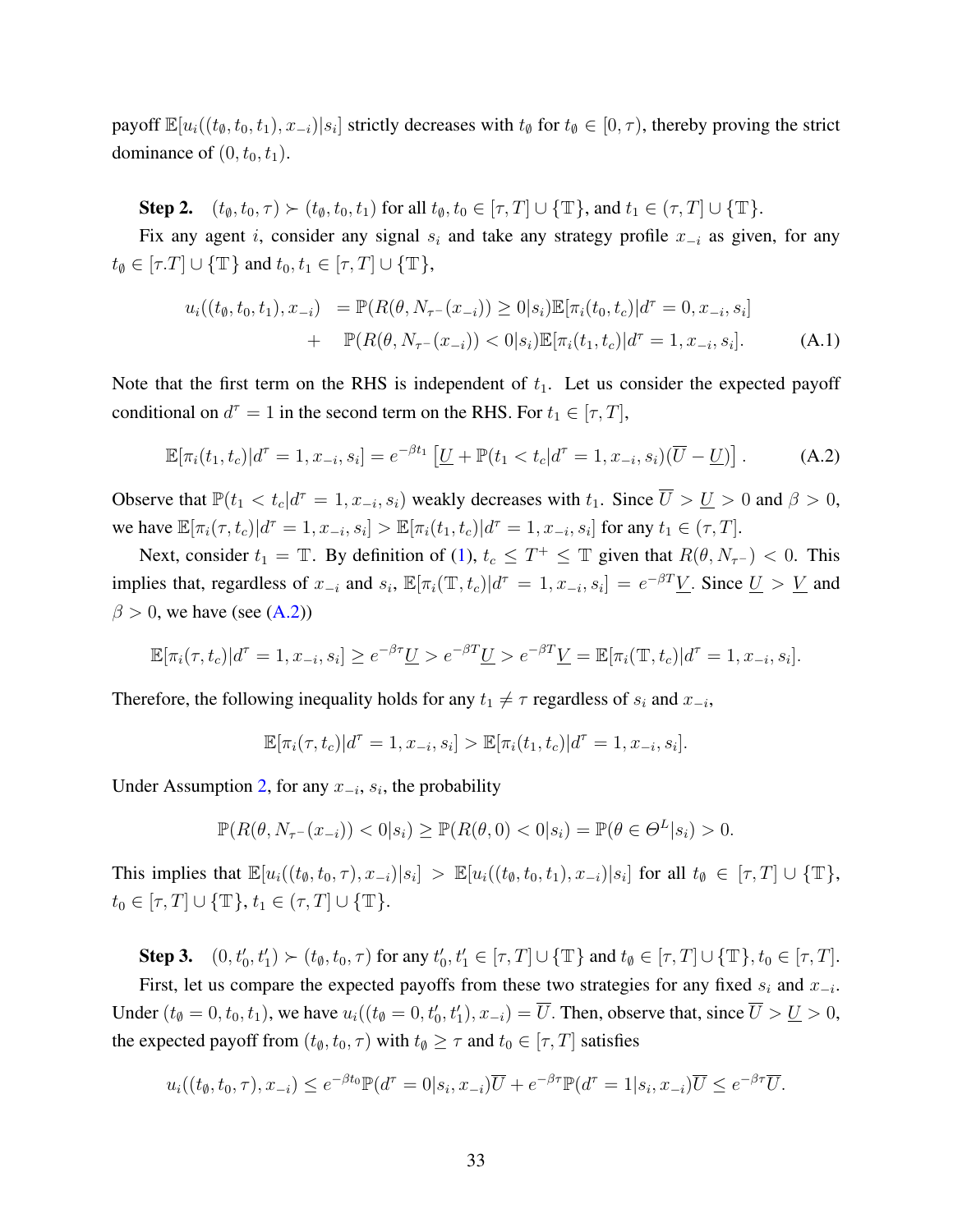Given that  $\beta > 0$  and  $\overline{U} > 0$ ,  $\mathbb{E}[u_i((t_{\emptyset} = 0, t'_0, t'_1), x_{-i}) | s_i] > \mathbb{E}[u_i((t_{\emptyset}, t_0, \tau), x_{-i}) | s_i].^{29}$  $\mathbb{E}[u_i((t_{\emptyset} = 0, t'_0, t'_1), x_{-i}) | s_i] > \mathbb{E}[u_i((t_{\emptyset}, t_0, \tau), x_{-i}) | s_i].^{29}$  $\mathbb{E}[u_i((t_{\emptyset} = 0, t'_0, t'_1), x_{-i}) | s_i] > \mathbb{E}[u_i((t_{\emptyset}, t_0, \tau), x_{-i}) | s_i].^{29}$ 

Therefore, for agent with any type  $s_i$ , for any strategy satisfying  $t_{\emptyset} \in [0, \tau)$ , the only undominated strategy is  $\mathcal{A} = (0, t_0, t_1)$  where  $t_0, t_1 \in [\tau, T] \cup \{\mathbb{T}\}\$ ; and for any strategy satisfying  $t_{\emptyset} \in [\tau, T] \cup \{\mathbb{T}\}\$ , the only undominated strategy is  $\mathcal{W} = (t_{\emptyset}, \mathbb{T}, \tau)$ , where  $t_{\emptyset} \in [\tau, T] \cup \{\mathbb{T}\}\$ .

It is worth noting that there is only one round of elimination, as we do not require agents to hold the belief that other agents are not playing dominated strategies. Further, regarding the the belief about fundamental  $\theta$ , this elimination only requires  $\mathbb{P}(\theta \in \Theta^L | s_i) > 0$  for any  $s_i$  in Step 2, which obviously holds true under Assumption [2.](#page-9-1)  $\blacksquare$ 

**Proof of Lemma [2.](#page-16-0)** Given that the only rationalizable strategies are A and W for any type  $s_i$ , conditional on  $d^{\tau} = 0$ ,  $N_T = N_{\tau}$  as  $t_0 = \mathbb{T}$  under strategy W. Therefore, by definition,  $t_c = \infty$  as  $R(\theta, N_T) = R(\theta, N_{\tau}^-) \geq 0$ . Moreover, under either strategy A or W,  $N_{\tau}^- = N_0$  since  $t_{\emptyset} \notin (0, \tau)$ . Therefore, conditional on  $d^{\tau} = 1$ ,  $R(\theta, N_0) = R(\theta, N_{\tau-}) < 0$  which implies that  $t_c = t_s^+$  (see the definition of  $t_c$  in [\(1\)](#page-7-1)).

**Proof of Lemma [3.](#page-18-0)** The proof follows the discussion after Lemma [3](#page-18-0) directly. To complete the proof, here, we set out to find  $\hat{\tau}$  explicitly. First, from [\(4\)](#page-19-2), the expected cost  $\mathbb{C}(\Gamma^\tau, x_{-i}, s_i)$  satisfies the following inequality:

$$
\mathbb{C}(\Gamma^{\tau}, x_{-i}, s_i) = G(\tau^-)e^{-\beta\tau}(\overline{U} - \underline{U}) + (1 - e^{-\beta\tau})\overline{U} < G(\tau^-)(\overline{U} - \underline{U}) + \beta\tau\overline{U}.
$$

From [\(5\)](#page-19-3), the expected payoff difference is at least

$$
\mathbb{D}(\Gamma^{\tau}, x_{-i}, s_i) > -(1 - \epsilon) \left[ G(\tau^{-})(\overline{U} - \underline{U}) + \beta \tau \overline{U} \right] + \epsilon (e^{-\beta T} \overline{V} - \overline{U}).
$$

Note that the payoff differences are independent of  $s_i$  and  $x_{-i}$ . Let us define

$$
\hat{\tau} := \min \left\{ \frac{\epsilon}{2(1-\epsilon)} \frac{e^{-\beta T} \overline{V} - \overline{U}}{\beta \overline{U}}, G^{-1} \left( \frac{\epsilon}{2(1-\epsilon)} \frac{e^{-\beta T} \overline{V} - \overline{U}}{\overline{U} - \underline{U}} \right) \right\}.
$$

As  $G(0) = 0, \hat{\tau} > 0$  for any  $\epsilon > 0$ . It is easy to check that, for any given  $\tau \in (0, \hat{\tau})$ ,  $\mathbb{D}(\Gamma^{\tau}, s_i) > 0$ . Thus, under  $\Gamma^{\tau}$  with  $\tau \in (0, \hat{\tau})$ , A is strictly dominated by W.

**Proof of Theorem [1.](#page-14-0)** By Lemma [3,](#page-18-0) under policy  $\Gamma^{\tau}$  with  $\tau \in (0, \hat{\tau})$ , for any agent  $i \in [0, 1]$ with any type  $s_i \in \mathbb{S}$ , the only rationalizable strategy is W. Therefore,  $N_{\tau-} = 0$ . Consider any  $\theta \notin \Theta^L$ . By the definition of  $\Theta^L$ ,  $R(\theta, N_{\tau^-} = 0) \ge 0$  and, thus,  $d^{\tau} = 0$ . By Lemma [2,](#page-16-0) conditional on  $d^{\tau} = 0$ ,  $t_c = \infty$ . Hence,  $\Theta^F(\Gamma^{\tau}) = \Theta^L$  and  $\Theta^P(\Gamma^{\tau}) = \emptyset$ .

<span id="page-34-0"></span><sup>&</sup>lt;sup>29</sup>Note that this step does not require the agent to hold the belief that  $\mathbb{P}(d^{\tau}=0|s_i,x_{-i})>0$ . Even when the agent believes that this probability is zero, he would attack immediately if anticipating that  $d^{\tau} = 1$  will arise with certainty.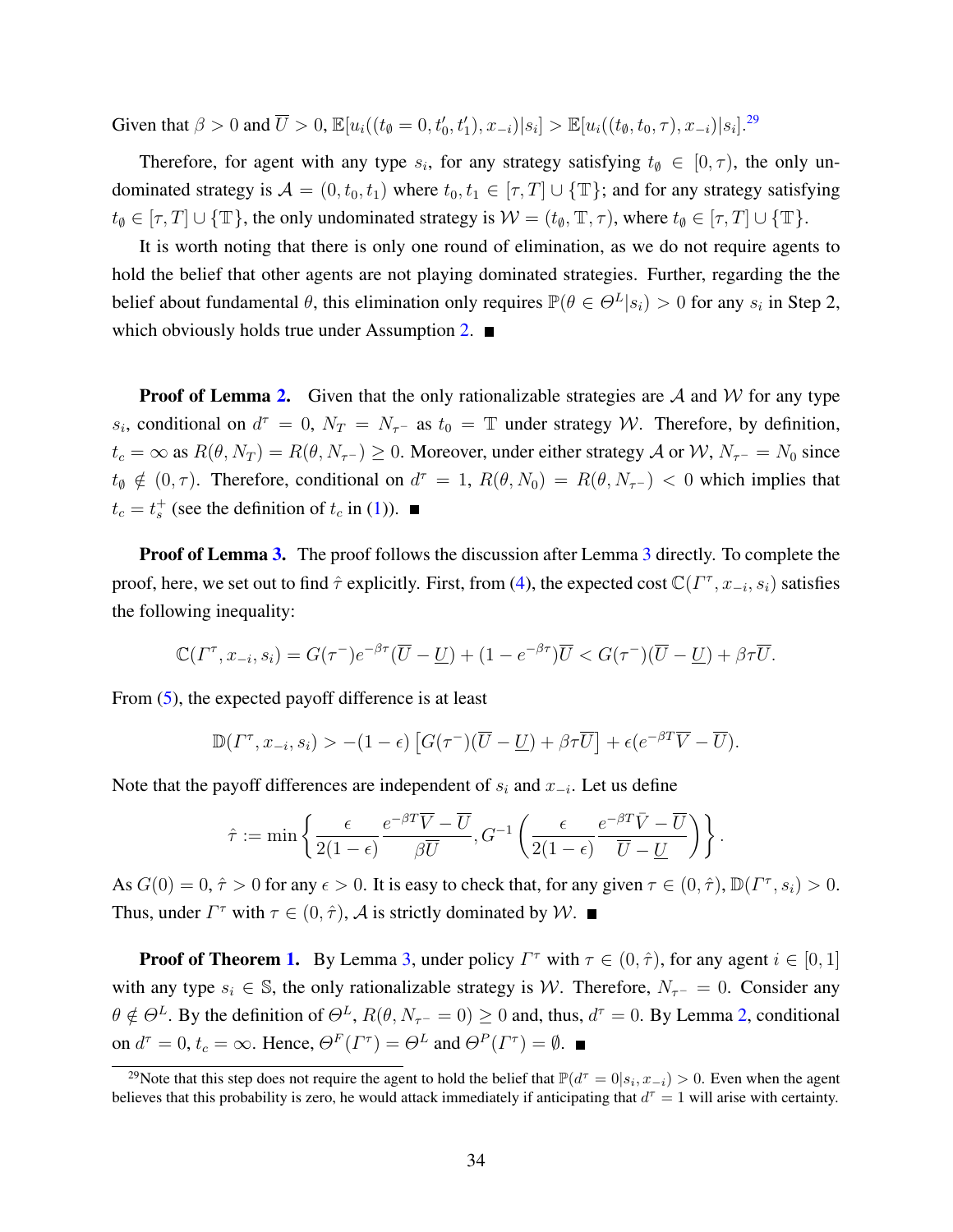**Proof of Theorem [2.](#page-23-2)** Under the extended  $\Gamma^{\tau}$  policy, where  $\tau < \overline{\tau}$ , each agent chooses a contingency plan  $(t^k, t_0^k, t_1^k)_{k=0}^K$ , where  $t^k$ ,  $t_0^k$  and  $t_1^k$  denote the time of attack after receiving the private signal at  $t_k$ , seeing  $d^{t_k+\tau} = 0$  and  $d^{t_k+\tau} = 1$ . It follows from the same argument as in Lemma [1](#page-15-0) that (1) since waiting is costly, an agent either attacks at  $t_k$ , or he waits at least until the next information arrives at  $t_k + \tau$ ; and (2) if he waits, then it must be that he plans to use the information. Since the regime will surely change following  $d^{t_k+\tau} = 1$ , he must plan to attack at  $t_k + \tau$  after learning this. This implies, after  $d^{t_k+\tau} = 0$ , he must wait at least until the next information arrives (at time  $t_{k+1}$ ). This implies that the only rationalizable strategies are  $(W)_{k=0}^{K+1}$ , in which  $W^k$   $(k = 1, 2, ..., K)$  means  $(1) \forall l < k, t^l \ge t_l + \tau, t_0^l \ge t_{l+1}, t_1^l = t_l + \tau$ ;  $(2) t^k = t_k$ ; and (3)  $\forall l > k$ ,  $t^l \ge t_l$ , and  $t_0^l, t_1^l \ge t_l + \tau$ . In addition,  $\mathcal{W}^0$  means  $t^0 = t_0 = 0$ , and  $t_0^l, t_1^l \ge t_l + \tau$ for all  $l \geq 0$ ; and  $W^{K+1}$  means  $t_0^K = \mathbb{T}$ , and  $t^l \geq t_l + \tau$ ,  $t_0^l \geq t_{l+1}$  and  $t_1^l = t_l + \tau$  for all  $l \leq K$ .

The  $\mathcal{W}^k$  strategy means that the agent waits for all the first k alerts and not attack unless an alert is triggered, but then attack at  $t_k$  after receiving the new private signal, and not wait for the next alert. Note that  $W^0 = A$  strategy means attack at time 0 and not wait for any alert; and  $W^{K+1}$ strategy means wait for all the alerts and never attack unless an alert is triggered.

Next, we prove that  $W^{K+1}$  is the unique rationalizable strategy for any type  $s_i$ . We prove this by iterated elimination: we first establish the strict dominance of  $W^{K+1}$  over  $W^K$ ; and then we show that, for any  $k \in \{0, 1, \ldots, K-1\}$ , if  $\mathcal{W}^{K+1}$  strictly dominates any  $\mathcal{W}^{k'}$  for all  $k' > k$ , then  $W^{K+1}$  strictly dominates  $W^k$ .

To prove that  $W^K$  is strictly dominated by  $W^{K+1}$ , first note that both strategies follow the same path if any of the first  $K<sup>th</sup>$  alerts is triggered, or  $d<sup>t<sub>K-1</sub>+τ</sup> = 1$ . Therefore, when comparing these two strategies, we only need to consider the histories following  $d^{t_K-1+\tau} = 0$ . Conditional on  $d^{t_K+\tau} = 0$ , under all possible rationalizable strategy profile  $x_{-i} = (x_j)_{j \neq i}$  in which  $x_j \in$  $\{W^k\}_{k=0}^{K+1}$ ,  $N_T = N_{t_K+\tau^-}$ . Therefore, as in Lemma [2,](#page-16-0)  $t_c = \infty$  following  $d^{t_K+\tau} = 0$ . Therefore, similar to [\(2\)](#page-18-1), the benefit of  $W^{K+1}$  compared to  $W^K$ , conditional on  $d^{t_K+\tau}=0$ , is

$$
\mathbb{B}_K(\Gamma^\tau, x_{-i}, \mathbf{s}_i) := \pi(\mathbb{T}, \mathbb{T}) - \pi(t_K, \mathbb{T}) = e^{-\beta T} \overline{V} - e^{-\beta t_K} \overline{U}.
$$

On the other hand, if  $d^{t_K+\tau} = 1$ , under strategy  $\mathcal{W}^{K+1}$ , the agent attacks at time  $t_K + \tau$ , whereas he attacks at  $t_K$  under strategy  $\mathcal{W}^K$ . Therefore, the expected cost of  $\mathcal{W}^{K+1}$  compared to  $W^{K}$  can be written as

$$
\mathbb{C}_K(\Gamma^\tau, x_{-i}, \mathbf{s}_i) := \mathbb{E}\left[\pi(t_K, t_c) - \pi(t_K + \tau, t_c)\middle| d^{t_{K-1}+\tau} = 0, d^{t_K+\tau} = 1, \mathbf{s}_i\right].
$$

Recall that, under any rationalizable strategy profile  $x_{-i}$ , conditional on  $d^{t_{K-1}+\tau} = 0$ , attacks between time  $t_{K-1} + \tau$  and  $t_K + \tau$  only occur at time  $t_K$ . Therefore, conditional on  $d^{t_{K-1}+\tau} = 0$ and  $d^{t_K+\tau} = 1$ ,  $R(\theta, N_t) \ge 0$  for any  $t < t_K$ , and  $R(\theta, N_t) < 0$  for any  $t \ge t_K$ . By the definition of  $t_c$ ,  $t_c = t_K$  if  $t_s < t_K$ ,  $t_c \in (t_K, t_K + \tau]$  if  $t_s \in [t_K, t_K + \tau)$  and  $t_c > t_K + \tau$  if  $t_s \ge t_K + \tau$ .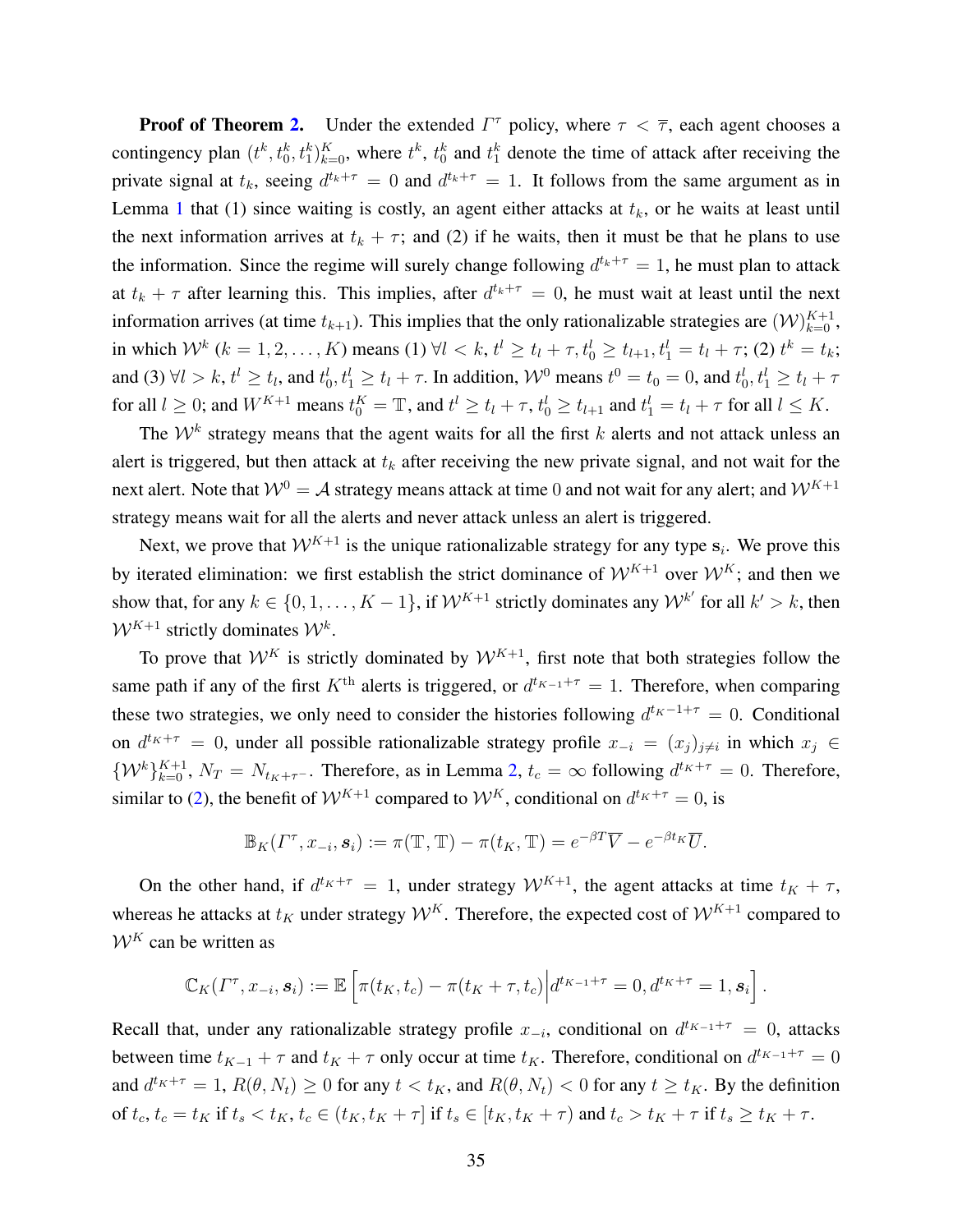Therefore, the cost of waiting  $\mathbb{C}_K(\Gamma^\tau, x_{-i}, s_i)$  is

$$
e^{-\beta t_K} \left[ (1-G(t_K^-)) \overline{U} + G(t_K^-) \underline{U} \right] - e^{-\beta (t_K + \tau)} \left[ (1-G(t_K + \tau^-)) \overline{U} + G(t_K + \tau^-) \underline{U} \right].
$$

It is easy to see  $\mathbb{C}_K(\Gamma^\tau, x_{-i}, s_i)$  is strictly increasing in  $\tau$ . Under the assumption that G is atomless, as  $\tau \to 0$ ,  $G(t_K + \tau^-) - G(t_K^-) \to 0$ . Therefore,  $\lim_{\tau \to 0} \mathbb{C}_K(\Gamma^{\tau}, s_i) = 0$ .

We can write the expected payoff difference from  $W^{K+1}$  as compared to  $W^K$  as

$$
\mathbb{D}_K(\Gamma^{\tau}, x_{-i}, \mathbf{s}_i) := \mathbb{P}(d^{t_{K-1}+\tau} = 1 | \mathbf{s}_i) \cdot 0 + \mathbb{P}(d^{t_K+\tau} = d^{t_{K-1}+\tau} = 0 | \mathbf{s}_i) \mathbb{B}_K(\Gamma^{\tau}, \mathbf{s}_i)
$$
  
\n
$$
-\mathbb{P}(d^{t_K+\tau} = 1, d^{t_{K-1}+\tau} = 0 | \mathbf{s}_i) \mathbb{C}_K(\Gamma^{\tau}, \mathbf{s}_i)
$$
  
\n
$$
> \epsilon \cdot \mathbb{B}_K(\Gamma^{\tau}, x_{-i}, \mathbf{s}_i) - (1 - \epsilon) \cdot \mathbb{C}_K(\Gamma^{\tau}, x_{-i}, \mathbf{s}_i).
$$

The last inequality follows from the fact that, under the doubt assumption, for any  $s_i$ ,  $\mathbb{P}(d^{t_K+\tau})$  $d^{t_{K-1}+\tau} = 0|\mathbf{s}_i| > \epsilon$ , and, accordingly,  $\mathbb{P}(d^{t_K+\tau}) = 1, d^{t_{K-1}+\tau} = 0|\mathbf{s}_i| < 1 - \epsilon$ . The expected benefit  $\mathbb{B}_K$  is strictly positive and is independent of  $\tau$  and  $s_i$ , whereas the expected cost  $\mathbb{C}_K(\Gamma^\tau, x_{-i}, s_i) \to 0$  if  $\tau$  decreases to 0. Therefore, as in Lemma [3,](#page-18-0) for any  $\epsilon > 0$ , we can find  $\tilde{\tau}_K > 0$  such that for any  $\tau \in (0, \min\{\tilde{\tau}_K, \bar{\tau}\}), D_K(\Gamma^{\tau}, x_{-i}, s_i) > 0$  irrespective of  $s_i$ . As this holds true for any  $x_{-i}$ ,  $\mathcal{W}^{K+1}$  strictly dominates  $\mathcal{W}^K$ .

Now, given that strategy  $\mathcal{W}^K$  is strictly dominated, there is no attack at time  $t_K$  under any undominated strategies. Therefore, the second to last alert  $d^{t_{K-1}+\tau}$  perfectly predicts the regime outcome, i.e.,  $d^{t_K+\tau} = d^{t_{K-1}+\tau} = \mathbbm{1}(t_c < \infty)$ . Next, we repeat the same argument and evaluate the expected benefit and cost of strategy  $W^{K+1}$  compared to strategy  $W^{K-1}$ . There is no difference between these two strategies if  $d^{t_{K-2}+\tau} = 0$ . Conditional on  $d^{t_{K-2}+\tau} = 0$ , the benefit of  $\mathcal{W}^{K+1}$ comes from the event when  $d^{t_{K-1}+\tau} = 0$  (and accordingly  $t_c = \infty$ ), whereas the cost comes from the event when  $d^{t_{K-1}+\tau} = 1$  (and accordingly  $t_c < \infty$ ). Conditional on  $d^{t_{K-2}+\tau} = 0$  and  $d^{t_{K-1}+\tau} = 1$ , the agent attacks at time  $t_{K-1}$  under  $\mathcal{W}^{K-1}$  and he attacks at time  $t_{K-1} + \tau$  under  $W^{K+1}$ . Following the same procedures as we did for the comparison between  $W^{K+1}$  and  $W^{K}$ , we can show the existence of the cutoff  $\tilde{\tau}_{K-1} > 0$  and establish the strict dominance of  $\mathcal{W}^{K+1}$  over  $W^{K-1}$  under any policy  $\Gamma^{\tau}$  with  $\tau \in (0, \min\{\tilde{\tau}_{K-1}, \tilde{\tau}_K, \bar{\tau}\}).$ 

Following the same procedures, we can find  $(K + 1)$  cutoffs  $\{\tilde{\tau}_k\}_{k=0}^K$ , and establish the strict dominance of  $W^{K+1}$  over  $W^k$  (for all  $k = 0, 1, ..., K$ ) under any disclosure policy  $\Gamma^{\tau}$  with  $\tau \in (0, \min\{\tilde{\tau}, \bar{\tau}\})$ , where  $\tilde{\tau} := \min_{k=0}^K \tilde{\tau}_k > 0$ . This completes the proof.

Proof of Proposition [1.](#page-25-1) First of all, the option value argument (Lemma [1\)](#page-15-0) still holds with false-positive errors. That is because: (1) since  $d^{\tau} = 1$  predicts  $t_c < \infty$  regardless of what agents do after time  $\tau$  (as there is no false alarm), agents will attack following  $d^{\tau} = 1$ ; and (2) following the same argument as in Step 3 of the proof of Lemma [1,](#page-15-0) any strategy involving waiting ( $t_{\emptyset} \geq \tau$ ) and then attacking after  $d^{\tau} = 0$  ( $t_0 \in [\tau, T]$ ) is strictly dominated by A. Therefore, with false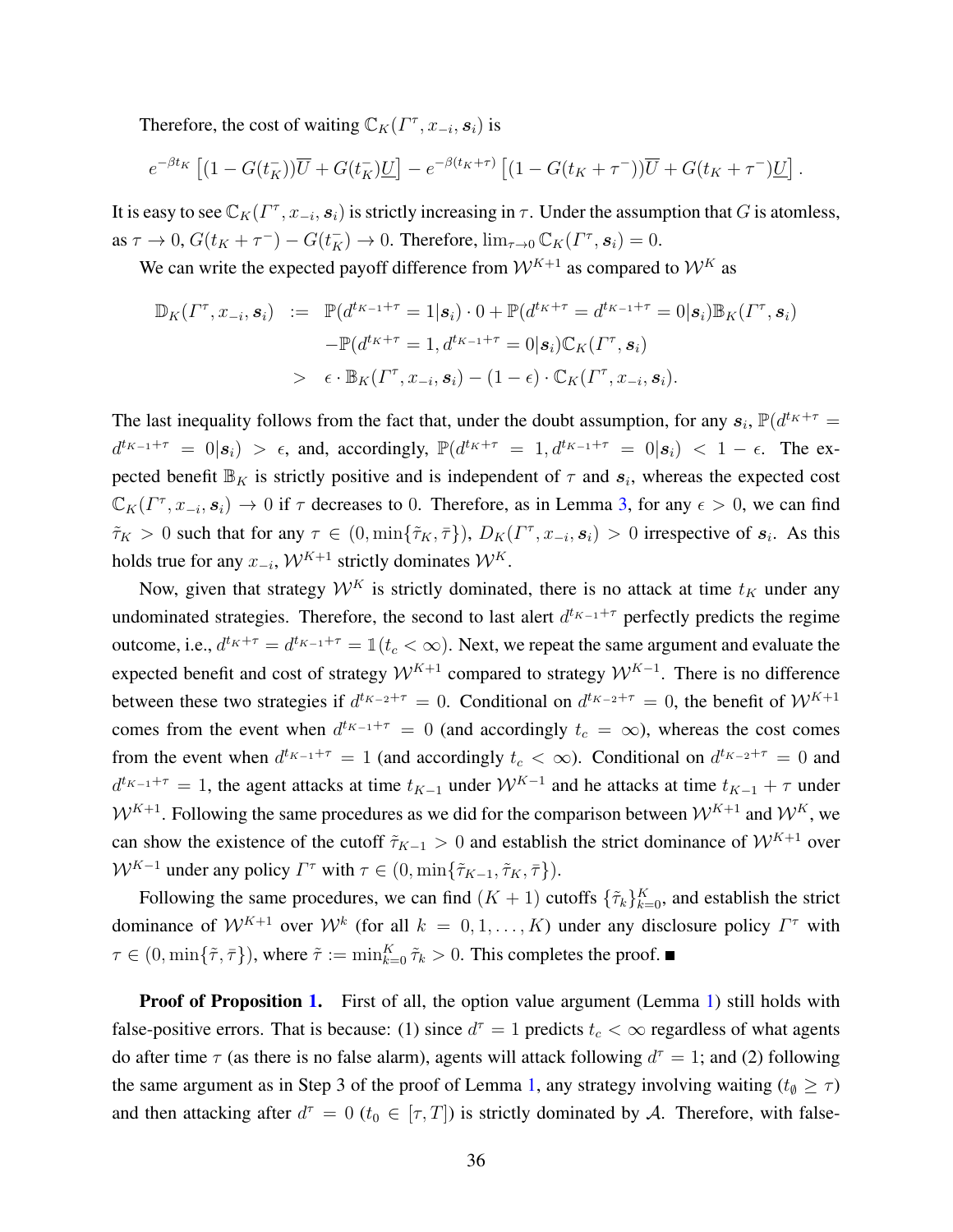positive errors, the only rationalizable strategies are  $A$  and  $W$ .

Fix any rationalizable strategy profile  $x_{-i}$ , for convenience, let us denote  $\mathbb{P}(d^{\tau} = 0, t_c <$  $\infty|s_i,x_{-i})$  as  $\mathcal{P}^e(s_i,x_{-i})$ ,  $\mathbb{P}(d^{\tau}=0,t_c=\infty|s_i,x_{-i})$  as  $\mathcal{P}^0(s_i,x_{-i})$ , and  $\mathbb{P}(d^{\tau}=1,t_c<\infty|s_i,x_{-i})$ as  $\mathcal{P}^1(s_i, x_{-i})$ . Therefore, we can write the expected payoff from W as

$$
\mathcal{P}^1(s_i, x_{-i})e^{-\beta \tau} \left( G(\tau^-)\underline{U} + (1 - G(\tau^-))\overline{U} \right) + \mathcal{P}^0(s_i, x_{-i})e^{-\beta T}\overline{V} + \mathcal{P}^e(s_i, x_{-i})e^{-\beta T}\underline{V}.
$$
 (A.3)

As the payoff from A is  $\overline{U}$ , the expected payoff difference is

$$
\mathbb{D}(\Gamma^{\tau}, x_{-i}, s_i) = \mathcal{P}^1(s_i, x_{-i}) \left( e^{-\beta \tau} \left[ G(\tau^-) \underline{U} + (1 - G(\tau^-)) \overline{U} \right] - \overline{U} \right) + \mathcal{P}^0(s_i, x_{-i}) \left( e^{-\beta T} \overline{V} - \overline{U} \right) + \mathcal{P}^e(s_i, x_{-i}) \left( e^{-\beta T} \underline{V} - \overline{U} \right).
$$

Recall that the probability of a false-positive is, at most,  $\eta$  and this upper bound is independent of  $s_i$  and  $x_{-i}$  —i.e.,  $\mathbb{P}(t_c < \infty | d^{\tau} = 0, s_i) = \frac{\mathcal{P}^{e}(s_i, x_{-i})}{\mathcal{P}^{e}(s_i, x_{-i}) + \mathcal{P}^{0}(s_i, x_{-i})} \leq \eta$ . Thus,  $\mathcal{P}^{e}(s_i, x_{-i}) \leq$ η  $\frac{\eta}{1-\eta} \mathcal{P}^0(s_i, x_{-i})$ . In addition, as  $\mathcal{P}^1(s_i, x_{-i}) + \mathcal{P}^0(s_i, x_{-i}) + \mathcal{P}^e(s_i, x_{-i}) = 1$ ,  $\mathcal{P}^1(s_i, x_{-i}) \leq 1 - 1$  $\mathcal{P}^{0}(s_i, x_{-i})$  for any  $s_i$  and  $x_{-i}$ . Since

$$
e^{-\beta T} \underline{V} - \overline{U} < e^{-\beta \tau} \left[ G(\tau^-) \underline{U} + (1 - G(\tau^-)) \overline{U} \right] - \overline{U} < 0 < e^{-\beta T} \overline{V} - \overline{U},
$$

we have

$$
\mathbb{D}(\Gamma^{\tau}, s_i) \geq \left(1 - \mathcal{P}^{0}(s_i, x_{-i})\right) \left(e^{-\beta \tau} \left[G(\tau^{-}) \underline{U} + (1 - G(\tau^{-})) \overline{U}\right] - \overline{U}\right) + \mathcal{P}^{0}(s_i, x_{-i}) \left(e^{-\beta T} \left[\overline{V} + \frac{\eta}{1 - \eta} \underline{V}\right] - \frac{1}{1 - \eta} \overline{U}\right).
$$

Define  $\eta_0 := \frac{\overline{V} - e^{\beta T} \overline{U}}{\overline{V} - V}$  $\frac{-e^{\beta T}\overline{U}}{\overline{V}-\underline{V}}.$  Under Assumption [1,](#page-8-1)  $\eta_0$  is strictly positive, and for  $\eta<\eta_0, e^{-\beta T}\left[\overline{V}+\frac{\eta_0}{1-\eta_0}\right]$  $\frac{\eta}{1-\eta}V$  – 1  $\frac{1}{1-\eta}\overline{U} > 0$ . Moreover, recall that, under Assumption [2,](#page-9-1)  $\mathcal{P}^0(s_i, x_{-i}) \geq \mathbb{P}(\theta \in \Theta^U|s_i) > \epsilon$  for all  $s_i \in \mathbb{S}$  and  $x_{-i}$ . Then, we can define  $\hat{\tau}(\eta) > 0$  for any  $\eta < \eta_0$  as follows.

$$
\hat{\tau}(\eta) := \min \left\{ \frac{\epsilon}{2(1-\epsilon)} \frac{e^{-\beta T} \left( \overline{V} + \frac{\eta}{1-\eta} \underline{V} \right) - \frac{\overline{U}}{1-\eta}}{\beta \overline{U}}, G^{-1} \left( \frac{\epsilon}{2(1-\epsilon)} \frac{e^{-\beta T} \left( \overline{V} + \frac{\eta}{1-\eta} \underline{V} \right) - \frac{\overline{U}}{1-\eta}}{\overline{U} - \underline{U}} \right) \right\}.
$$

It is easy to check that, given  $\eta < \eta_0$  and  $\mathcal{P}^0(s_i, x_{-i}) > \epsilon$ ,  $\mathbb{D}(\Gamma^\tau, s_i) > 0$  for any  $\tau \in (0, \hat{\tau}(\eta))$ . That is, A is strictly dominated by W. Following the proofs of Lemma [3](#page-18-0) and Theorem [1,](#page-14-0)  $\Theta^P(\Gamma^{\tau}) = \emptyset$ for any  $\tau \in (0, \hat{\tau}(\eta))$ .

**Proof of Proposition [2.](#page-26-3)** Under a disaster alert  $\Gamma^{\tau}$ , since  $\mathbb{P}(\theta \in \Theta^L | s_i) > 0$  for all  $s_i$ , following Lemma [1,](#page-15-0) the rationalizable strategies are A and  $W^{30}$  $W^{30}$  $W^{30}$ . Thus, the game boils down to a binary action regime change game similar to [Morris and Shin](#page-32-6) [\(2003\)](#page-32-6) (henceforth MS). Recall

<span id="page-37-0"></span> $30$ Note that this is the only condition on ex-ante information that is required for the proof of Lemma [1](#page-15-0) (See footnote [29\)](#page-34-0).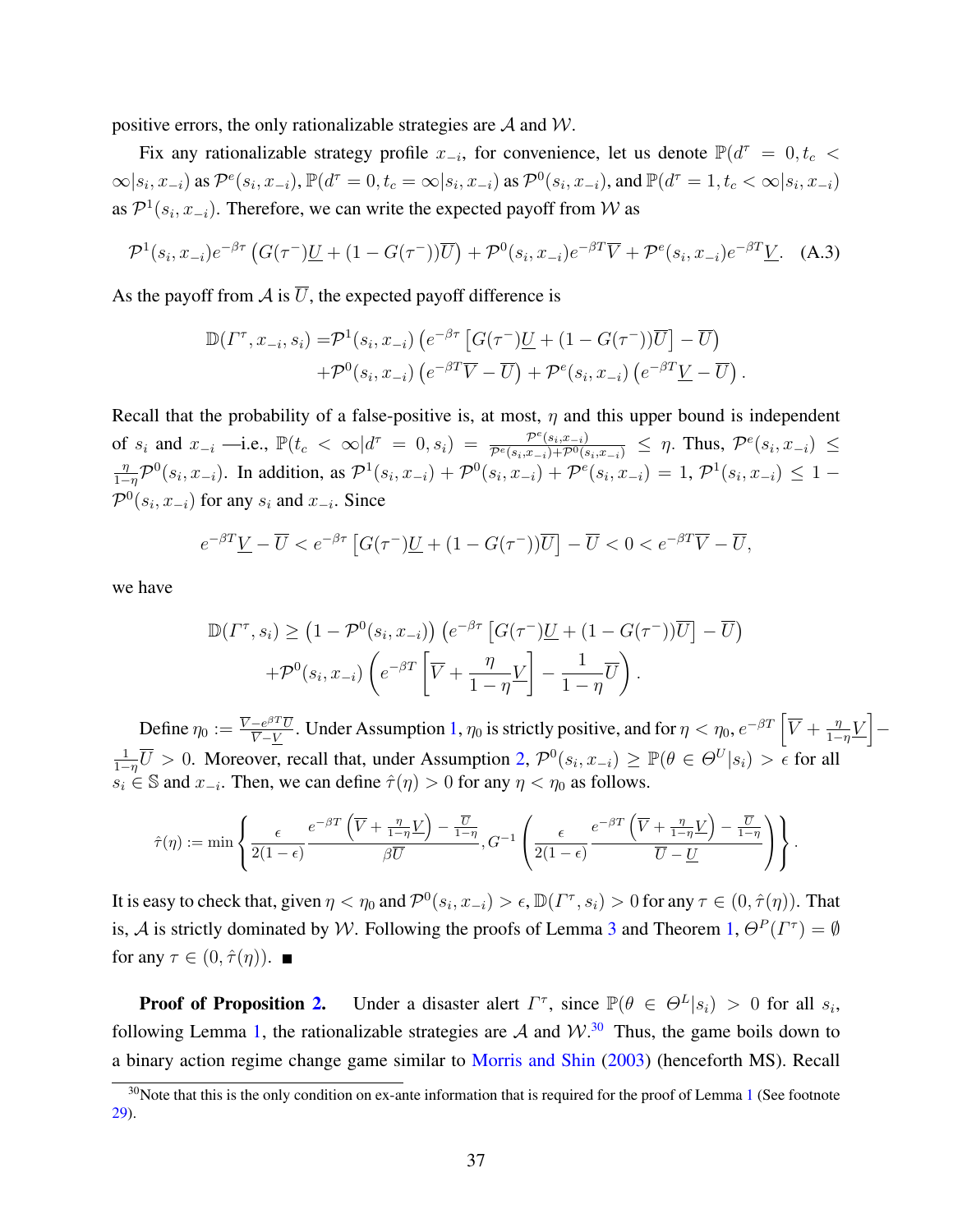that under no disclosure policy, the game is exactly as the static game in MS, where each agents decides whether to "attack" or "not attack."

Similar to attacking in the static game, if an agent plays A, he gets  $\overline{U}$ . If  $N_0$  people plays A, then the regime survives if  $R(\theta, N_0) = \theta - N_0 \ge 0$ , and it changes otherwise. Therefore, under no disclosure policy, if an agent does not attack, he gets  $e^{-\beta T}\overline{V}$  if the regime ultimately survives, and  $e^{-\beta T}$ *V* otherwise. Thus, under no disclosure, an agent will not attack if and only if the regime survives with probability

$$
\mathbb{P}(\theta \ge N_0 | s_i) \ge \frac{\overline{U} - e^{-\beta T} \underline{V}}{e^{-\beta T} \overline{V} - e^{-\beta T} \underline{V}} =: p^*.
$$

Compared to the "not attack" strategy, an agent who plays  $W$ , gets the warning about the impending regime change  $d^{\tau} = 1$  (i.e.,  $\theta < N_0$ ) and can attack after learning so. As in Lemma [2,](#page-16-0) when  $d^{\tau} = 0$ , the regime survives  $(t_c = \infty)$  and when  $d^{\tau} = 1$ , the regime changes as soon as the shock arrives. Thus, conditional on  $d^{\tau} = 0$ , and the agent who chooses W gets  $e^{-\beta T}\overline{V}$ . However, conditional on  $d^{\tau} = 1$ , the agent who plays W gets the expected payoff

$$
\mathbb{E}[\pi(\tau,t_c)]|x_{-i},s_i,d^{\tau}=1] = e^{-\beta\tau} \left( G(\tau^{-})\underline{U} + (1-G(\tau^{-}))\overline{U} \right).
$$

It is clear that this payoff is strictly decreasing in  $\tau$ , and it is greater than the payoff from "not" attack" a failed regime in the static regime change game,  $e^{-\beta T}$ *V*. Therefore, an agent plays *W* if and only if he believes that  $d^{\tau} = 0$ , and, accordingly, the regime survives (i.e.,  $\theta \ge N_T = N_0$ ) with probability

$$
\mathbb{P}(\theta \ge N_0 | s_i) \ge \frac{\overline{U} - e^{-\beta \tau} \left( G(\tau^-) \underline{U} + (1 - G(\tau^-) \overline{U} \right)}{e^{-\beta T} \overline{V} - e^{-\beta \tau} \left( G(\tau^-) \underline{U} + (1 - G(\tau^-) \overline{U} \right)} =: p^*(\tau).
$$

It is easy to see that  $p^*(\tau) < p^*$  and  $p^*(\tau)$  decreases as  $\tau$  decreases.

Following the standard global game argument, IESDS yields a unique rationalizable strategy, under which, agents takes A if and only if  $s_i < s^*(\tau)$  for some cutoff  $s^*(\tau)$ , and accordingly, the regime changes iff  $\theta < \theta^*(\tau)$ . When others follow such a monotone strategy, the agent who receives higher signal is more optimistic about the regime surviving. The marginal agent  $s^*(\tau)$ must be indifferent between A and W. This gives us  $\mathbb{P}(\theta \geq \theta^*(\tau)|s^*(\tau)) = p^*(\tau)$ . Given uniform prior and Gaussian noise,  $\theta | s_i \sim N(s_i, \sigma^2)$ . Therefore, the above indifference condition simplifies to

<span id="page-38-0"></span>
$$
\Phi\left(\frac{s^*(\tau) - \theta^*(\tau)}{\sigma}\right) = p^*(\tau). \tag{A.4}
$$

Moreover, when other agents play such monotone strategy, there is less attack when  $\theta$  is higher. The fundamental cutoff  $\theta = \theta^*(\tau)$  is such that  $N_0(\theta^*(\tau)) = \mathbb{P}(s < s^*(\tau)|\theta = \theta^*(\tau)) = \theta^*(\tau)$ .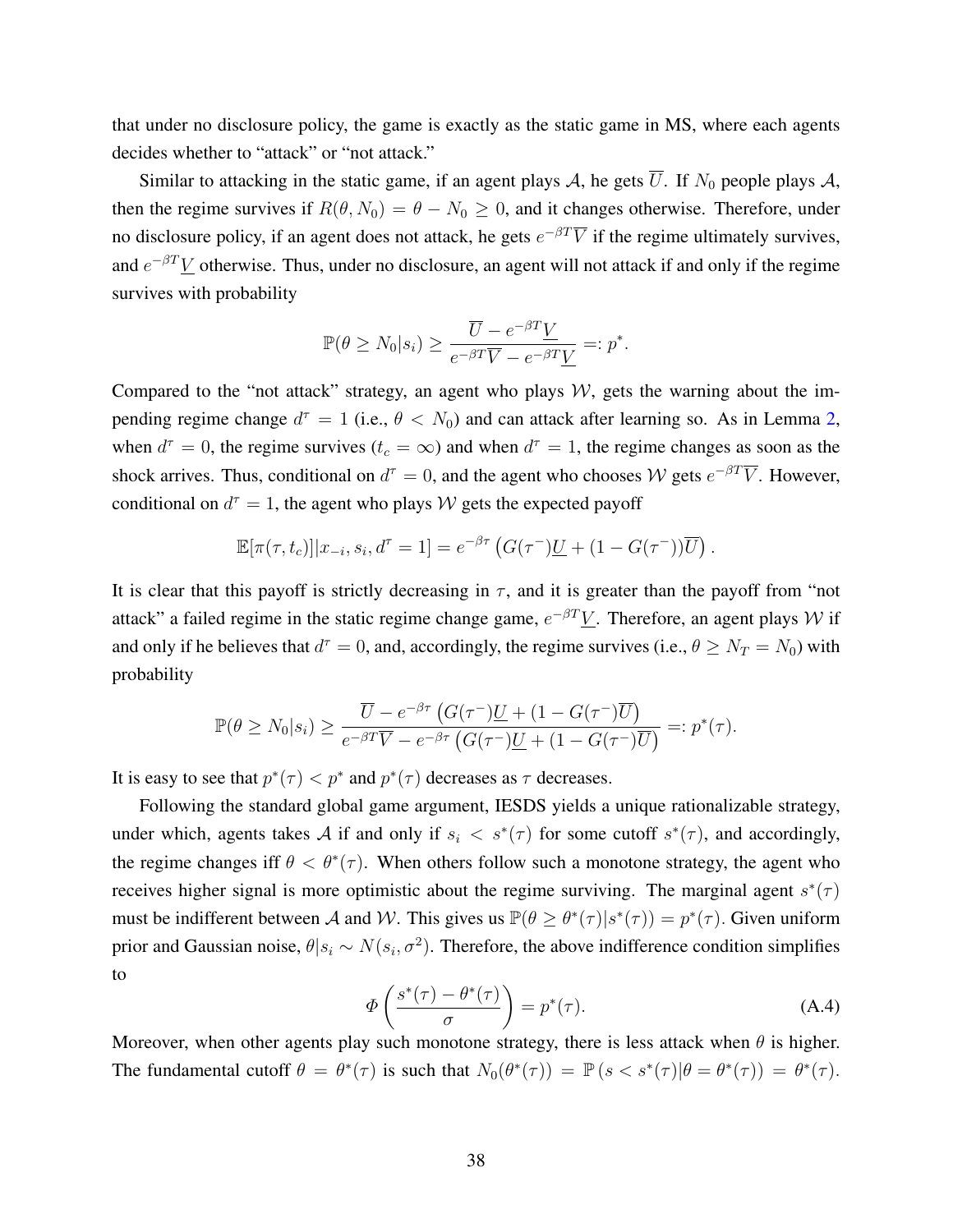This simplifies to

<span id="page-39-0"></span>
$$
\Phi\left(\frac{s^*(\tau) - \theta^*(\tau)}{\sigma}\right) = \theta^*(\tau). \tag{A.5}
$$

Combining the above two equations [\(A.4\)](#page-38-0) and [\(A.5\)](#page-39-0), we get that  $\theta^*(\tau) = p^*(\tau)$ . Therefore,  $\Theta^P(\Gamma^{\tau}) = [0, p^*(\tau))$ . Recall that, under no disclosure policy,  $\Theta^P = [0, p^*)$ . Since  $p^*(\tau) < p^*$ , for any  $\tau$ , a disaster alert  $\Gamma^{\tau}$  reduces the chance of panic compared to no disclosure.

Recall that  $p^*(\tau)$  strictly increases with  $\tau$  and  $\lim_{\tau \downarrow 0} p^*(\tau) = 0$ . Therefore, for any  $\zeta > 0$ , we can always find  $\hat{\tau}(\zeta) > 0$  such that for any  $\tau < \hat{\tau}(\zeta)$ ,  $\theta^*(\tau) = p^*(\tau) < \zeta$ .

**Proof of Proposition [3.](#page-28-0)** Since it takes an agent  $l > 0$  time to finish the attack, at any date t, there is a difference between the pledged attack  $N_t$  and the materialized attack  $M_t$ , where  $M_t := \int_{x \leq t} B\left(\frac{t-x}{l}\right)$  $\left(\frac{-x}{l}\right)$  d $N_x$ . By definition,  $M_t \leq N_t$  and  $M_{T+l} = N_T$ . The regime changes at the first instance when  $R(\theta, M_t) < 0$ , and if  $R(\theta, M_{T+t}) \geq 0$ , then the regime never changes. Accordingly, we redefine  $t_c$  as follows.

$$
t_c := \begin{cases} \min\{t \in [t_s^+, \infty) | R(\theta, M_t) < 0\} \text{ if } R(\theta, M_{T+l}) < 0\\ \infty \text{ if } R(\theta, M_{T+l}) \ge 0. \end{cases} \tag{A.6}
$$

The agent, who attacks at time t, gets a flow payoff from t until the attack is finished,  $t + l$ . Therefore, the payoff from starting an attack at time  $t \in [0, T]$  can be written as

$$
\pi(t, t_c) = e^{-\beta t} \int_0^l e^{-\beta z} \left[ \mathbb{1}\{t + z \ge t_c\} \underline{u} + \mathbb{1}\{t + z < t_c\} \bar{u} \right] \mathrm{d}B(\frac{z}{l}).\tag{A.7}
$$

To make the payoffs comparable, we write the payoff from not attacking (i.e.,  $t = T$ ) as

$$
\pi(\mathbb{T}, t_c) = e^{-\beta T} \int_0^l e^{-\beta z} \left[ \mathbb{1}\{t_c < \infty\} \underline{v} + \mathbb{1}\{t_c = \infty\} \overline{v} \right] d\mathcal{B}(\frac{z}{l}).
$$

Complementarity (Assumption [1\)](#page-8-1) dictates that the flow payoffs satisfy  $e^{-\beta T}\overline{v} > \overline{u} > \underline{u} > \underline{v} \ge 0$ .<sup>[31](#page-39-1)</sup>

By definition, under the disaster alert policy  $\Gamma^{\tau}$  with  $\tau \in (0, l)$ , the alert is triggered  $(d^{\tau} = 1)$ if  $\theta$  and the pledged attack  $N_{\tau-}$  are such that  $R(\theta, N_{\tau-}) < 0$ . As in our benchmark setup, when  $d^{\tau} = 1$ , the regime changes ( $t_c < \infty$ ) regardless of what the agents do afterwards. Moreover, for any  $t' > t$  where  $t, t' \in [0, T]$ , and any  $t_c, \pi(t', t_c) < \pi(t, t_c)$ . Thus, delayed attack is always costly. Therefore, Lemma [1](#page-15-0) and [2](#page-16-0) hold true. However, note that, unlike in the benchmark model, we do not have  $t_c = t_s^+$ . Although the agents may start attacking at time 0, the regime may not change as

<span id="page-39-1"></span><sup>&</sup>lt;sup>31</sup>To connect this augmented model to our benchmark setup, one can interpret the instantaneous payoffs  $\overline{U}$  and  $\underline{U}$ in our benchmark setup as  $\overline{Y} = \overline{y} \cdot \left( \int_0^l e^{-\beta z} dB(\frac{z}{l}) \right)$  and  $\underline{Y} = \underline{y} \cdot \left( \int_0^l e^{-\beta z} dB(\frac{z}{l}) \right)$  where Y stands for  $U, V$  and  $y$ stands for u and v. It is worth noting that when the time lag l decreases to 0, all flow payoffs (in lowercase letters) converge to the original payoffs (in uppercase letters), and the materialized proportion of the attack is no different from the pledged attack —i.e.,  $M_t \to N_t$ . This brings us back to the benchmark model, where attacks are instantaneous  $(l = 0).$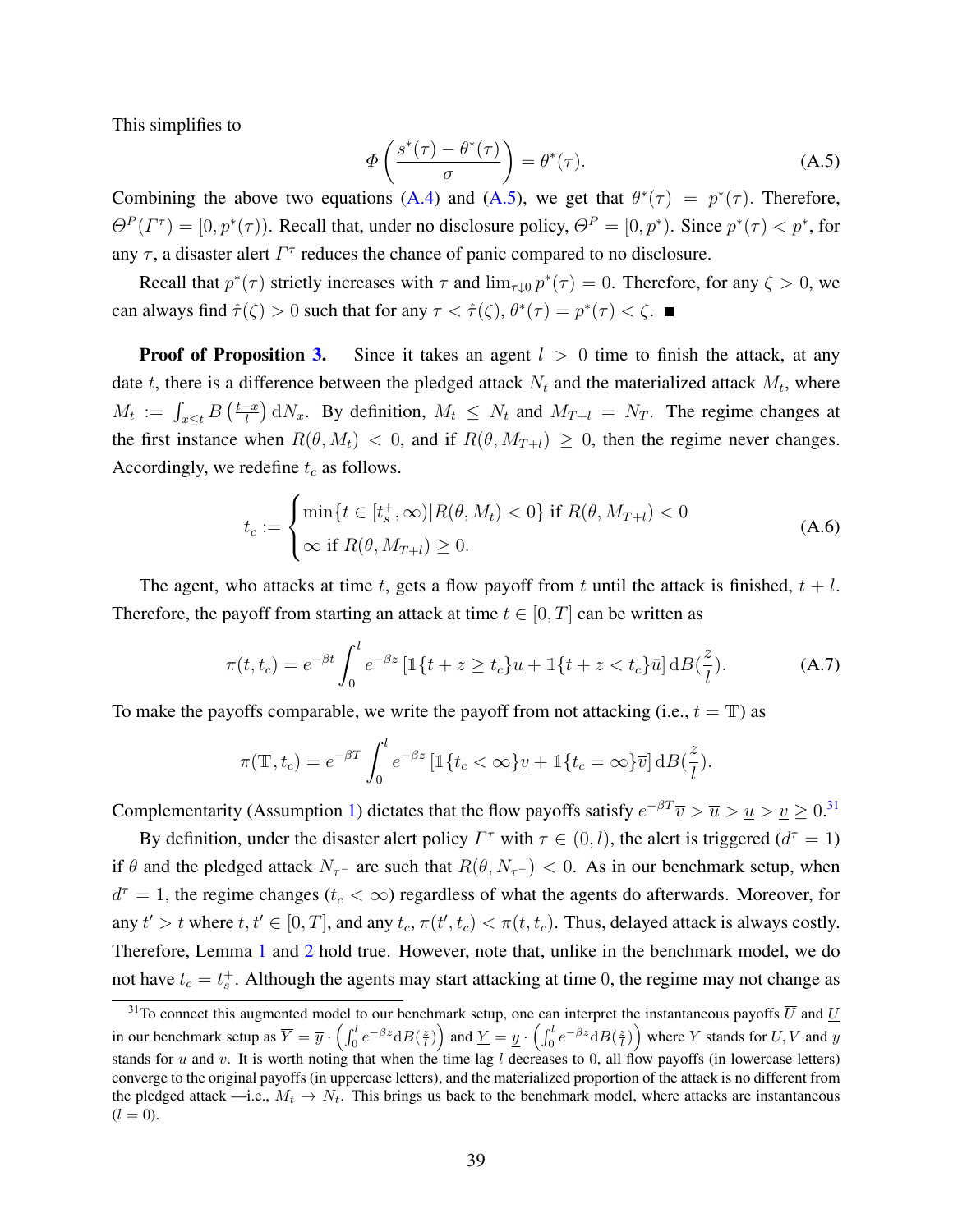soon as the shock arrives because all the attacks may not have materialized by then.

It follows from Lemma [2](#page-16-0) that conditional on  $d^{\tau} = 0$ ,  $t_c = \infty$ . Therefore, the benefit of playing  $W$  over  $A$  is

<span id="page-40-2"></span>
$$
\mathbb{B}^{S}(I^{\tau}, x_{-i}, s_i) := \mathbb{E}[\pi(\mathbb{T}, t_c) - \pi(0, t_c)|d^{\tau} = 0, x_{-i}, s_i] = (e^{-\beta T}\bar{v} - \bar{u}) \int_0^l e^{-\beta z} dB(\frac{z}{l}) \quad (A.8)
$$

Note that  $\mathbb{B}^S(\Gamma^\tau, x_{-i}, s_i) > 0$  and it is independent of  $\tau$ , whether others choose A or W, and  $s_i$ .

Consider an agent who starts to attack at t. Conditional on  $d^{\tau} = 1$ ,  $t + z \geq t_c$  iff  $t_s < t + z$  and  $R(\theta, M_{t+z}) < 0$ . Since  $t_s$  is an independent random variable, we have

$$
\mathbb{P}(t+z \ge t_c | d^{\tau} = 1, x_{-i}, s_i) = \mathbb{P}(R(\theta, M_{t+z}) < 0 | x_{-i}, s_i, d^{\tau} = 1) \mathbb{P}(t_s < t+z).
$$

For convenience, we write  $\mathcal{P}(t + z) := \mathbb{P}(R(\theta, M_{t+z}) < 0 | s_i, x_{-i}, d^{\tau} = 1)$ . It is understood that this probability depends on  $s_i, x_{-i}$ , but we suppress them to reduce the burden of notation. Therefore, the expected payoff from start to attack at time 0 ( $A$ ) conditional on  $d^{\tau} = 1$ ,  $x_{-i}$  and  $s_i$ is

<span id="page-40-0"></span>
$$
\mathbb{E}\left[\pi(0,t_c)|d^{\tau}=1,x_{-i},s_i\right] = \int_0^l e^{-\beta z} \left[\mathcal{P}(z)G(z^-)\underline{u} + (1-\mathcal{P}(z)G(z^-))\overline{u}\right] \mathrm{d}B\left(\frac{z}{l}\right),\quad\text{(A.9)}
$$

and the expected payoff from start attacking at  $\tau$  conditional on  $d^{\tau} = 1$ ,  $x_{-i}$  and  $s_i$  is

$$
\mathbb{E}\left[\pi(\tau,t_c)|d^{\tau}=1,x_{-i},s_i\right] = \int_0^l e^{-\beta(z+\tau)}\left[\mathcal{P}(\tau+z)G(z+\tau^{-})\underline{u} + (1-\mathcal{P}(\tau+z)G(z+\tau^{-}))\overline{u}\right]dB\left(\frac{z}{l}\right)
$$

$$
= \int_{\tau}^{l+\tau} e^{-\beta z}\left[\mathcal{P}(z)G(z^{-})\underline{u} + (1-\mathcal{P}(z)G(z^{-}))\overline{u}\right]dB\left(\frac{z-\tau}{l}\right)
$$

$$
\geq \int_{\tau}^l e^{-\beta z}\left[\mathcal{P}(z)G(z^{-})\underline{u} + (1-\mathcal{P}(z)G(z^{-}))\overline{u}\right]\frac{1}{l}b\left(\frac{z-\tau}{l}\right)dz.
$$
 (A.10)

We substitute  $\tau + z$  with z to get the second equality, and the last inequality comes from the fact that  $\overline{u} > \underline{u} \ge 0$ . It follows from [\(A.9\)](#page-40-0) and [\(A.10\)](#page-40-1) that conditional on  $d^{\tau} = 1$ ,  $x_{-i}$ , and  $s_i$ , the cost of playing W rather than A, denoted by  $\mathbb{C}^{S}(\Gamma^{\tau}, x_{-i}, s_i)$ , is

<span id="page-40-1"></span>
$$
\mathbb{E}\left[\pi(0,t_c)-\pi(\tau,t_c)\Big|d^{\tau}=1,x_{-i},s_i\right] \leq \int_0^{\tau} e^{-\beta z} \left[\mathcal{P}(z)G(z^{-})\underline{u}+(1-\mathcal{P}(z)G(z^{-}))\overline{u}\right] \frac{1}{l}b\left(\frac{z}{l}\right)dz
$$

$$
+\int_{\tau}^{l} e^{-\beta z} \left[\mathcal{P}(z)G(z^{-})\underline{u}+(1-\mathcal{P}(z)G(z^{-}))\overline{u}\right] \frac{1}{l}\left(b\left(\frac{z}{l}\right)-b\left(\frac{z-\tau}{l}\right)\right)dz.
$$

Notice that  $e^{-\beta z} \left[ \mathcal{P}(z) G(z^-) \underline{u} + (1 - \mathcal{P}(z) G(z^-)) \overline{u} \right] \leq \overline{u}$ . Since  $b(.)$  is Lipschitz continuous, there exists  $\kappa \in (0, \infty)$  such that  $b\left(\frac{z}{l}\right)$  $\left(\frac{z}{l}\right) - b\left(\frac{z-\tau}{l}\right)$  $\frac{-\tau}{l}\big)\leq|b\left(\frac{z}{l}\right)$  $\left(\frac{z}{l}\right) - b\left(\frac{z-\tau}{l}\right)$  $\left| \frac{-\tau}{l} \right| \leq \kappa \frac{\tau}{l}$  $\frac{\tau}{l}$ . Moreover, since *b* is continuous and defined on a closed domain [0, 1], it is bounded; that is, there exist  $\bar{b} > 0$  such that